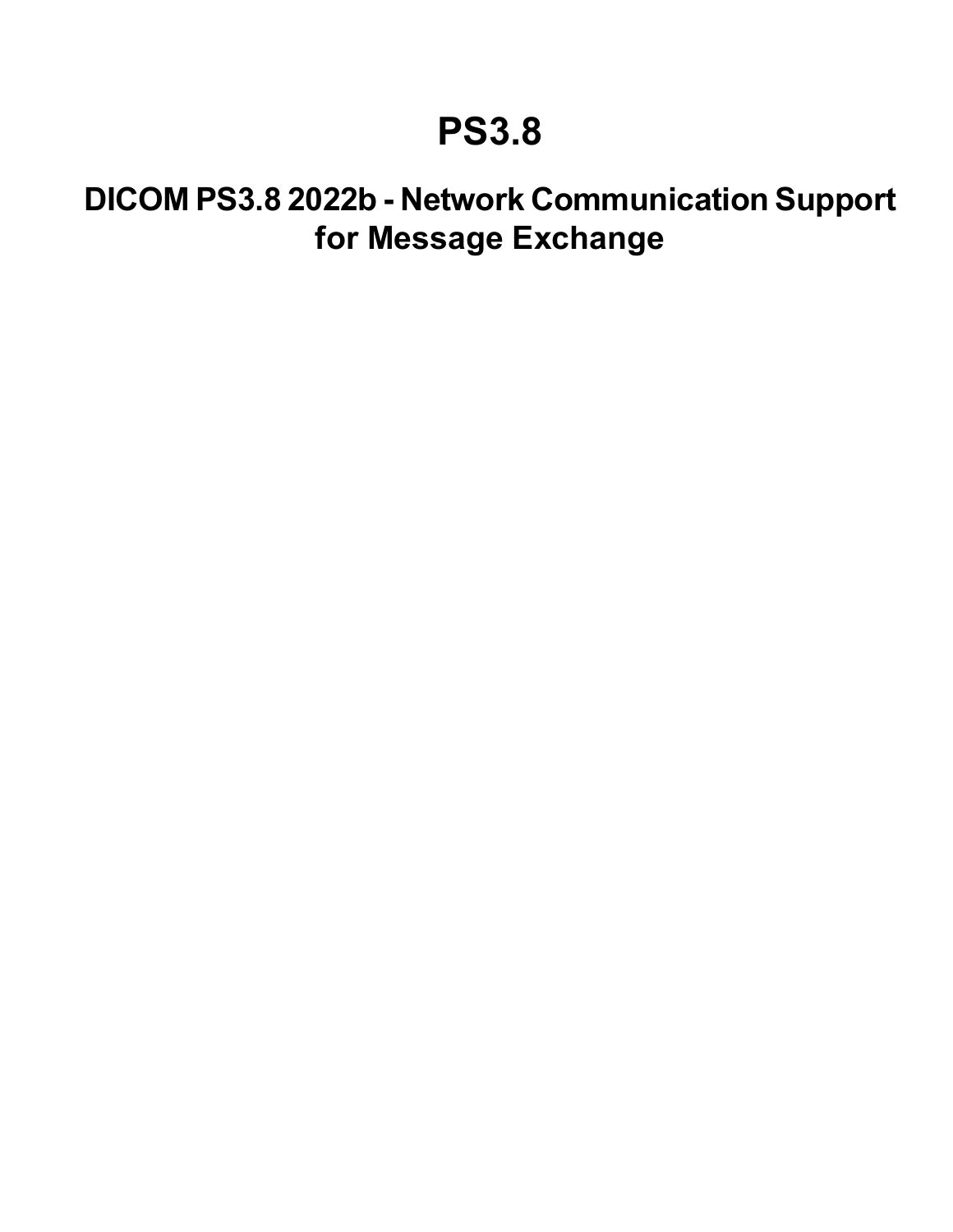# **PS3.8: DICOM PS3.8 2022b - Network Communication Support for Message Exchange**

Copyright © 2022 NEMA

A DICOM® publication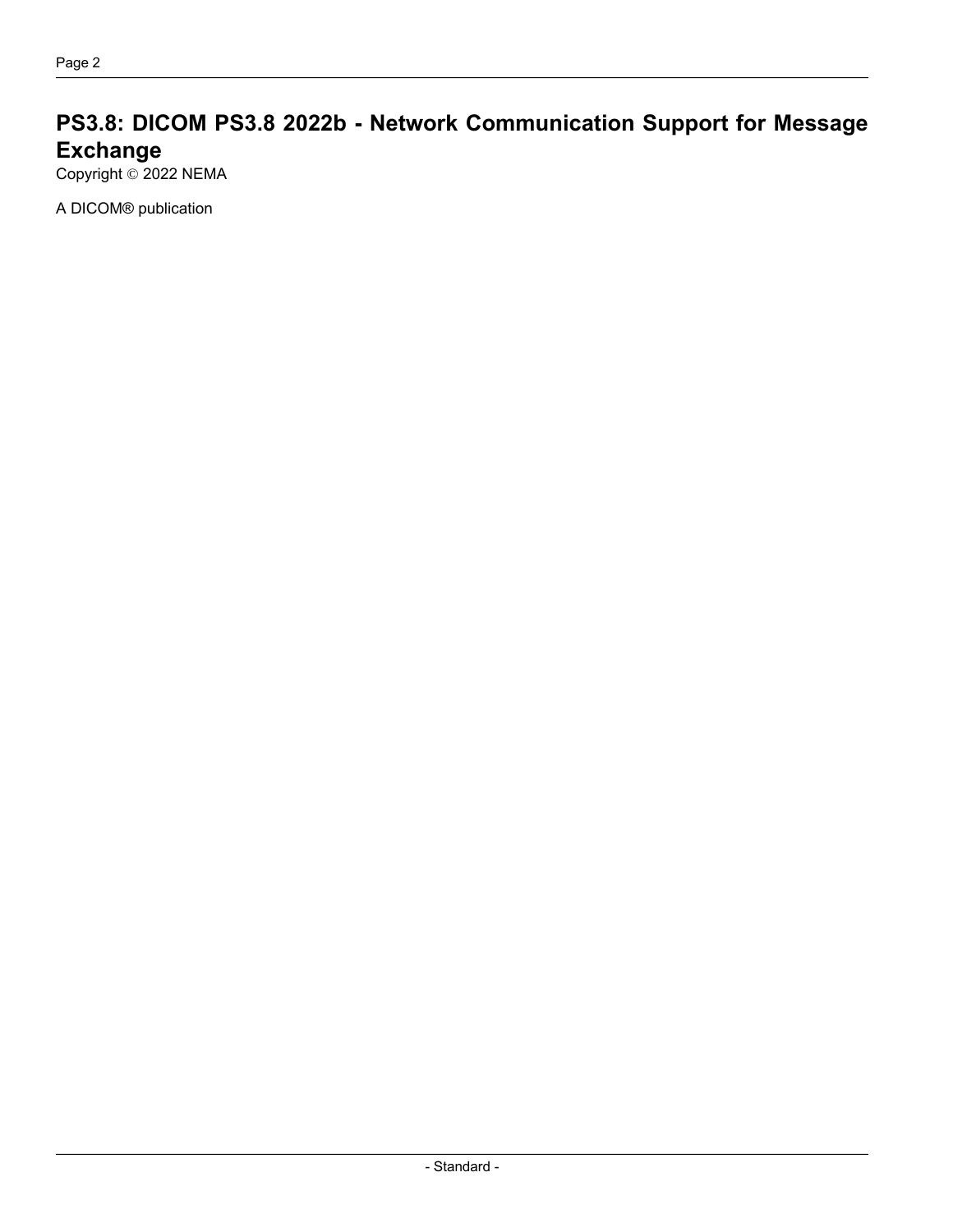# **Table of Contents**

| 7.5. Sequencing Information |  |
|-----------------------------|--|
|                             |  |
|                             |  |
|                             |  |
|                             |  |
|                             |  |
|                             |  |
|                             |  |
|                             |  |
|                             |  |
|                             |  |
|                             |  |
|                             |  |
|                             |  |
|                             |  |
|                             |  |
|                             |  |
|                             |  |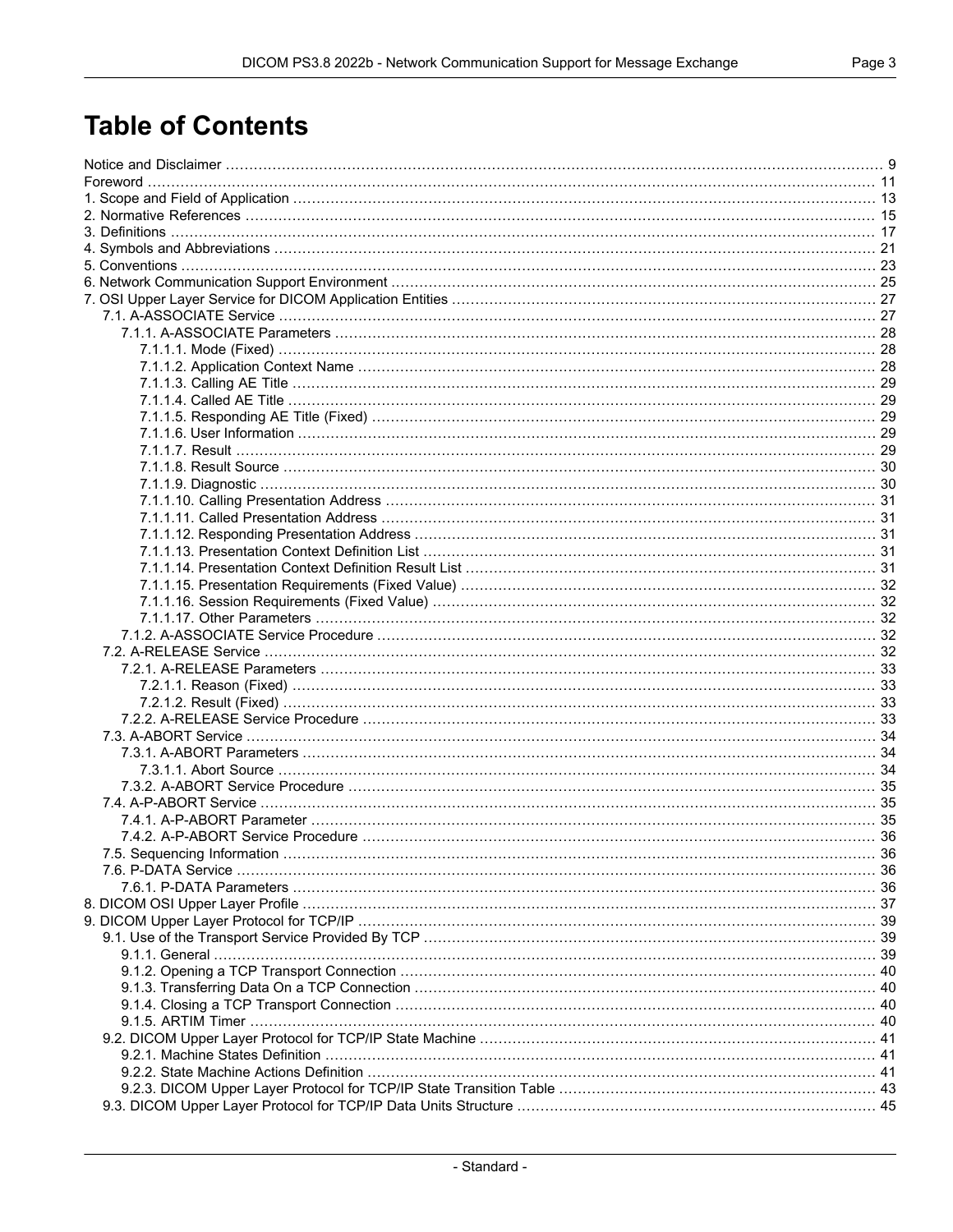| F. DICOM UL Encoding Rules for Application Contexts, Abstract Syntaxes, Transfer Syntaxes (Normative)  69 |  |
|-----------------------------------------------------------------------------------------------------------|--|
|                                                                                                           |  |
|                                                                                                           |  |
|                                                                                                           |  |
|                                                                                                           |  |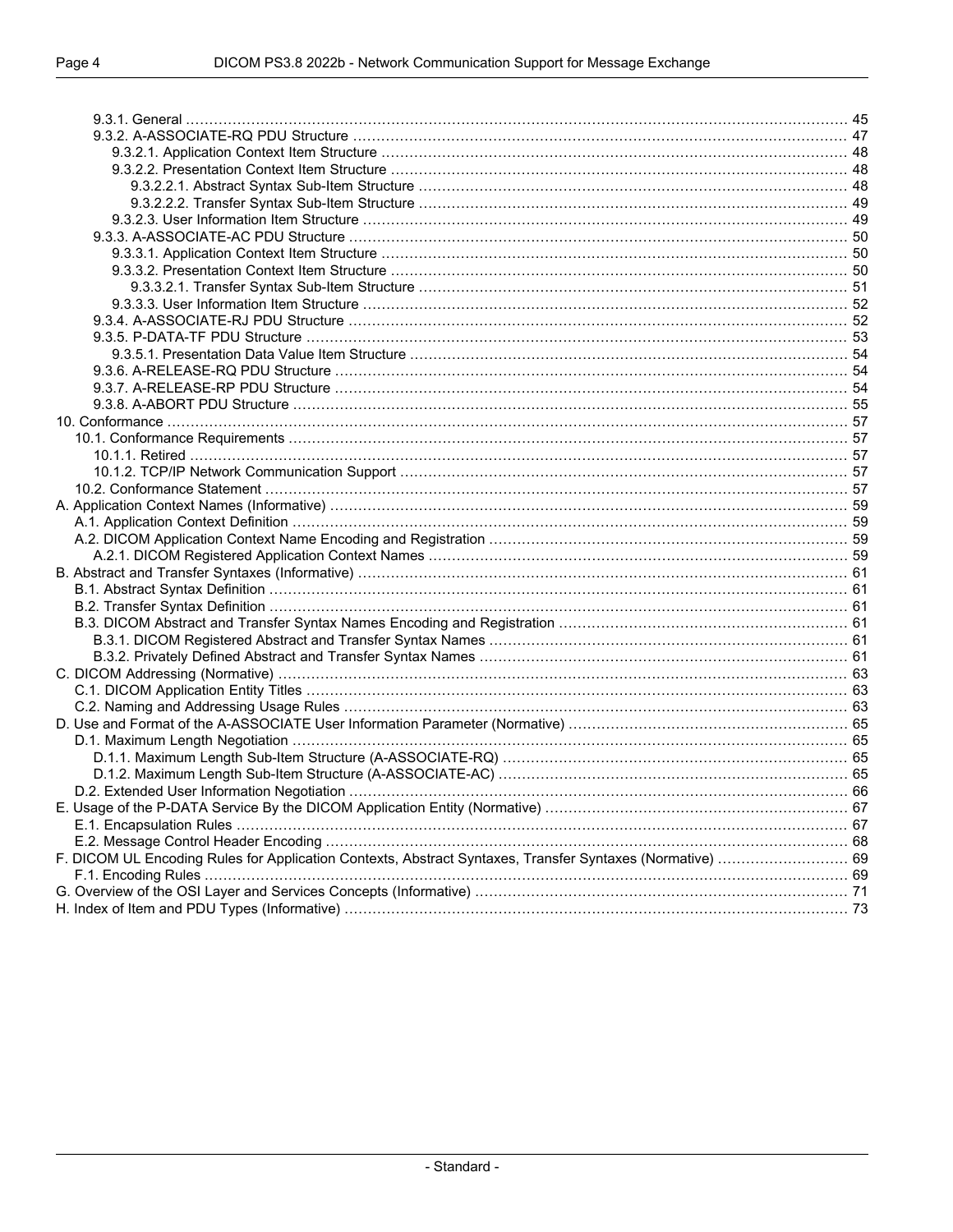# **List of Figures**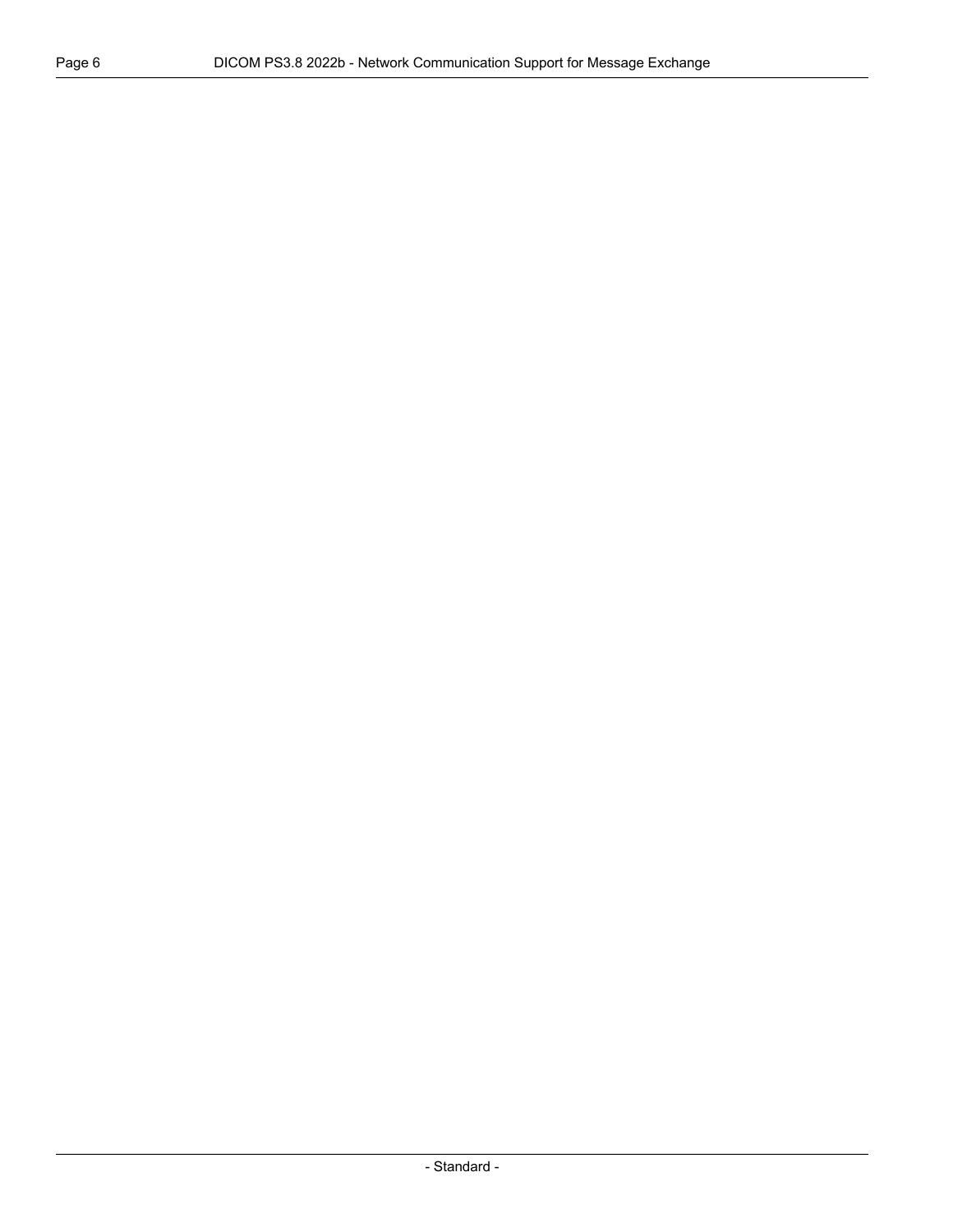# **List of Tables**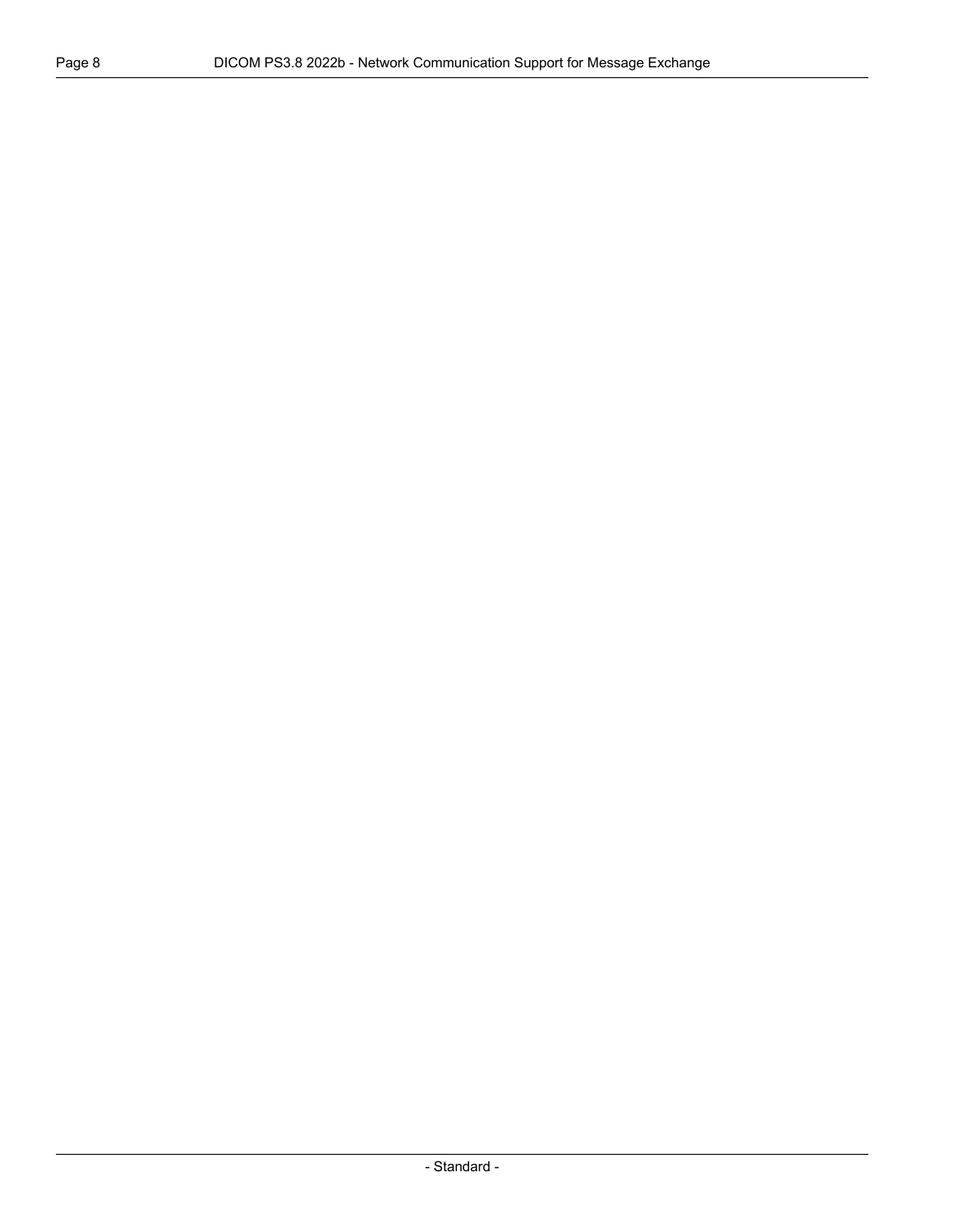# <span id="page-8-0"></span>**Notice and Disclaimer**

The information in this publication was considered technically sound by the consensus of persons engaged in the development and approval of the document at the time it was developed. Consensus does not necessarily mean that there is unanimous agreement among every person participating in the development of this document.

NEMA standards and guideline publications, of which the document contained herein is one, are developed through a voluntary consensus standards development process. This process brings together volunteers and/or seeks out the views of persons who have an interest in the topic covered by this publication. While NEMA administers the process and establishes rules to promote fairness in the development of consensus, it does not write the document and it does not independently test, evaluate, or verify the accuracy or completeness of any information or the soundness of any judgments contained in its standards and guideline publications.

NEMA disclaims liability for any personal injury, property, or other damages of any nature whatsoever, whether special, indirect, consequential, or compensatory, directly or indirectly resulting from the publication, use of, application, or reliance on this document. NEMA disclaims and makes no guaranty or warranty, expressed or implied, as to the accuracy or completeness of any information published herein, and disclaims and makes no warranty that the information in this document will fulfill any of your particular purposes or needs. NEMA does not undertake to guarantee the performance of any individual manufacturer or seller's products or services by virtue of this standard or guide.

In publishing and making this document available, NEMA is not undertaking to render professional or other services for or on behalf of any person or entity, nor is NEMA undertaking to perform any duty owed by any person or entity to someone else. Anyone using this document should rely on his or her own independent judgment or, as appropriate, seek the advice of a competent professional in determining the exercise of reasonable care in any given circumstances. Information and other standards on the topic covered by this publication may be available from other sources, which the user may wish to consult for additional views or information not covered by this publication.

NEMA has no power, nor does it undertake to police or enforce compliance with the contents of this document. NEMA does not cer tify, test, or inspect products, designs, or installations for safety or health purposes. Any certification or other statement of compliance with any health or safety-related information in this document shall not be attributable to NEMA and is solely the responsibility of the certifier or maker of the statement.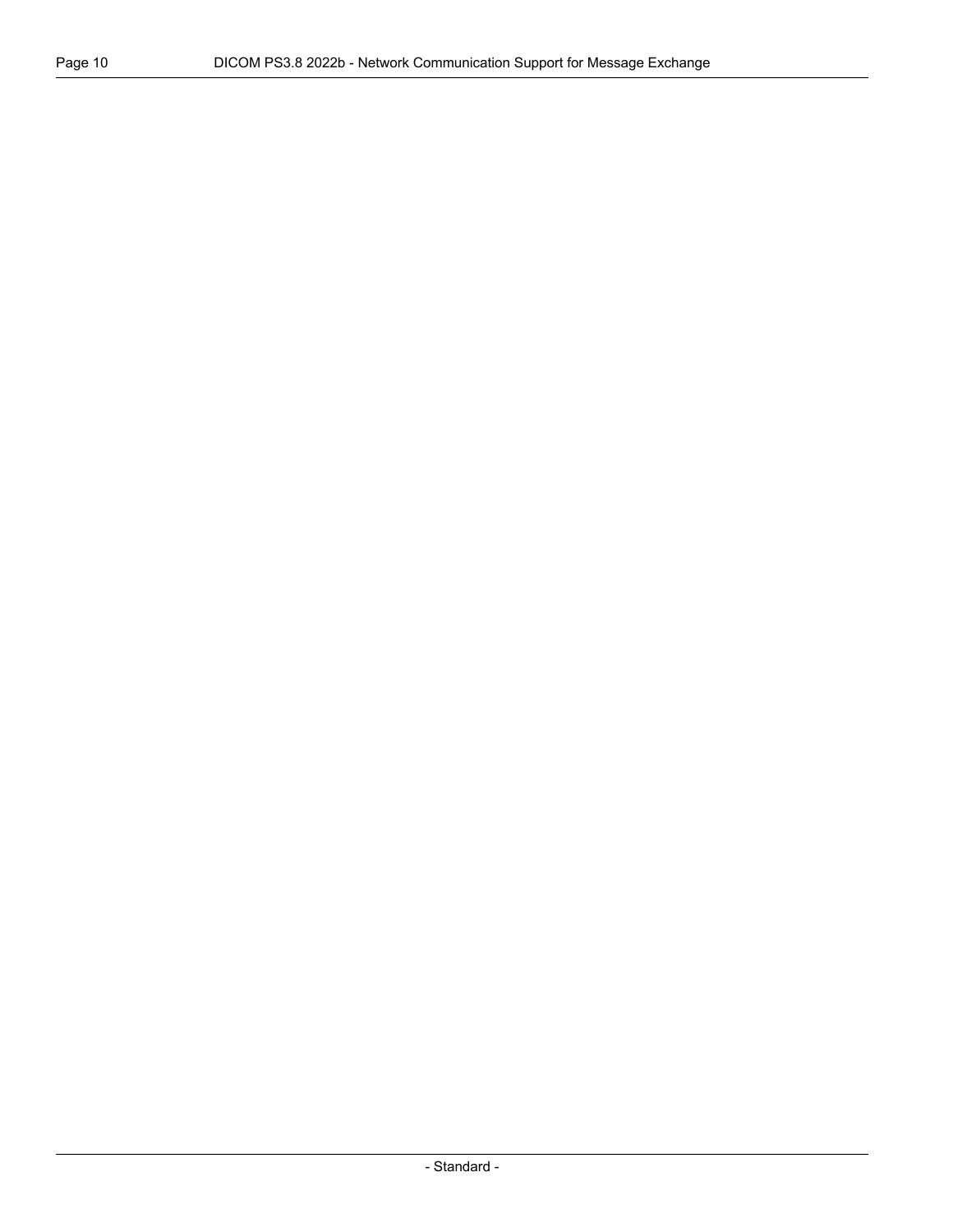# <span id="page-10-0"></span>**Foreword**

This DICOM Standard was developed according to the procedures of the DICOM Standards Committee.

The DICOM Standard is structured as a multi-part document using the guidelines established in [ISO/IEC [Directives,](#page-14-1) Part 2].

DICOM® is the registered trademark of the National Electrical Manufacturers Association for its standards publications relating to di gital communications of medical information, all rights reserved.

HL7® and CDA® are the registered trademarks of Health Level Seven International, all rights reserved.

SNOMED®, SNOMED Clinical Terms®, SNOMED CT® are the registered trademarks of the International Health Terminology Standards Development Organisation (IHTSDO), all rights reserved.

LOINC® is the registered trademark of Regenstrief Institute, Inc, all rights reserved.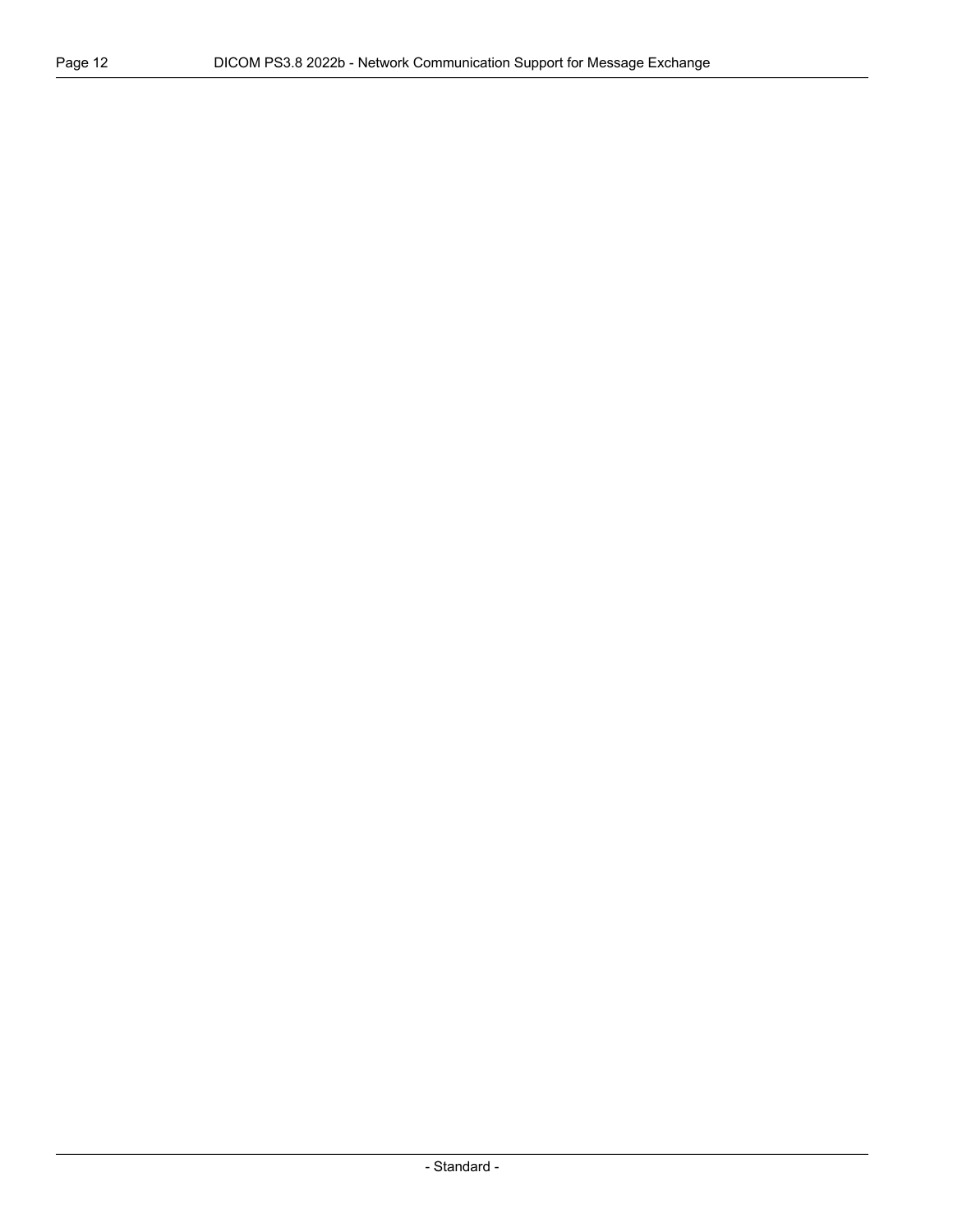# <span id="page-12-0"></span>**1 Scope and Field of Application**

<span id="page-12-1"></span>The Communication Protocols specified in this Part of PS3 closely fit the ISO Open Systems Interconnection Basic Reference Model (ISO 7498-1, see [Figure](#page-12-1) 1-1). They relate to the following layers: Physical, Data Link, Network, Transport, Session, Presentation and the Association Control Services (ACSE) of the Application layer. The communication protocols specified by this Part are general purpose communication protocols (TCP/IP) and not specific to this Standard. The other aspects of the Application Layer protocols are addressed in other parts of this Standard as discussed in PS3.1 ["PS3.1".](part01.pdf#PS3.1)



**Figure 1-1. ISO OSI Basic Reference Model**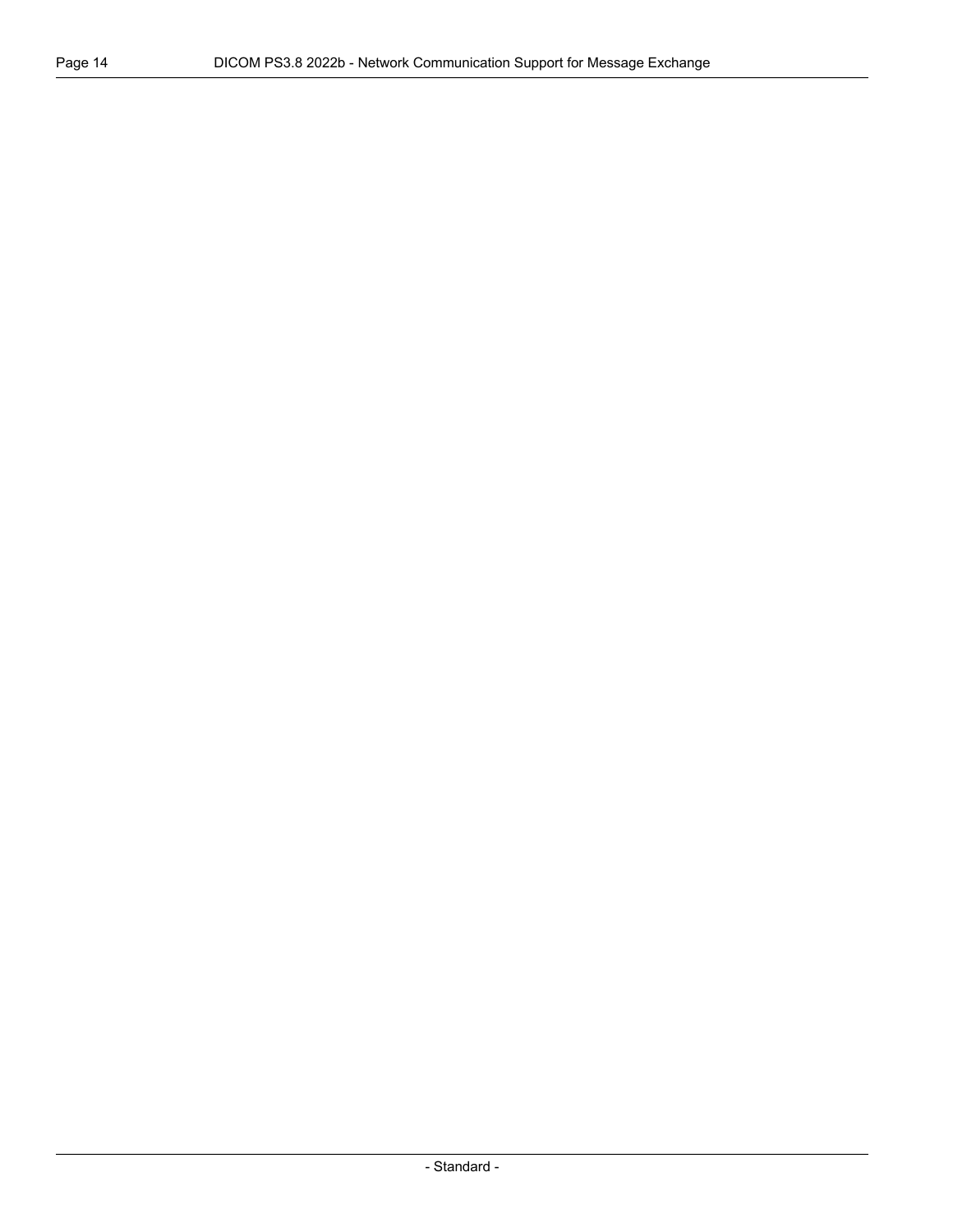# <span id="page-14-0"></span>**2 Normative References**

The following standards contain provisions which, through reference in this text, constitute provisions of this Standard. At the time of publication, the editions indicated were valid. All standards are subject to revision, and parties to agreements based on this Standard are encouraged to investigate the possibilities of applying the most recent editions of the standards indicated below.

## <span id="page-14-1"></span>**2.1 International Standards**

- <span id="page-14-2"></span>[ISO/IEC Directives, Part 2] ISO/IEC. 2016/05. 7.0. *Rules for the structure and drafting of International Standards*. [http://www.iec.ch/](http://www.iec.ch/members_experts/refdocs/iec/isoiecdir-2%7Bed7.0%7Den.pdf) [members\\_experts/refdocs/iec/isoiecdir-2%7Bed7.0%7Den.pdf](http://www.iec.ch/members_experts/refdocs/iec/isoiecdir-2%7Bed7.0%7Den.pdf) .
- <span id="page-14-3"></span>[ISO 7498-1] ISO. 1994. *Information Processing Systems - Open Systems Interconnection - Basic Reference Model*.
- [ISO 7498-3] ISO. 1997. *Information Processing Systems - Open Systems Interconnection - Naming and Addressing*.
- <span id="page-14-6"></span>[ISO 8327] ISO. 1996. *Information Processing Systems - Open Systems Interconnection - Connection Oriented Session Protocol Specification*.
- [ISO 8649] ISO. 1988. Information processing systems Open Systems Interconnection Service definition for the Association Control *Service Element (ACSE)*.
- <span id="page-14-4"></span>[ISO 8650] ISO. 1987. *Information Processing Systems - Open Systems Interconnection - Protocol Specification for the Association Control Service Element*.
- <span id="page-14-5"></span>[ISO/TR 8509] ISO. *Information Processing Systems - Open Systems Interconnection - Service Conventions*. *ISO/TR 8509 has been withdrawn. See ISO/IEC 2382-26:1993 Information technology - Vocabulary - Part 26: Open systems interconnection* .
- [ISO 8822] ISO. 1988. *Information processing systems - Open Systems Interconnection - Connection oriented presentation service definition*.
- [ISO 8823] ISO. 1988. *Information processing systems - Open Systems Interconnection - Connection Oriented Presentation Protocol Specification*.
- [ISO 8824] ISO. 1990. *Information processing systems - Open Systems Interconnection - Specification of Abstract Syntax Notation One (ASN.1)*.
- [ISO 8825] ISO. 1990. Information processing systems Open Systems Interconnection Specification of Basic Encoding Rules for *Abstract Syntax Notation One (ASN.1)*.
- [ISO/IEC 9545] ISO. 1994. *Information processing systems - Open Systems Interconnection - Application Layer Structure*.
- [ISO/IEC 9834-1] ISO. 2012. Information processing systems Open Systems Interconnection Procedures for the operation of OSI *Registration Authorities: General procedures and top arcs of the ASN.1 Object Identifier tree*.
- [ISO/IEC TR 10000-1] ISO. 1998. *Information processing systems - Open Systems Interconnection - International Standardized Profiles, Part 1: Taxonomy Framework*.

#### **2.2 Other Documents**

- [NIST SP 500-150] NIST. *Stable Implementation Agreements for Open Systems Interconnection Protocols*.
- [RFC791] IETF. September 1981. *Internet Protocol - DARPA Internet Protocol Specification*. <http://tools.ietf.org/html/rfc791> .
- [RFC792] IETF. September 1981. *Internet Control Message Protocol - DARPA Internet Program Protocol Specification*. [http://](http://tools.ietf.org/html/rfc792) [tools.ietf.org/html/rfc792](http://tools.ietf.org/html/rfc792) .
- [RFC793] IETF. September 1981. *Transmission Control Program - DARPA Internet Protocol Specification*. [http://tools.ietf.org/html/](http://tools.ietf.org/html/rfc793) [rfc793](http://tools.ietf.org/html/rfc793) .
- [RFC950] IETF. August 1985. *Internet Subnetting*. <http://tools.ietf.org/html/rfc950> .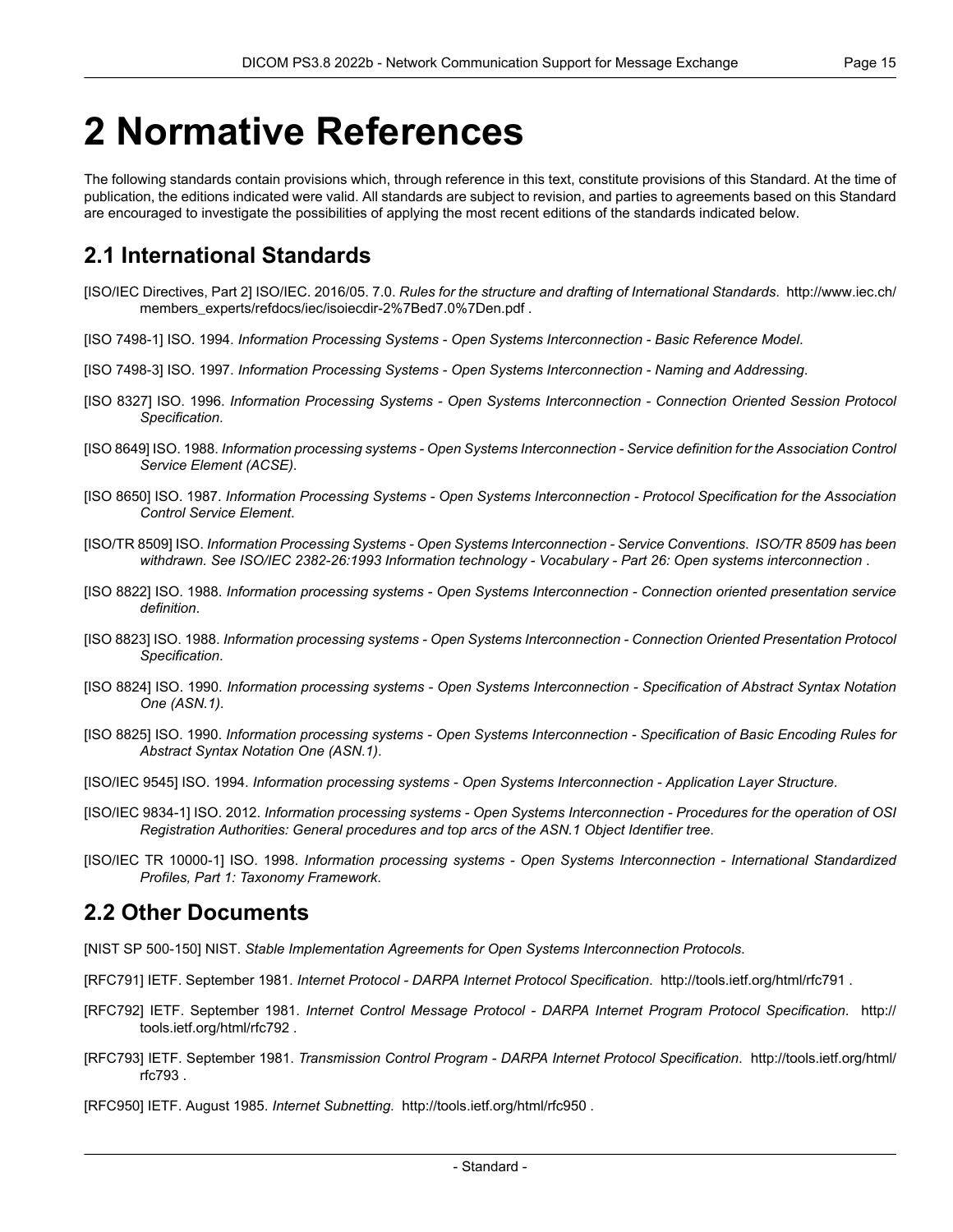[RFC1881] IETF. December 1995. *IPv6 Address Allocation Management*. <http://tools.ietf.org/html/rfc1881> .

[RFC2460] IETF. December 1998. *Internet Protocol, Version 6 (IPv6) Specification*. <http://tools.ietf.org/html/rfc2460> .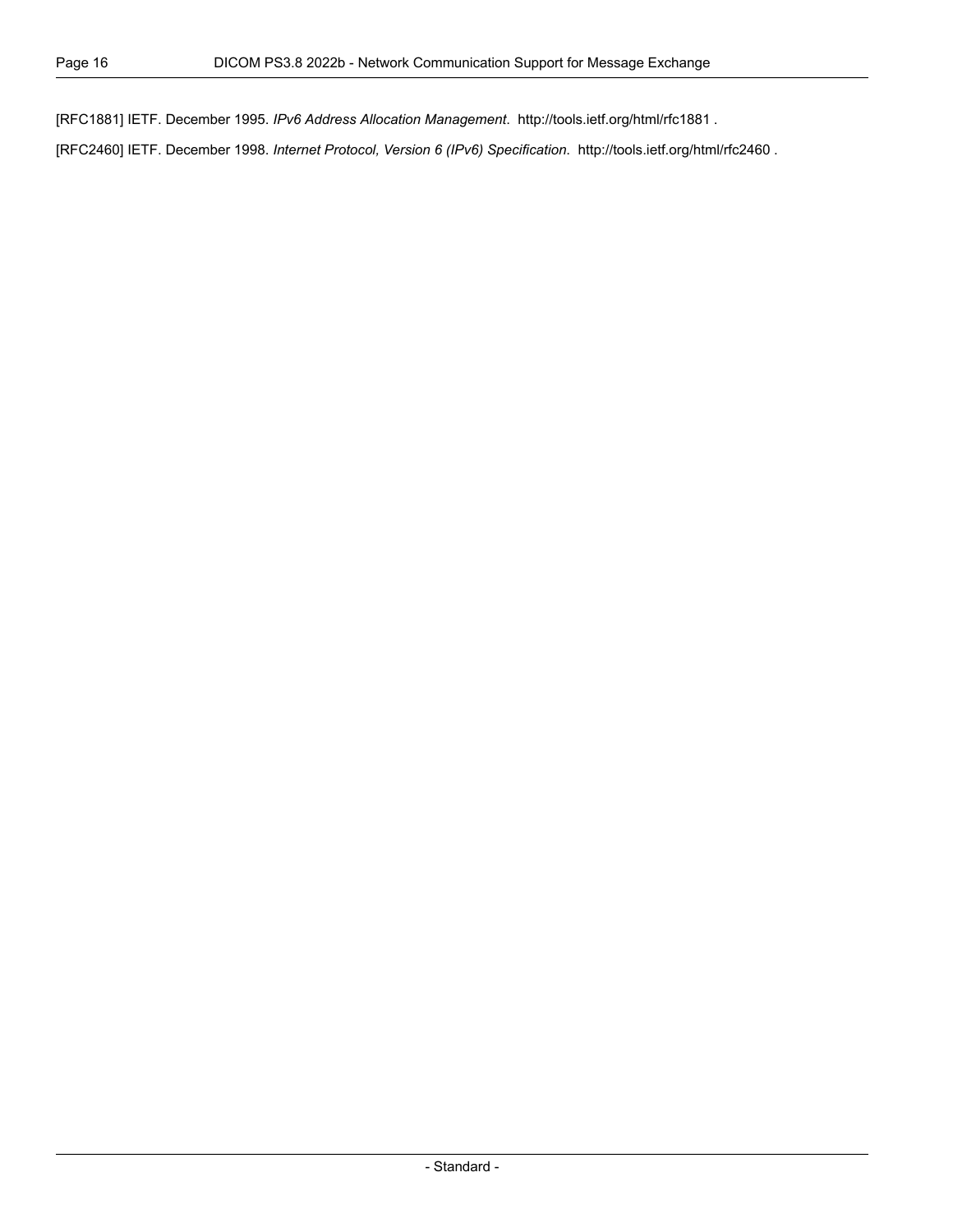# <span id="page-16-0"></span>**3 Definitions**

For the purposes of this Standard the following definitions apply.

### **3.1 Reference Model Definitions**

This Part of the Standard is based on the concepts developed in [ISO [7498-1\]](#page-14-2) and makes use of the following terms defined in it:

| <b>Application Entity</b>   | See [ISO 7498-1]. |
|-----------------------------|-------------------|
| <b>Application Layer</b>    | See [ISO 7498-1]. |
| <b>Application Process</b>  | See [ISO 7498-1]. |
| Data Link Layer             | See [ISO 7498-1]. |
| Layer Entity                | See [ISO 7498-1]. |
| Network Layer               | See [ISO 7498-1]. |
| <b>Physical Layer</b>       | See [ISO 7498-1]. |
| <b>Presentation Layer</b>   | See [ISO 7498-1]. |
| <b>Presentation Service</b> | See [ISO 7498-1]. |
| Protocol                    | See [ISO 7498-1]. |
| Protocol Data Unit          | See [ISO 7498-1]. |
| Service                     | See [ISO 7498-1]. |
| Service Access Point        | See [ISO 7498-1]. |
| Session Layer               | See [ISO 7498-1]. |
| <b>Transfer Syntax</b>      | See [ISO 7498-1]. |
| <b>Transport Layer</b>      | See [ISO 7498-1]. |
| <b>Transport Protocol</b>   | See [ISO 7498-1]. |
| <b>Transport Connection</b> | See [ISO 7498-1]. |

### **3.2 Naming and Addressing Definitions**

This Part of the Standard makes use of the following terms defined in [ISO [7498-3\]](#page-14-3):

| See [ISO 7498-3]. |
|-------------------|
| See [ISO 7498-3]. |
| See [ISO 7498-3]. |
| See [ISO 7498-3]. |
| See [ISO 7498-3]. |
| See [ISO 7498-3]. |
|                   |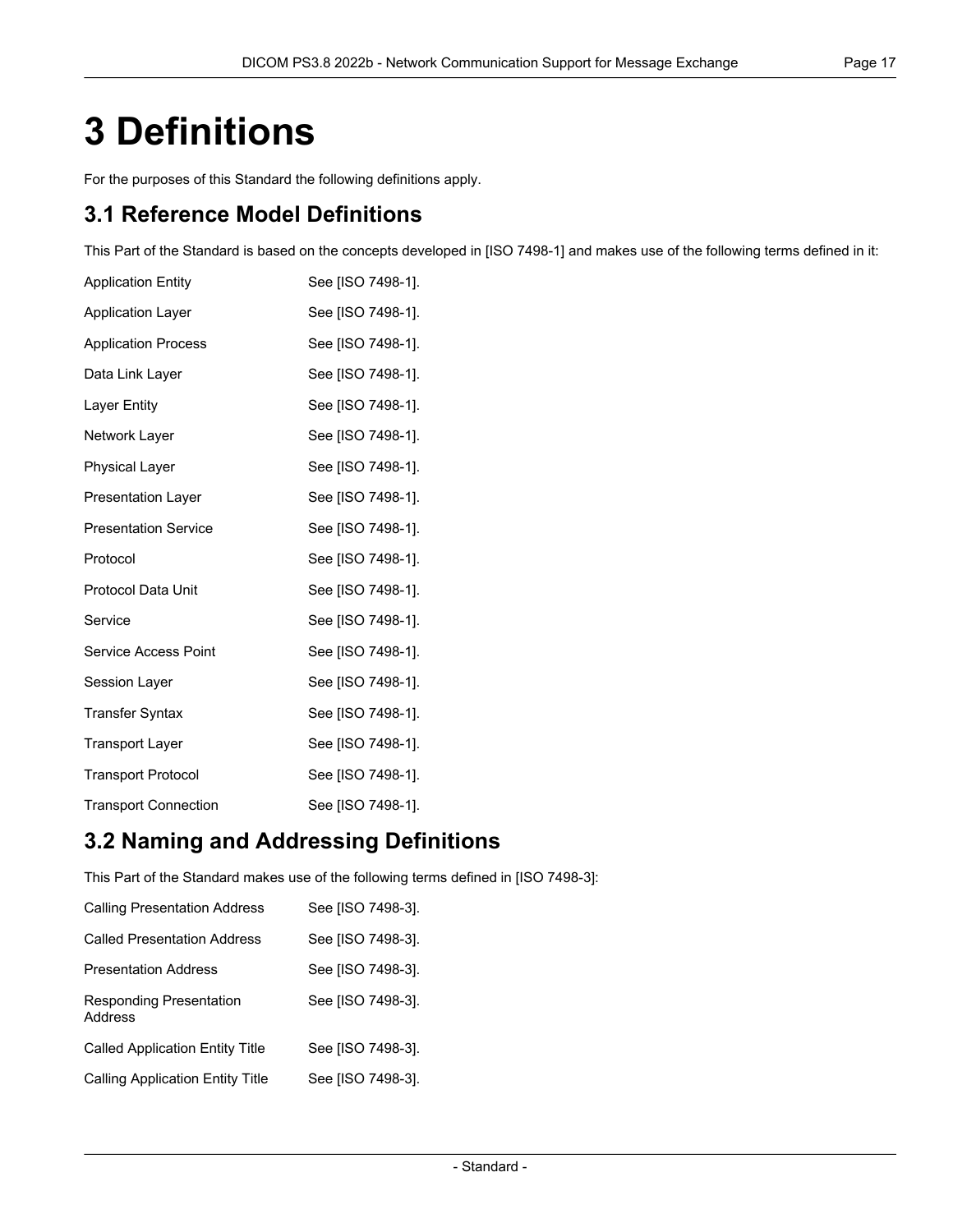## **3.3 Service Conventions Definitions**

This Part of the Standard makes use of the following terms defined in [\[ISO/TR](#page-14-4) 8509]:

| Service Provider         | See [ISO/TR 8509]. |
|--------------------------|--------------------|
| Service User             | See [ISO/TR 8509]. |
| <b>Confirmed Service</b> | See [ISO/TR 8509]. |
| Non-confirmed Service    | See [ISO/TR 8509]. |
| Primitive                | See [ISO/TR 8509]. |
| Request (Primitive)      | See [ISO/TR 8509]. |
| Indication (Primitive)   | See [ISO/TR 8509]. |
| Response (Primitive)     | See [ISO/TR 8509]. |
| Confirmation (Primitive) | See [ISO/TR 8509]. |

## **3.4 Presentation Service Definitions**

This Part of the Standard makes use of the following terms defined in [ISO [8822\]](#page-14-5):

| Abstract Syntax                 | See [ISO 8822]. |
|---------------------------------|-----------------|
| <b>Abstract Syntax Name</b>     | See [ISO 8822]. |
| <b>Presentation Context</b>     | See [ISO 8822]. |
| <b>Presentation Data Values</b> | See [ISO 8822]. |
| <b>Transfer Syntax Name</b>     | See [ISO 8822]. |

## **3.5 ACSE Service Definitions**

This Part of the Standard makes use of the following terms defined in [ISO [8649\]](#page-14-6):

| Association                                          | See [ISO 8649]. |
|------------------------------------------------------|-----------------|
| <b>Application Context</b>                           | See [ISO 8649]. |
| <b>Association Control Service</b><br>Element (ACSE) | See [ISO 8649]. |
| Association Initiator                                | See [ISO 8649]. |

### **3.6 DICOM Introduction and Overview Definition**

This Part of the Standard makes use of the following terms defined in [PS3.1:](part01.pdf#PS3.1)

Message [Message.](part01.pdf#glossentry_Message)

### **3.7 DICOM Communication Support Definitions**

The following definitions are commonly used in this Part of the Standard: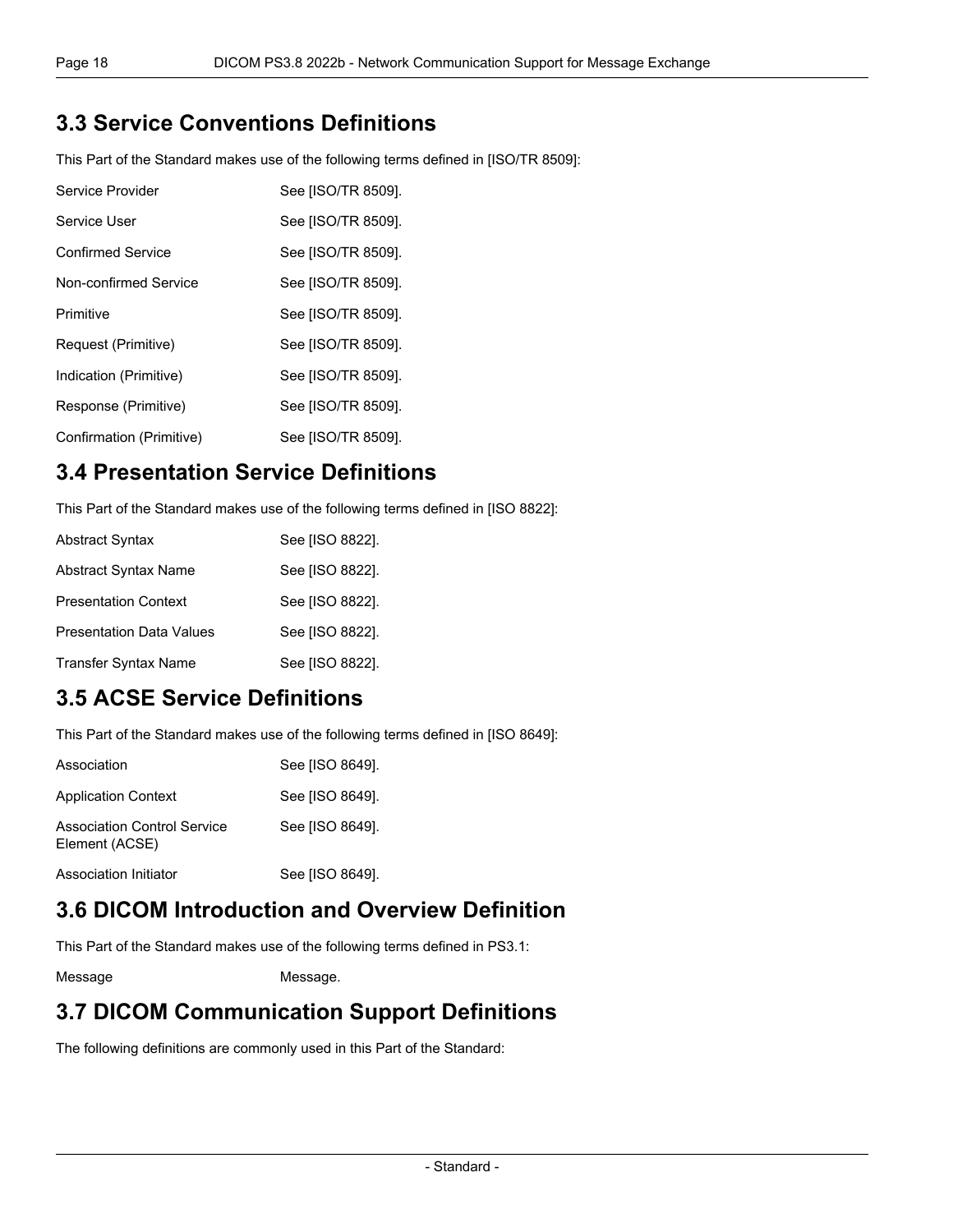DICOM Upper Layer Service The Upper Layer protocols are related to the Session, Presentation and part of the Application Layer of the ISO reference model. These protocols provide the Upper Layer Service. This Service is a proper subset of the ACSE Service and OSI Presentation Layer Service.

## **3.8 DICOM Service Class Definitions**

This Part of the Standard makes use of the following terms defined in [PS3.4:](part04.pdf#PS3.4)

| Service-Object Pair Instance | Service-Object Pair Instance (SOP Instance). |
|------------------------------|----------------------------------------------|
| (SOP Instance)               |                                              |

## **3.9 DICOM Data Structures and Encoding Definitions**

This Part of the Standard makes use of the following terms defined in [PS3.5:](part05.pdf#PS3.5)

| Data Set                | Data Set.                |
|-------------------------|--------------------------|
| Unique Identifier (UID) | Unique Identifier (UID). |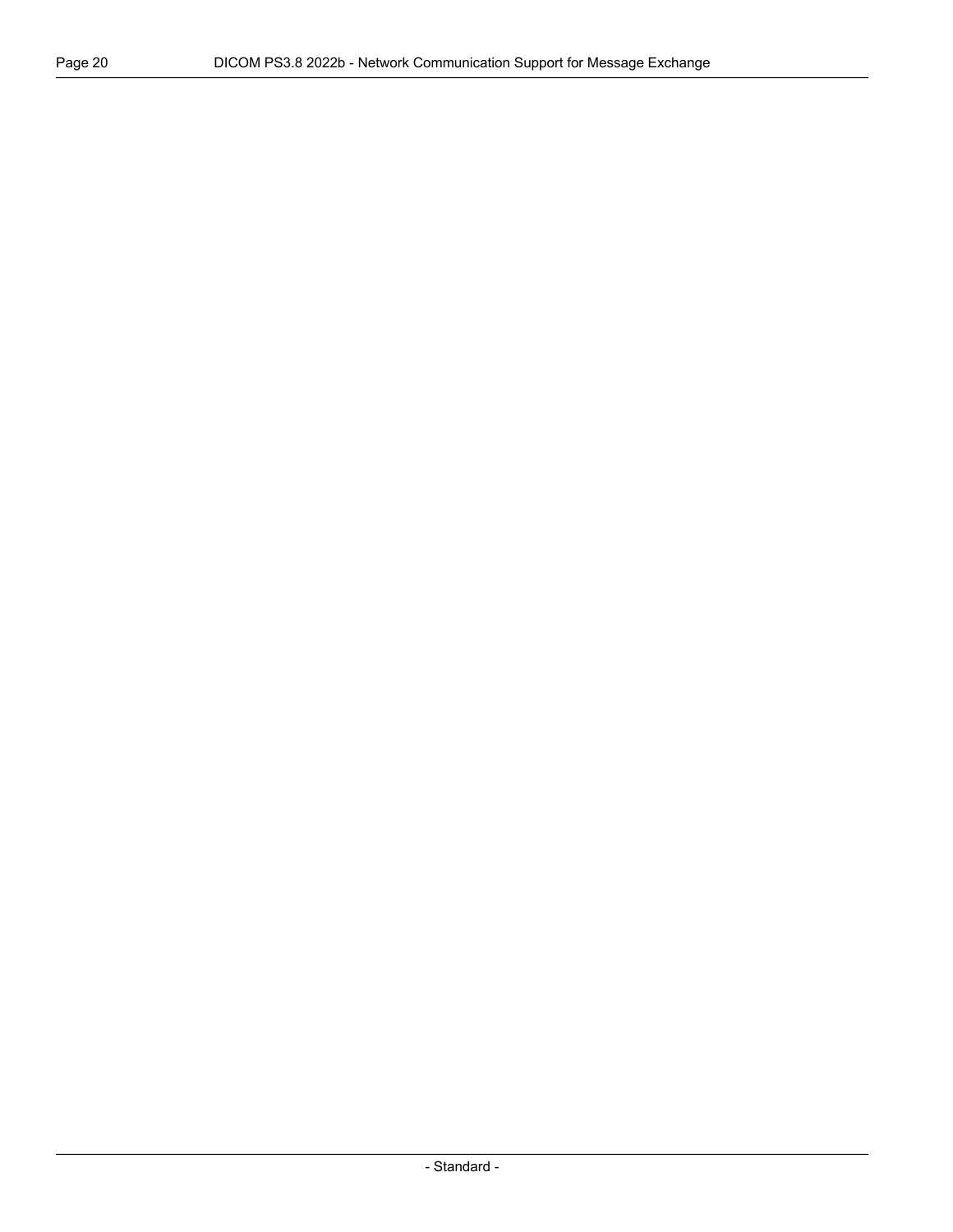# <span id="page-20-0"></span>**4 Symbols and Abbreviations**

The following symbols and abbreviations are used in this Part of the Standard.

| <b>ACR</b>       | American College of Radiology                                                  |
|------------------|--------------------------------------------------------------------------------|
| <b>ACSE</b>      | <b>Association Control Service Element</b>                                     |
| <b>ASCII</b>     | American Standard Code for Information Interchange                             |
| AE               | <b>Application Entity</b>                                                      |
| ANSI             | American National Standards Institute                                          |
| AP               | <b>Application Process</b>                                                     |
| ASE              | <b>Application Service Element</b>                                             |
| ARTIM            | Association Request/Reject/Release Timer                                       |
| <b>CEN TC251</b> | Comite Europeen de Normalisation-Technical Committee 251 - Medical Informatics |
| <b>DICOM</b>     | Digital Imaging and Communications in Medicine                                 |
| <b>FDDI</b>      | <b>Fiber Distributed Data Interface</b>                                        |
| HL7              | Health Level 7                                                                 |
| <b>IEC</b>       | International Electrotechnical Commission                                      |
| <b>IEEE</b>      | Institute of Electrical and Electronics Engineers                              |
| <b>ISDN</b>      | <b>Integrated Services Digital Network</b>                                     |
| <b>ISO</b>       | International Organization for Standardization                                 |
| <b>ISP</b>       | International Standardized Profile                                             |
| JIRA             | Japan Medical Imaging and Radiological Systems Industries Association          |
| LAN              | Local Area Network                                                             |
| <b>NEMA</b>      | National Electrical Manufacturers Association                                  |
| <b>NIST</b>      | National Institute of Standards and Technology                                 |
| OSI              | Open Systems Interconnection                                                   |
| PDU              | Protocol Data Unit                                                             |
| <b>PDV</b>       | <b>Presentation Data Values</b>                                                |
| <b>SAP</b>       | Service Access Point                                                           |
| <b>TCP/IP</b>    | Transmission Control Program/Internet Protocol                                 |
| <b>UID</b>       | Unique Identifier                                                              |
| <b>UL</b>        | <b>Upper Layers</b>                                                            |
| <b>WAN</b>       | Wide Area Network                                                              |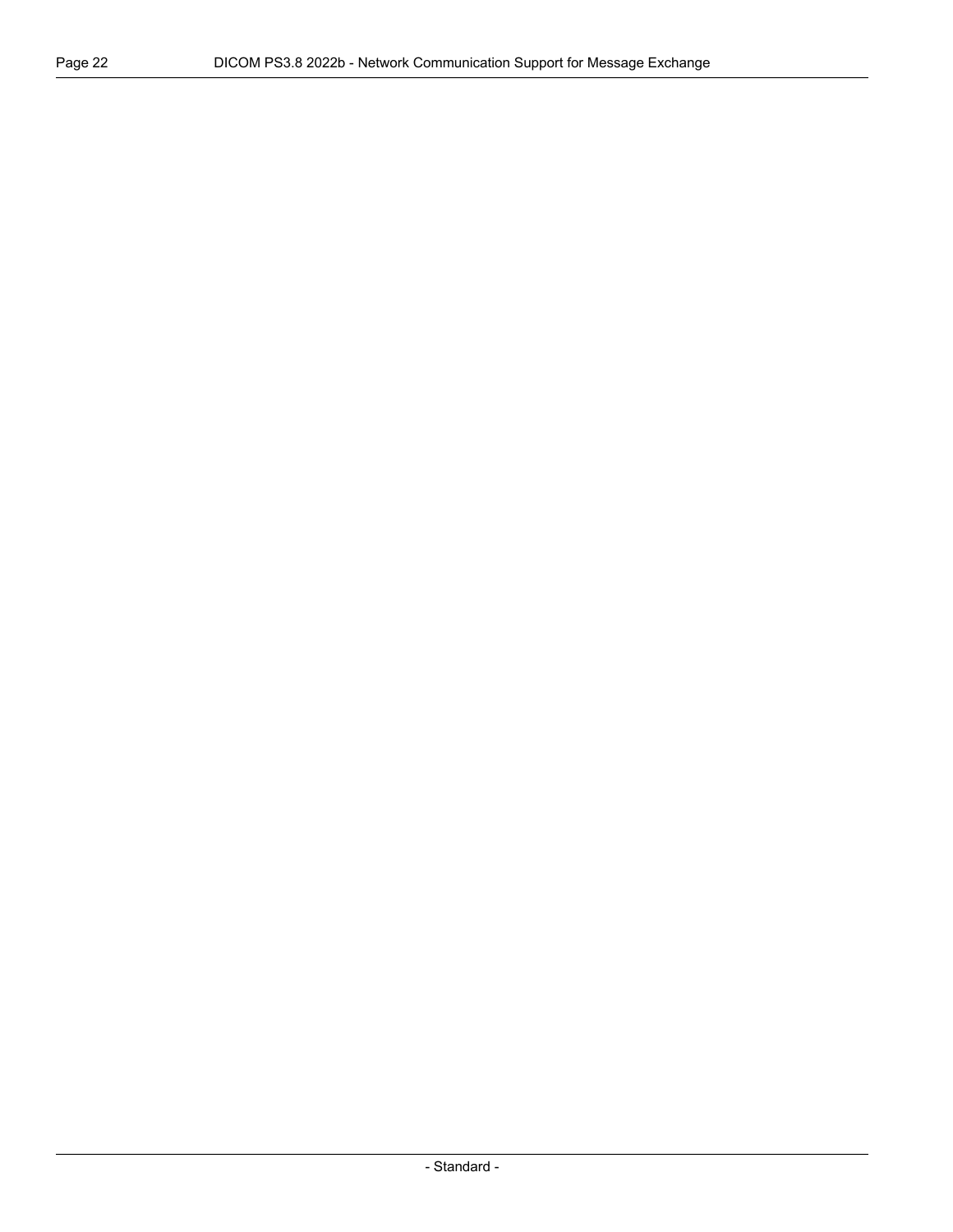# <span id="page-22-0"></span>**5 Conventions**

The following conventions are used for the service description tables shown in this Part of the Standard.

- **(=)** The same parameter value used in the indication or confirmation shall be the same as used in the request or response respect ively.
- **C** Conditional (on User Option)
- **M** Mandatory usage
- **MF** Mandatory with a fixed value
- **NU** Not Used
- **P** Provider Initiated
- **U** User Option
- **UF** User Option with a fixed value

Blank entries are not applicable.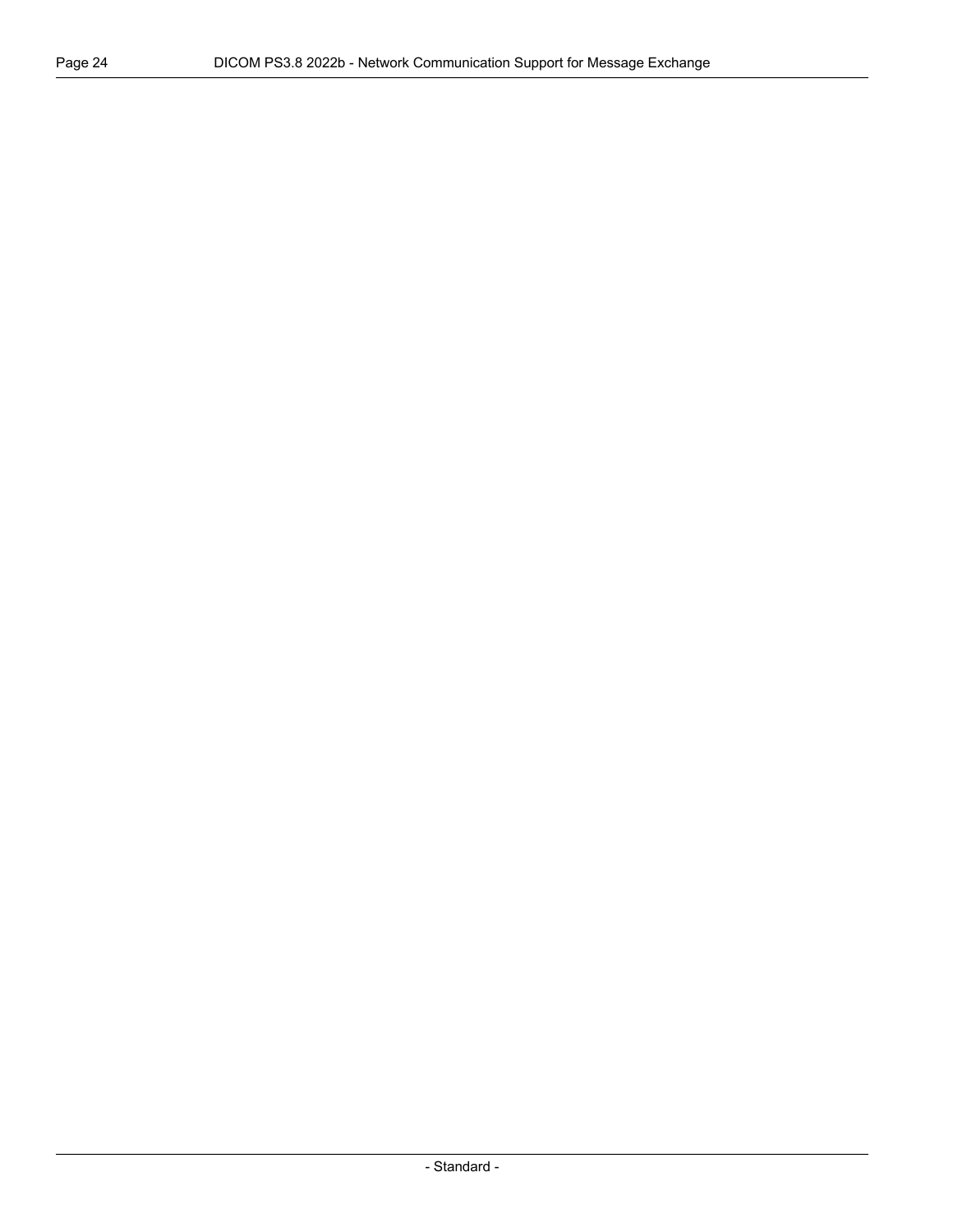# <span id="page-24-0"></span>**6 Network Communication Support Environment**

The Network Communication Services specified in [PS3.8](#page-0-0) are a set of generic services provided to support the communication of DICOM Application Entities. They are a proper subset of the services offered by the OSI Presentation Service (ISO 8822) and of the OSI Association Control Service Element (ACSE) (ISO 8649). They shall be referred to as the Upper Layer Service or UL Service. The DICOM UL Service is specified in Section 7.

This UL Service is provided by the Upper Layer Protocol for TCP/IP (see Section 9).

<span id="page-24-1"></span>[Figure](#page-24-1) 6-1 shows the TCP/IP protocol stack that is available to support the communication of DICOM Application Entities.



**Figure 6-1. DICOM Network Protocol Architecture**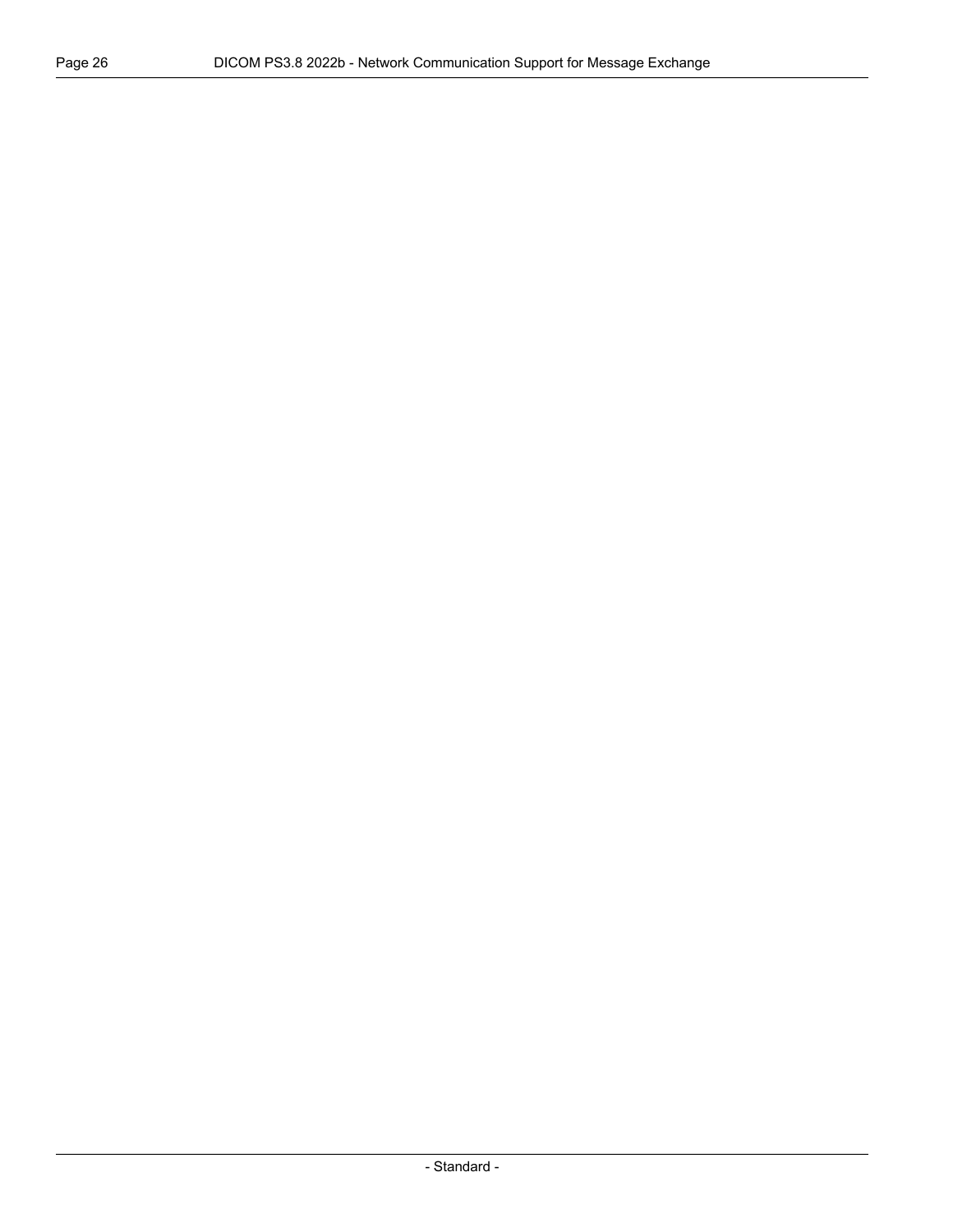# <span id="page-26-0"></span>**7 OSI Upper Layer Service for DICOM Application Entities**

This section provides a description of how to use the OSI Association Control Service Element (ACSE) and OSI Presentation Layer to provide the Upper Layer Service necessary to support the communication of DICOM Application Entities. This Upper Layer Service is a fully conformant subset of the services offered by the ACSE and the OSI Presentation Layer.

<span id="page-26-3"></span>The UL Services are listed in [Table](#page-26-3) 7-1.

#### **Table 7-1. Upper Layer Services**

| <b>SERVICE</b> | <b>TYPE</b>        |  |
|----------------|--------------------|--|
| A-ASSOCIATE    | Confirmed          |  |
| A-RELEASE      | Confirmed          |  |
| A-ABORT        | Non-Confirmed      |  |
| A-P-ABORT      | Provider-initiated |  |
| P-DATA         | Non-Confirmed      |  |

<span id="page-26-1"></span>In addition to the Upper Layer Service specification, this section defines at the parameter level the use of each element of this Upper Layer Service by DICOM Application Entities. The rules guiding the use of this Upper Layer Service by the DICOM Application Entities are addressed in [PS3.7.](part07.pdf#PS3.7)

### **7.1 A-ASSOCIATE Service**

The establishment of an association between two AEs shall be performed through ACSE A-ASSOCIATE request, indication, response and confirmation primitives. The initiator of the service is hereafter called a requestor and the service-user that receives the A-ASSO- CIATE indication is hereafter called the acceptor. It shall be a confirmed service.

#### Note

<span id="page-26-2"></span>The A-ASSOCIATE service supports the equivalent of a channel establishment in a point-to-point interface (see the retired PS3.9).

[Figure](#page-26-2) 7-1 illustrates the association establishment between two AEs.



**Figure 7-1. Associate Request**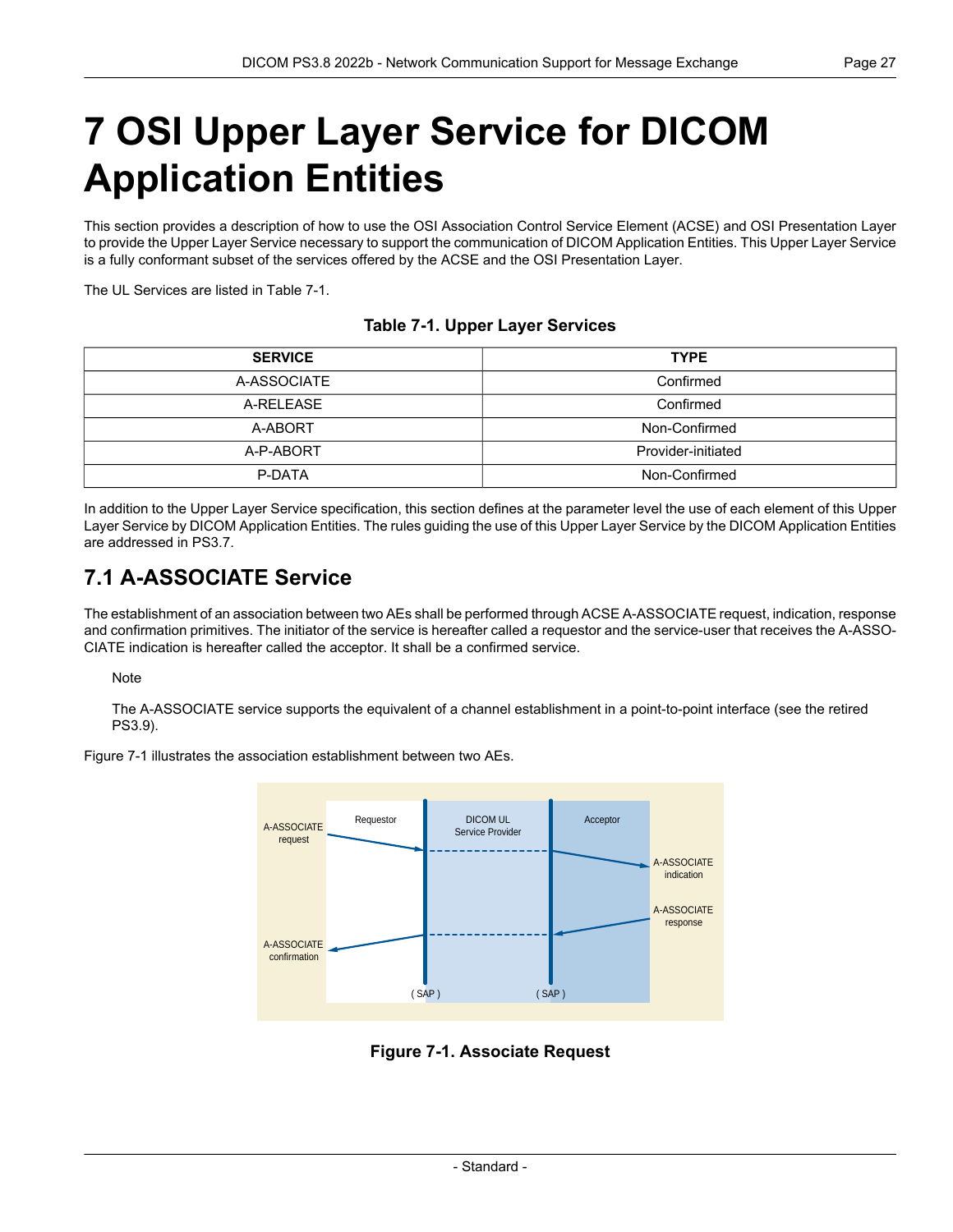#### <span id="page-27-0"></span>**7.1.1 A-ASSOCIATE Parameters**

<span id="page-27-3"></span>[Table](#page-27-3) 7-2 lists the parameters that shall be required for the A-ASSOCIATE service used by DICOM Application Entities in this Standard.

| A-ASSOCIATE parameter name                  | <b>Request</b> | <b>Indication</b> | <b>Response</b> | Confirmation |
|---------------------------------------------|----------------|-------------------|-----------------|--------------|
| application context name                    | M              | $M(=)$            | м               | $M(=)$       |
| calling AE title                            | M              | $M(=)$            | M               | $M(=)$       |
| called AE title                             | M              | $M(=)$            | M               | $M(=)$       |
| user information                            | M              | $M(=)$            | M               | $M(=)$       |
| result                                      |                |                   | M               | $M(=)$       |
| result source                               |                |                   |                 | M            |
| diagnostic                                  |                |                   | U               | $C(=)$       |
| calling presentation address                | M              | $M(=)$            |                 |              |
| called presentation address                 | M              | $M(=)$            |                 |              |
| presentation context definition list        | M              | $M(=)$            |                 |              |
| presentation context definition list result |                |                   | M               | $M(=)$       |

#### **Table 7-2. Key A-ASSOCIATE Service Parameters**

**Note** 

See Section 5 of this Part for table conventions.

<span id="page-27-4"></span>[Table](#page-27-4) 7-3 lists the parameters for the A-ASSOCIATE service that shall contain fixed values or shall not be used by DICOM Application Entities in this Standard.

#### **Table 7-3. A-ASSOCIATE Service Parameter (Fixed or Not Used)**

| A-ASSOCIATE parameter name             | <b>Request</b> | Indication | <b>Response</b> | Confirmation |
|----------------------------------------|----------------|------------|-----------------|--------------|
| mode                                   | UF             | $MF(=)$    |                 |              |
| responding AE title                    |                |            | MF              | $MF(=)$      |
| calling/called/responding AE qualifier | NU             | <b>NU</b>  | NU              | <b>NU</b>    |
| calling/called/responding AP invoc-id  | <b>NU</b>      | <b>NU</b>  | <b>NU</b>       | <b>NU</b>    |
| calling/called/responding AE invoc-id  | NU.            | <b>NU</b>  | <b>NU</b>       | <b>NU</b>    |
| responding presentation address        |                |            | MF              | $MF(=)$      |
| default context name/result            | NU             | <b>NU</b>  | <b>NU</b>       | <b>NU</b>    |
| presentation & session requirements    | UF             | $UF(=)$    | UF              | $UF(=)$      |
| other parameters (see ISO 8822 & 8649) | <b>NU</b>      | <b>NU</b>  | <b>NU</b>       | <b>NU</b>    |

#### <span id="page-27-2"></span><span id="page-27-1"></span>**7.1.1.1 Mode (Fixed)**

This parameter allows the negotiation of the optional Mode OSI-ACSE Service parameter. Only the default value of "normal" is used by DICOM Application Entities. Therefore, this parameter shall always specify the value "normal."

#### **7.1.1.2 Application Context Name**

This parameter identifies the application context proposed by the requestor. The acceptor shall return either the same or a different name. The returned name shall specify the application context to be used for this association. Further discussion on Application Context Names can be found in [Annex](#page-58-0) A.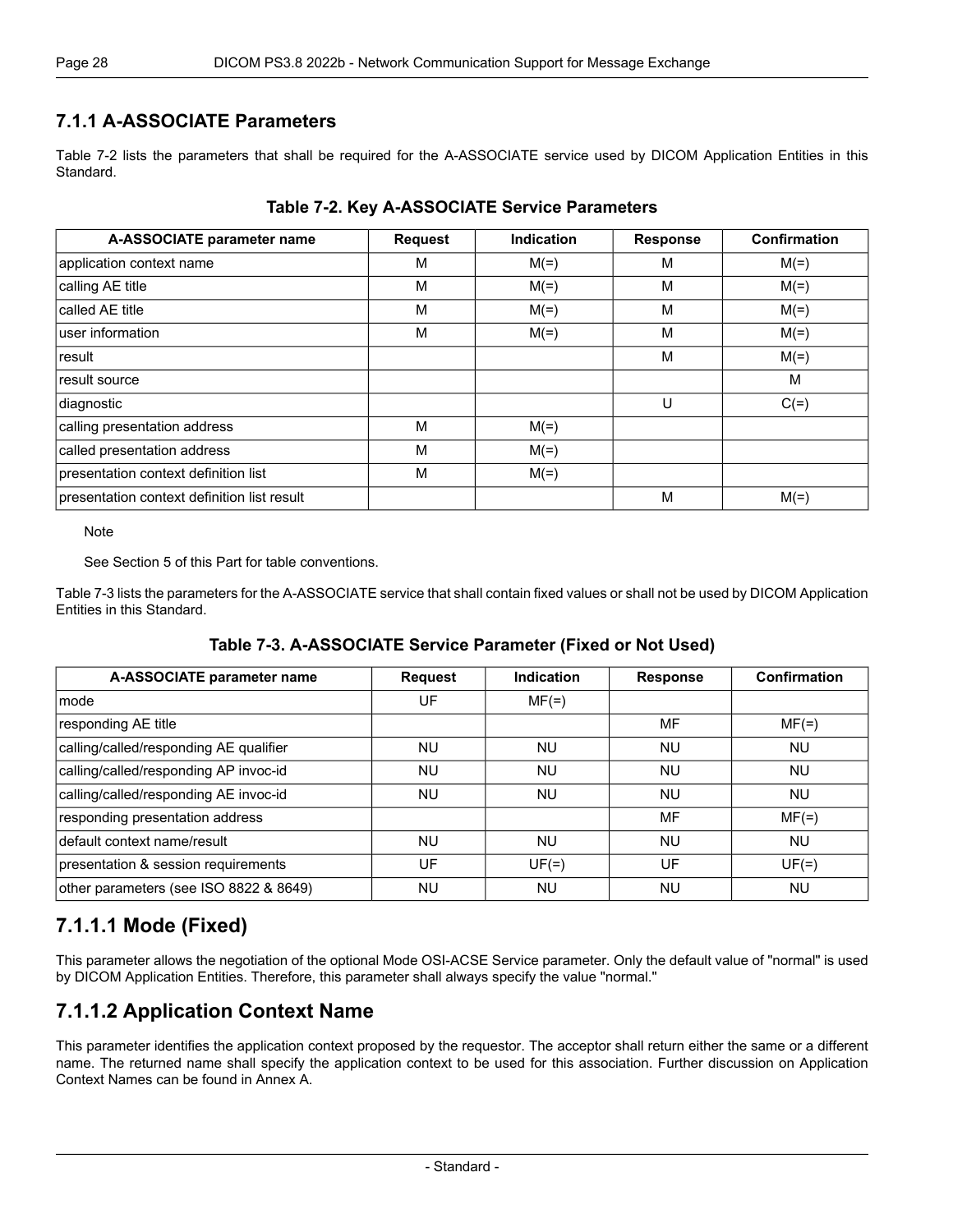An application context is an explicitly defined set of application service elements, related options, and any other information necessary for the interworking of application entities on an association.

**Note** 

The offer of an alternate application context by the acceptor provides a mechanism for limited negotiation. If the requestor cannot operate in the acceptor's application context, it shall issue an A-Abort request primitive. Application Context Names for the DICOM Application Entity as well as Application Context Names usage rules are defined in [PS3.7](part07.pdf#PS3.7).

#### <span id="page-28-0"></span>**7.1.1.3 Calling AE Title**

This parameter identifies the Application Entity (AE) that shall contain the requestor of the A-ASSOCIATE service. It is based on the Source DICOM Application Name. The relationship between DICOM Application Names and AE titles is specified in [Annex](#page-62-0) C. The Calling AE title may or may not be the same as the Initiator Address present in DICOM Messages exchanged over the association.

Note

<span id="page-28-1"></span>It is the responsibility of the UL User that received the A-ASSOCIATE-RQ to verify whether the Calling AE Title is one of its known remote DICOM Application Names.

#### **7.1.1.4 Called AE Title**

This parameter identifies the Application Entity that shall contain the intended acceptor of the A-ASSOCIATE service. It is based on the Destination DICOM Application Name. The relationship between DICOM Application Name and AE titles is specified in [Annex](#page-62-0) C. The Called AE title may or may not be the same as the Receiver Address present in DICOM Messages exchanged over the association.

<span id="page-28-2"></span>**Note** 

It is the responsibility of the UL User that received the A-ASSOCIATE-RQ to verify whether the Called AE Title is its (or one of its) DICOM Application Name(s).

#### <span id="page-28-3"></span>**7.1.1.5 Responding AE Title (Fixed)**

This parameter identifies the AE that shall contain the actual acceptor of the A-ASSOCIATE service. In this Standard it shall always contain the same value as the Called AE Title of the A-ASSOCIATE indication.

#### **7.1.1.6 User Information**

This parameter shall be used by the requestor and the acceptor of the association to include DICOM Application Entity user information. Its meaning shall depend on the application context that accompanies the primitive. The usage of this parameter is specified in [Annex](#page-64-0) [D](#page-64-0).

**Note** 

- <span id="page-28-4"></span>1. This parameter is used to carry initialization information for the DICOM Application Entities as defined in the application context specified by the value of the accompanying Application Context Name parameter.
- 2. [Annex](#page-64-0) D specifies some user information sub-items, and references [PS3.7](part07.pdf#PS3.7) for the specification of additional sub-items. [PS3.7](part07.pdf#PS3.7), in turn, references [PS3.4](part04.pdf#PS3.4) for the specification of Service-class-application-information used in some sub-items.

#### **7.1.1.7 Result**

This parameter shall be provided either by the acceptor of the A-ASSOCIATE request, by the UL service-provider (ACSE related function), or by the UL service-provider (Presentation related function). It shall indicate the result of using the A-ASSOCIATE service. It shall take one of the following symbolic values:

- a. accepted;
- b. rejected (permanent);
- c. rejected (transient).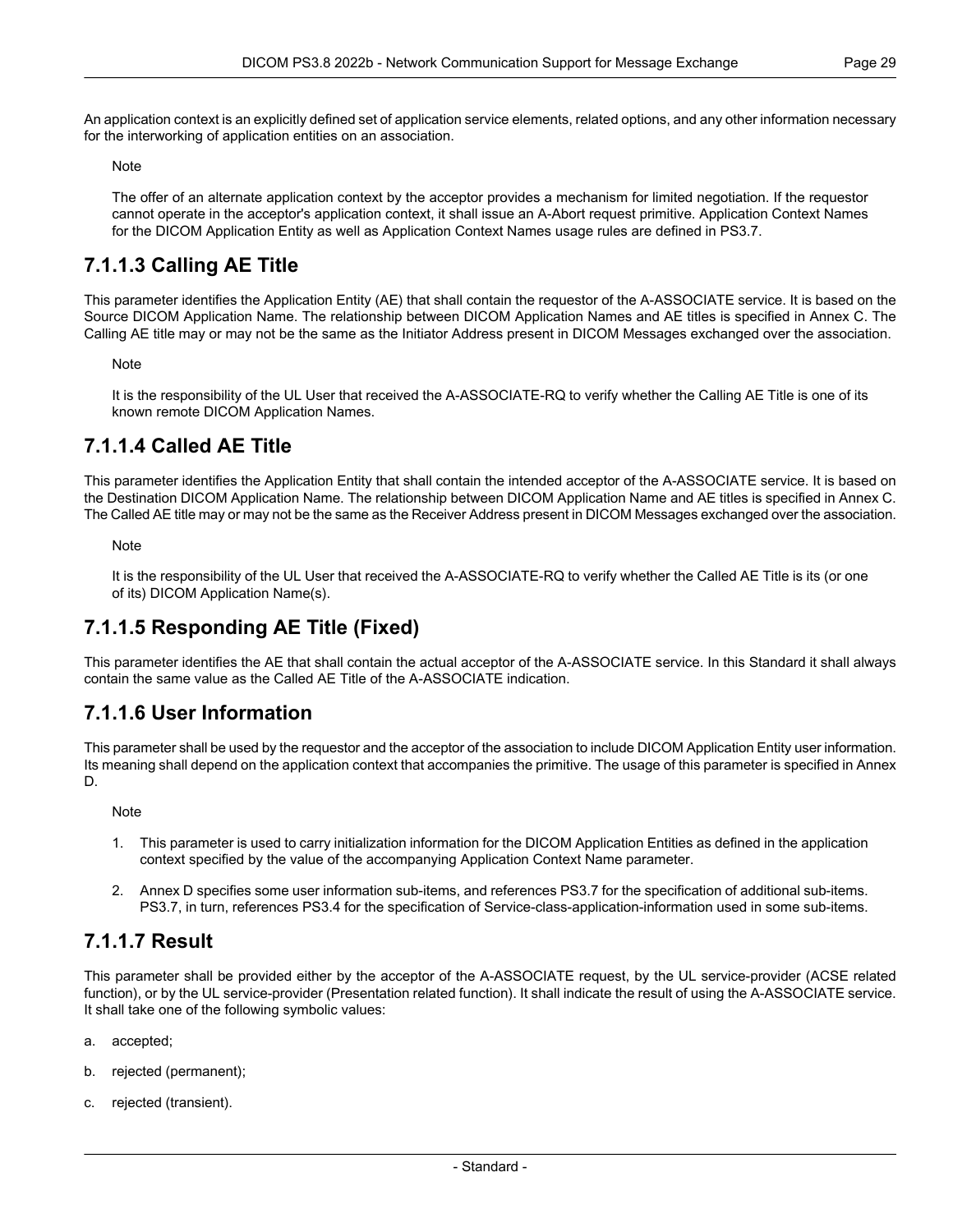The rejected (permanent) implies that the association calling UL user (when returning such a result to an association request) does not need to "call later." A permanent situation exists that prevents the association establishment (e.g., remote DICOM Application Name unknown).

#### <span id="page-29-0"></span>**7.1.1.8 Result Source**

The value of the parameter is supplied by the UL service-provider. It identifies the creating source of the Result parameter and the Diagnostic parameter, if present. It shall take one of the following symbolic values:

- a. UL service-user;
- b. UL service-provider (ACSE related function);c) UL service-provider (Presentation related function).

<span id="page-29-1"></span>Note

If the Result parameter has the value "accepted," the value of this parameter is "UL service-user."

#### **7.1.1.9 Diagnostic**

This parameter shall only be used if the Result parameter has the value of "rejected (permanent) " or "rejected (transient)." It shall be used to provide diagnostic information about the result of the A-ASSOCIATE service.

If the Result Source parameter has the value "UL service-user," it shall take one of the following symbolic values:

- a. no-reason-given
- b. application-context-name not supported
- c. calling-AE-title not recognized
- d. called-AE-title not recognized
- e. calling-AE-qualifier not recognized (see note)
- f. calling-AP-invocation-identifier not recognized (see note)
- g. calling-AE-invocation-identifier not recognized (see note)
- h. called-AE-qualifier not recognized (see note)
- i. called-AP-invocation-identifier not recognized (see note)
- j. called-AE-invocation-identifier not recognized (see note)

If the Result Source parameter has the value "UL service-provider" (ACSE related function), it shall take one of the following symbolic values:

- a. no-reason-given
- b. no-common-UL version

If the result source has the value "UL service-provider" (Presentation related function), it shall take the following symbolic values:

- a. no-reason-given
- b. temporary-congestion
- c. local-limit-exceeded
- d. called-(Presentation) -address-unknown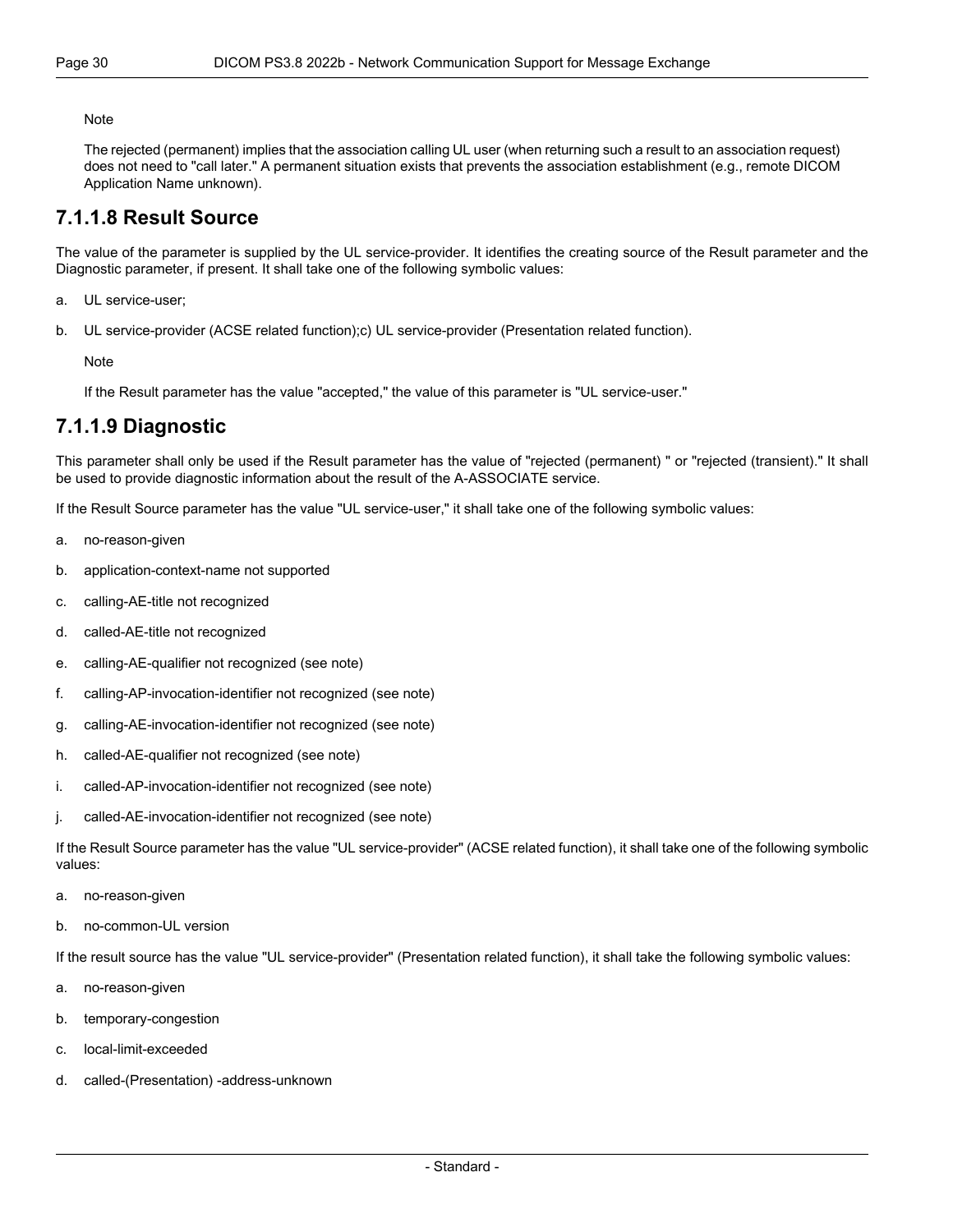- e. Presentation-protocol version not supported
- f. no-(Presentation) Service Access Point (SAP) available

<span id="page-30-0"></span>Even though some of the above symbolic values correspond to parameter errors not used in this Standard, they are included to allow the notification of errors resulting from the unauthorized use of these parameters.

#### **7.1.1.10 Calling Presentation Address**

<span id="page-30-1"></span>This parameter shall contain a structured destination address unambiguous within the global network address structure. This shall be a TCP/IP Address. See [Annex](#page-62-0) C.

#### **7.1.1.11 Called Presentation Address**

<span id="page-30-2"></span>This parameter shall contain a structured destination address unambiguous within the global network address structure. This shall be a TCP/IP Address. See [Annex](#page-62-0) C.

#### **7.1.1.12 Responding Presentation Address**

<span id="page-30-3"></span>In this Standard, a responding presentation address shall always contain the same value as the called Presentation Address of the A-ASSOCIATE indication. This parameter shall contain a structured destination address unambiguous within the global network address structure.

#### **7.1.1.13 Presentation Context Definition List**

This parameter used in an A-ASSOCIATE request or indication shall consist of a list containing one or more presentation contexts. Each item shall contain three components, a presentation context identification, an Abstract Syntax Name, and a list of one or more Transfer Syntax Names.

The presentation context identification components of this parameter exist to distinguish presentation contexts in communication. Such an identification of presentation context(s) applies only within the context of a given association (i.e., different presentation contexts may be identified by the same presentation context identification on different associations). It is the association-requestor's responsibility to assign an arbitrary, but unused identifier for each proposed presentation context on a given association. There is no restriction on the ordering of the presentation contexts in relation to their identifiers.

Note

A separate presentation context will be associated with each Abstract Syntax Name in each of the elements of the Presentation Context Definition List parameter. If the same Abstract Syntax Name occurs more than once, a separate and distinctly identified presentation context will be generated for each occurrence (as only one Transfer Syntax per presentation context can be accepted).

<span id="page-30-4"></span>Abstract Syntaxes defined by this Standard and used by DICOM Application Entites are defined in [PS3.4.](part04.pdf#PS3.4) Transfer Syntaxes defined by this Standard and used by DICOM Application Entities are defined in [PS3.5.](part05.pdf#PS3.5) Further discussion on Abstract Syntaxes and Transfer Syntaxes can be found in [Annex](#page-60-0) B.

#### **7.1.1.14 Presentation Context Definition Result List**

This parameter used in the A-ASSOCIATE Response and Confirmation indicates the acceptance or rejection of each of the present ation context definitions proposed in the presentation context definition list parameter (Section [7.1.1.13](#page-30-3)). The Presentation Context Definition Result List parameter shall take the form of a list of result values. There is a one to one correspondence between each one of these result values and each of the presentation contexts proposed in the Presentation Context Definition List parameter. Each result value represents either "acceptance," "user-rejection," or "provider-rejection." The values of the results are assigned by the UL user on the response service primitive. The result values may be sent in any order.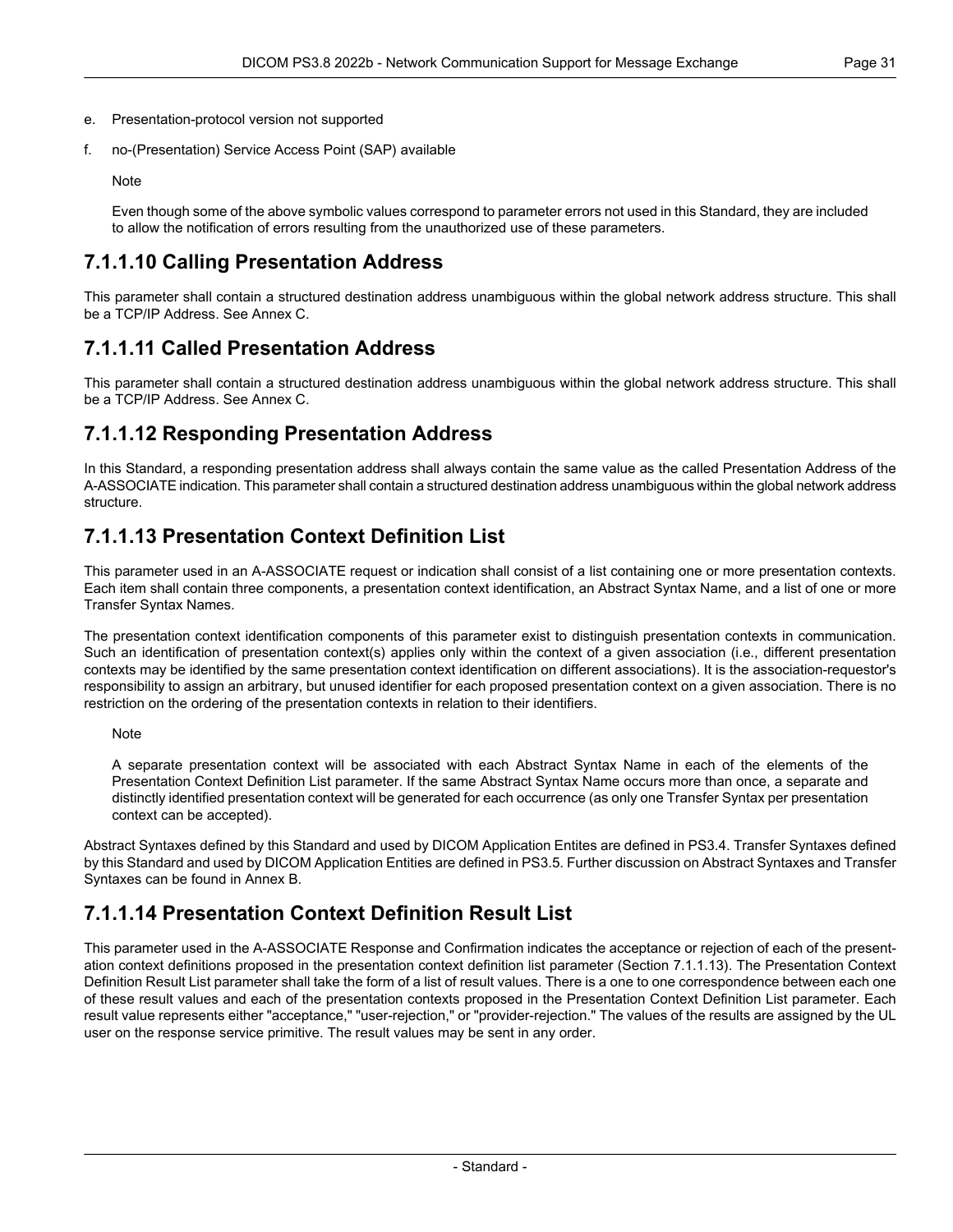The order of the results may be different than the order proposed. The order need not be sorted by identifier, and the Initiator may not assume or depend upon any particular order.

<span id="page-31-0"></span>In this Standard only one Transfer Syntax per presentation context shall be agreed to, even though more than one choice of Transfer Syntaxes may have been offered in a specific presentation context of the Presentation Context Definition list.

#### **7.1.1.15 Presentation Requirements (Fixed Value)**

<span id="page-31-1"></span>This parameter allows the negotiation of optional presentation functional units beyond the Presentation Kernel. Only the Kernel Functional Unit is used by DICOM Application Entities. Therefore, this parameter shall always specify "Presentation Kernel."

#### **7.1.1.16 Session Requirements (Fixed Value)**

<span id="page-31-2"></span>This parameter allows the negotiation of optional session Functional Units beyond the Session Kernel. Only the Kernel functional unit with the Full Duplex Functional Unit shall be used by DICOM Application Entities.

#### **7.1.1.17 Other Parameters**

<span id="page-31-3"></span>A few optional parameters defined in the OSI ACSE (ISO 8649) and OSI Presentation Service (ISO 8822) Standards are not identified here. They are not necessary for the communication of DICOM Application Entities and shall not be used in this Standard.

#### **7.1.2 A-ASSOCIATE Service Procedure**

**7.1.2.1** A DICOM Application Entity (which includes the Upper Layer service-user) that desires to establish an association shall issue an A-ASSOCIATE request primitive. The called AE is identified by parameters of the request primitive. The requestor shall not issue any primitives except an A-ABORT request primitive until it receives an A-ASSOCIATE confirmation primitive.

**7.1.2.2** The Upper Layer (UL) service-provider shall issue an A-ASSOCIATE indication primitive to the called AE.

**7.1.2.3** The called AE shall accept or reject the association by sending an A-ASSOCIATE response primitive with an appropriate Result parameter. The Upper layer service-provider shall issue an A-ASSOCIATE confirmation primitive having the same Result parameter. The Result Source parameter shall be assigned the symbolic value of "UL service-user."

**7.1.2.4** If the acceptor accepts the association, the association is available for use. Both AEs may now use any service provided by the DICOM application context that is in effect (with the exception of A-ASSOCIATE).

Note

This implies that once the association has been established, DICOM Messages can be exchanged as defined in [PS3.7.](part07.pdf#PS3.7)

**7.1.2.5** If the called AE rejects the association, the association shall not be established.

<span id="page-31-4"></span>**7.1.2.6** The UL service-provider may not be capable of supporting the requested association. In this situation, it shall return an A- ASSOCIATE confirmation primitive to the requestor with an appropriate Result parameter (rejected). The Result Source parameter shall be appropriately assigned either the symbolic value of "UL service-provider (ACSE related function) " or "UL service-provider (Presentation related function)." The indication primitive shall not be issued. The association shall not be established.

**7.1.2.7** Either an association-requestor or acceptor may disrupt the A-ASSOCIATE service procedure by issuing an A-ABORT request primitive (see [Section](#page-33-0) 7.3). The remote AE receives an A-ABORT indication primitive. The association shall not be established.

### **7.2 A-RELEASE Service**

The graceful release of an association between two AEs shall be performed through ACSE A-RELEASE request, indication, response, and confirmation primitives. The initiator of the service is hereafter called a requestor and the service-user that receives the A-RELEASE indication is hereafter called the acceptor. It shall be a confirmed service.

[Figure](#page-32-4) 7-2 illustrates the graceful release of an association between two AEs.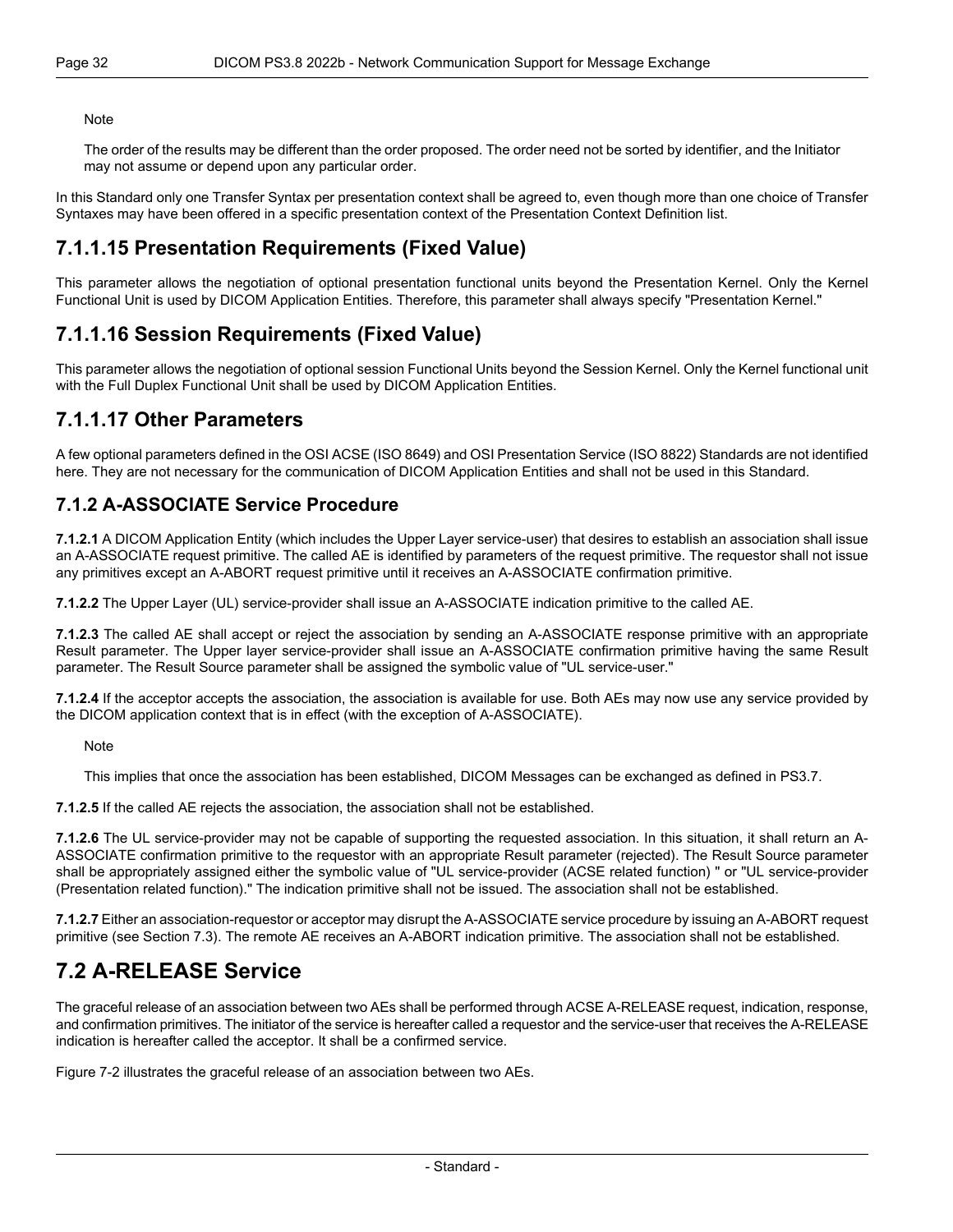<span id="page-32-4"></span>

**Figure 7-2. Association Release**

#### <span id="page-32-0"></span>**7.2.1 A-RELEASE Parameters**

<span id="page-32-5"></span>[Table](#page-32-5) 7-4 lists the parameters for the A-RELEASE service that shall contain fixed values or shall not be used by DICOM Application Entities in this Standard.

<span id="page-32-1"></span>

| A-RELEASE parameter name | Request | <b>Indication</b> | <b>Response</b> | <b>Confirmation</b> |
|--------------------------|---------|-------------------|-----------------|---------------------|
| reason                   | UF      | $UF(=)$           | UF              | $UF(=)$             |
| luser information        | NU      | $NU(=)$           | NU              | $NU(=)$             |
| result                   |         |                   | MF              | $MF(=)$             |

#### **Table 7-4. A-RELEASE Service Parameters**

#### <span id="page-32-2"></span>**7.2.1.1 Reason (Fixed)**

When used on the request primitive, this parameter identifies the general level of urgency of the request. This parameter shall always use the value "normal" in this Standard.

### <span id="page-32-3"></span>**7.2.1.2 Result (Fixed)**

This parameter shall always take the value "affirmative" in this Standard.

#### **7.2.2 A-RELEASE Service Procedure**

**7.2.2.1** An UL service-user that desires to release the association shall issue an A-RELEASE request primitive. This requestor shall not issue any further primitives other than an A-ABORT request primitive until it receives an A-RELEASE confirmation primitive.

**Note** 

Even though the requestor of the A-RELEASE service shall not issue any further primitive other than A-ABORT, it may receive P-DATA Indication primitives.

**7.2.2.2** The UL service-provider shall issue an A-RELEASE indication primitive to the acceptor. The acceptor then shall not issue any UL primitives other than an A-RELEASE response primitive, an A-ABORT request primitive, or P-DATA Request primitive.

**7.2.2.3** To complete the A-RELEASE service, the acceptor shall reply to the A-RELEASE indication primitive by issuing an A-RELEASE response primitive. An accepting DICOM Application Entity shall always issue an A-RELEASE response primitive with an "affirmative" result parameter (i.e., accept the release).

**7.2.2.4** After an A-RELEASE response has been issued, the acceptor shall not issue any further primitives for the association thereafter, including P-DATA Requests.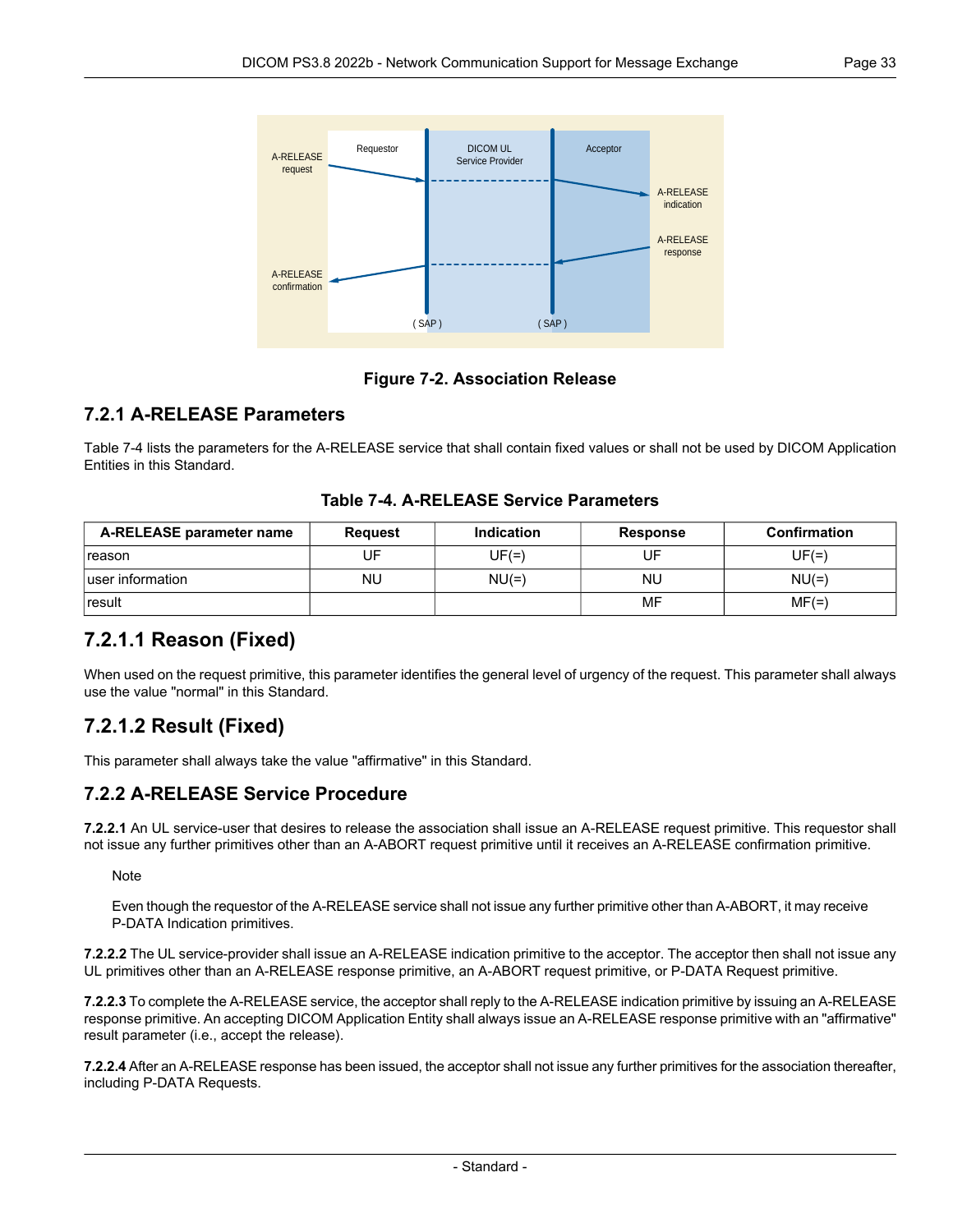**7.2.2.5** The UL service-provider shall issue an A-RELEASE confirmation primitive always with an "affirmative" value for the Result parameter.

**7.2.2.6** A requestor in either AE may disrupt the A-RELEASE service procedure by issuing an A-ABORT request. When the acceptor receives an A-ABORT indication, the association is released with the possible loss of information in transit.

**7.2.2.7** An A-RELEASE service procedure collision results when requestors in both AEs simultaneously issue an A-RELEASE service primitive. In this situation, both UL service-users receive an unexpected A-RELEASE indication primitive. The following sequence shall occur to complete the normal release of the association:

- a. The association-requestor shall issue an A-RELEASE response primitive.
- b. The association-acceptor waits for an A-RELEASE confirmation primitive from its peer. When it receives one, it shall then issue an A-RELEASE response primitive.
- <span id="page-33-0"></span>c. The association-requestor receives an A-RELEASE confirmation primitive.

The association shall be released when both ACSE service-users have received an A-RELEASE confirmation primitive.

#### **7.3 A-ABORT Service**

The ACSE A-ABORT service shall be used by a requestor in either of the AEs to cause the abnormal release of the association. It shall be a non-confirmed service. However, because of the possibility of an A-ABORT service procedure collision, the delivery of the indication primitive is not guaranteed. Should such a collision occur, both AEs are aware that the association has been terminated. The abort shall be performed through A-ABORT request and A-ABORT indication primitives.

**Note** 

An A-ABORT request primitive used on an established association may result in the destruction of data in transit.

<span id="page-33-3"></span>[Figure](#page-33-3) 7-3 illustrates aborting an established association between two AE's.



#### **Figure 7-3. Association User Initiated Abort**

#### <span id="page-33-4"></span><span id="page-33-1"></span>**7.3.1 A-ABORT Parameters**

[Table](#page-33-4) 7-5 lists the parameters for the A-ABORT service. Only the first parameter shall be used by DICOM Application Entities in this Standard.

#### **Table 7-5. A-ABORT Service Parameters**

<span id="page-33-2"></span>

| <b>A-ABORT Parameter Name</b> | Request   | <b>Indication</b> |
|-------------------------------|-----------|-------------------|
| abort source                  |           | M                 |
| luser information             | <b>NU</b> | $NU(=)$           |

#### **7.3.1.1 Abort Source**

This parameter indicates the initiating source of this abort. It shall take one of the following symbolic values:

a. UL service-user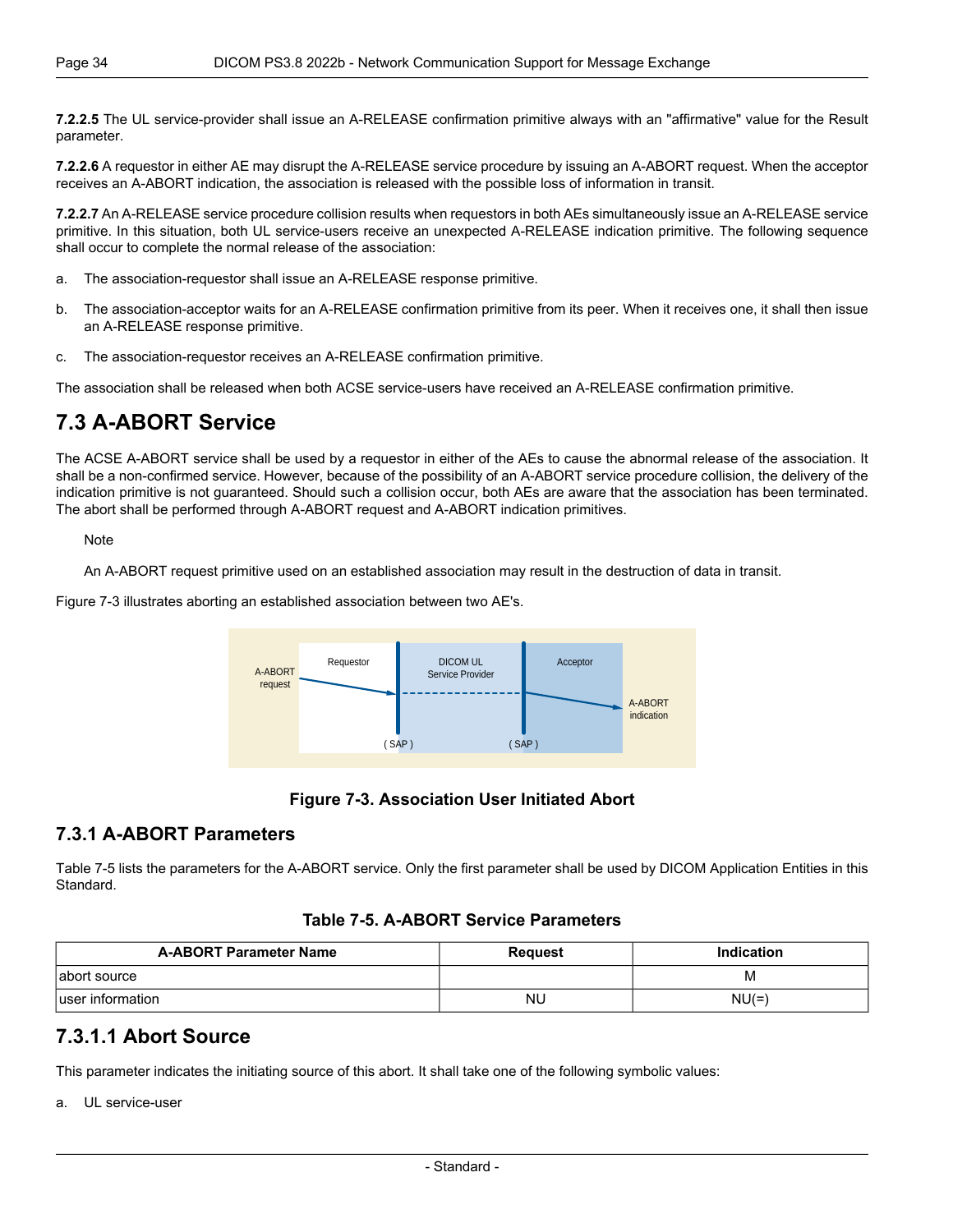#### <span id="page-34-0"></span>b. UL service-provider (ACSE related)

#### **7.3.2 A-ABORT Service Procedure**

**7.3.2.1** When the A-ABORT service is used, the association shall be released abnormally and simultaneous with the abnormal release of the underlying connection.

**7.3.2.2** A UL service-user that desires to release the association abnormally shall issue the A-ABORT request primitive. This requestor shall not issue any further primitives for the association.

**7.3.2.3** The UL service-provider shall issue an A-ABORT indication primitive to the acceptor. The UL service-provider shall assign the value of "UL service-user" for the Abort Source parameter. The association and the underlying connection have been released.

<span id="page-34-1"></span>**7.3.2.4** The UL service-provider (ACSE related functions) may itself cause the abnormal release of the association because of internal errors. In this case, the UL service-provider shall issue A-ABORT indication primitives to acceptors in both AEs. The UL service-provider shall assign the value of "UL service-provider" to the Abort Source parameter. The user information parameter shall not be used.

#### **7.4 A-P-ABORT Service**

The ACSE A-P-ABORT service shall be used by the UL service-provider to signal the abnormal release of the association due to problems in services at the Presentation Layer and below. This occurrence indicates the possible loss of information in transit. A-P- ABORT is a provider-initiated service.

<span id="page-34-3"></span>[Figure](#page-34-3) 7-4 illustrates aborting an established association by an UL service-provider.



**Figure 7-4. Provider Initiated Abort**

#### <span id="page-34-4"></span><span id="page-34-2"></span>**7.4.1 A-P-ABORT Parameter**

[Table](#page-34-4) 7-6 lists the parameter that shall be required for the A-P-ABORT service.

#### **Table 7-6. A-P-ABORT Service Parameters**

| <b>A-P-ARORT Parameter Name</b> | ------ |  |
|---------------------------------|--------|--|
|                                 |        |  |
|                                 |        |  |
| provi<br>asor<br>$  -$          |        |  |

The provider reason parameter shall be used to convey one of the following reasons:

- a. reason-not-specified
- b. unrecognized-pdu
- c. unexpected-pdu
- d. unexpected-session-service primitive
- e. unrecognized-pdu parameter
- f. unexpected-pdu parameter
- g. invalid-pdu-parameter value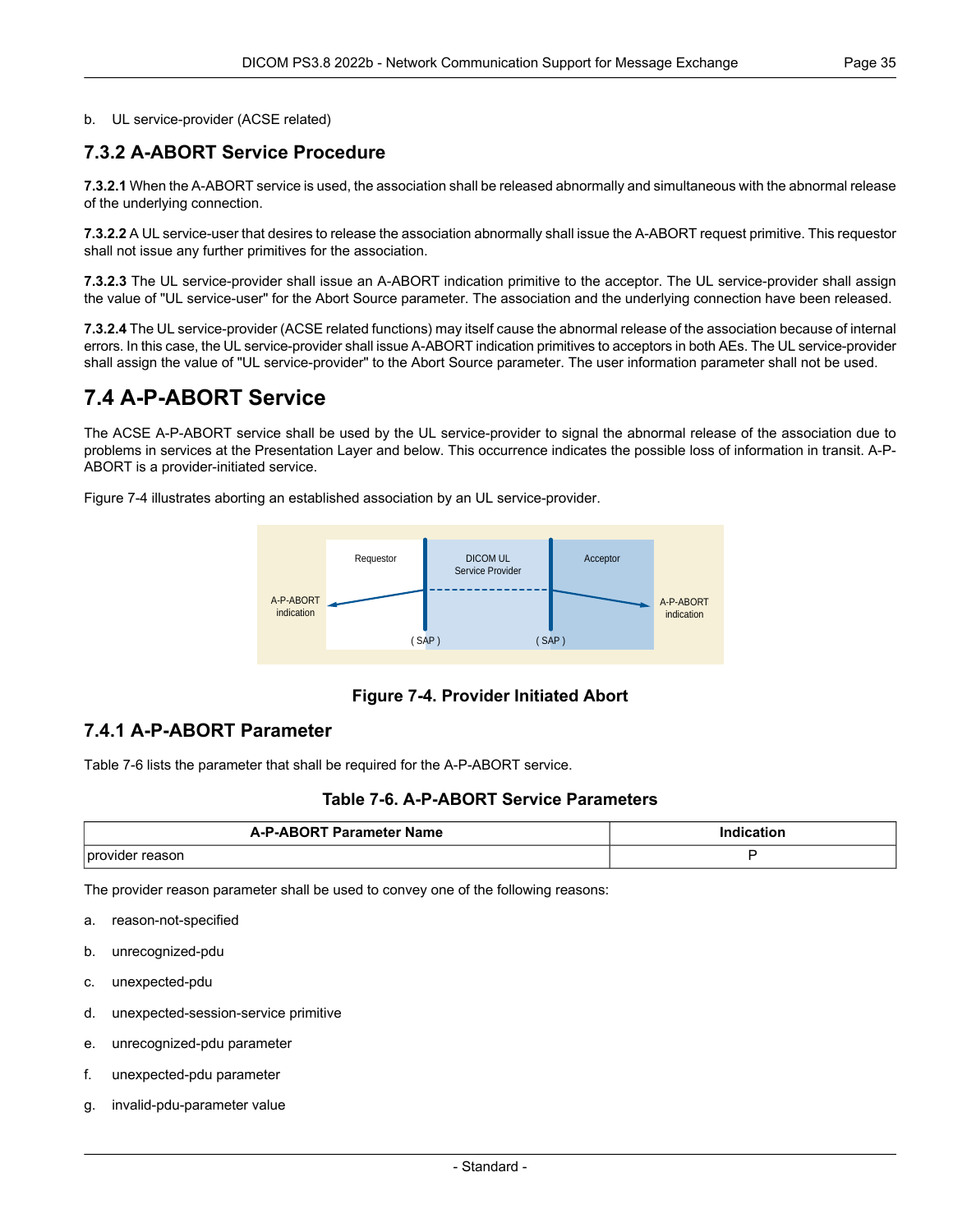In addition to these reasons, a locally defined list of reasons may be used to reflect errors that caused the abort and originated in the Session, Transport, Network, Data Link, and Physical layers. The generation and handling of such errors is internal to an implementation and, therefore, is outside the scope of this communications Standard.

#### <span id="page-35-0"></span>**7.4.2 A-P-ABORT Service Procedure**

<span id="page-35-1"></span>When the UL service-provider detects an internal error, A-P-ABORT indication primitives shall be issued to acceptors in both AEs. The association shall be abnormally released. Requestors in both AEs shall not issue any further primitives for the association.

## **7.5 Sequencing Information**

<span id="page-35-2"></span>Interactions among the specific service procedures, discussed in [Section](#page-26-1) 7.1, [Section](#page-31-4) 7.2, [Section](#page-33-0) 7.3 and [Section](#page-34-1) 7.4 for the ACSE subset of the Upper Layer Service, are defined in clause 10 of ISO 8649 - The ACSE Service Definition.

### **7.6 P-DATA Service**

This Presentation P-DATA Service shall be used by either AE to cause the exchange of application information (i.e., DICOM Messages). DICOM Messages shall be exchanged as defined in [PS3.7.](part07.pdf#PS3.7) An association provides a simultaneous bi-directional exchange of P- DATA request/indication primitives.

<span id="page-35-4"></span>[Figure](#page-35-4) 7-5 illustrates the transfer of data on an established association between two AEs.



**Figure 7-5. Data Transfer**

#### <span id="page-35-5"></span><span id="page-35-3"></span>**7.6.1 P-DATA Parameters**

[Table](#page-35-5) 7-7 lists the parameter that shall be required for the P-DATA service.

#### **Table 7-7. P-DATA Service Parameter**

| <b>P-DATA Parameter Name</b>       | eauest |        |
|------------------------------------|--------|--------|
| value list<br>data<br>nres<br>нано | M      | $M(=)$ |

The Presentation Data Value List parameter shall contain one or more Presentation Data Values (PDV). Each PDV shall consist of two parameters: a Presentation Context ID and User Data values. The User Data values are taken from the Abstract Syntax and encoded in the Transfer Syntax identified by the Presentation Context ID. This referenced Presentation Context ID identifies one of the presentation contexts agreed to at association time. The User Data values format used in each PDV by the DICOM Application Entities is specified in [Annex](#page-66-0) E.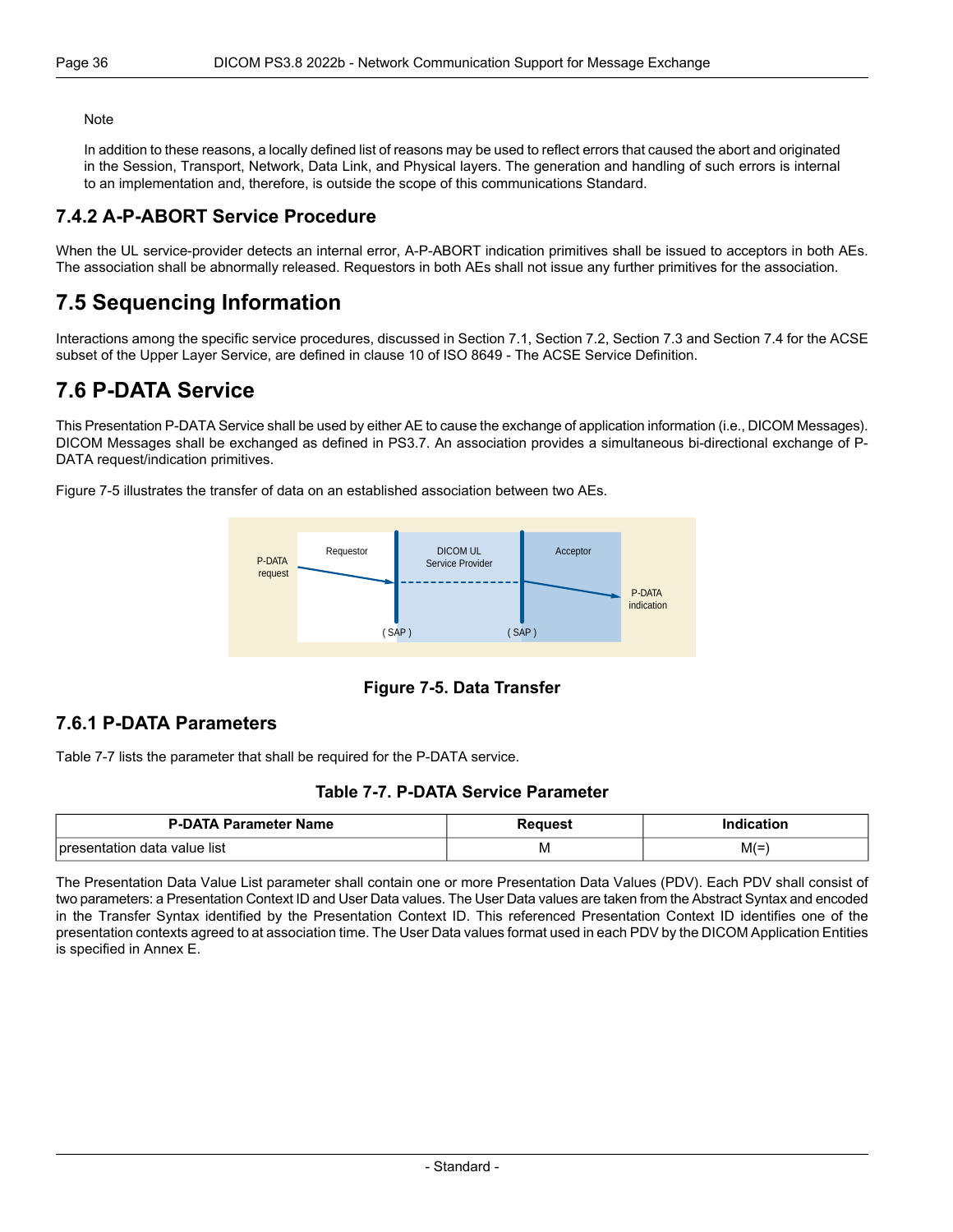## **8 DICOM OSI Upper Layer Profile**

Retired. See PS 3.8 2001.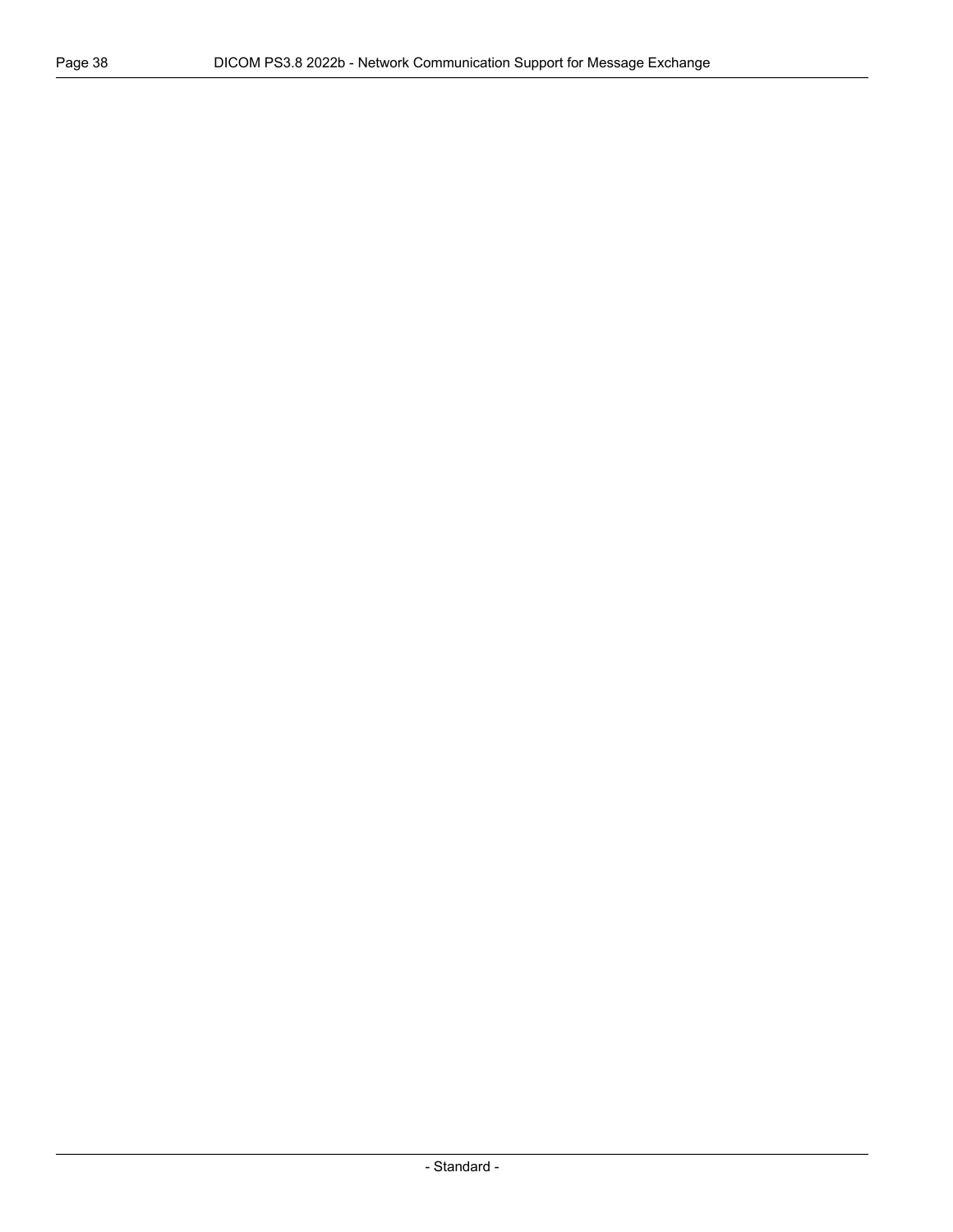## **9 DICOM Upper Layer Protocol for TCP/IP**

The DICOM Upper Layer Protocol specified in this section shall be used in conjunction with the TCP/IP transport layers..

## **9.1 Use of the Transport Service Provided By TCP**

#### **9.1.1 General**

There is a one-to-one relationship between a TCP Transport Connection and an Upper Layer Association. Therefore, the following rules apply:

- a. Each Upper Layer Association shall be supported by one and only one TCP Transport Connection.
- b. Each TCP Transport Connection shall support one and only one Upper Layer Association.

The Services provided by the TCP Transport Services are not formally documented. This section, therefore, makes use of "commonly" used terms in a number of TCP Programming Interface Implementations (e.g., Sockets). However, the following RFCs shall be required for TCP/IP support. They specify the support needed for IPv4.

- a. RFC793, Transmission Control Program DARPA Internet Protocol Specification
- b. RFC791, Internet Protocol DARPA Internet Protocol Specification
- c. RFC792, Internet Control Message Protocol DARPA Internet Program Protocol Specification
- d. RFC950, Internet Subnetting

In addition, devices that support IPv6 shall comply with:

- a. RFC1881, IPv6 Address Allocation Management
- b. RFC2460, Internet Protocol, Version 6 (IPv6) Specification

#### Note

There are many other RFC's that may also apply to a particular implementation depending upon specific selections of hardware and software features.

For the establishment of a TCP connection, a TCP port shall be used to serve as the transport selector. A DICOM UL entity is identified on a given system on the network by a port number unique within the scope of this system. Port numbers of remote DICOM UL entities (well known port number or other numbers) shall be configurable on DICOM UL entities.

#### **Note**

It is strongly recommended that systems supporting a single DICOM UL entity use as their port the "well known port" registered for the DICOM Upper Layer Protocol: port number 104 (decimal), if the operating system permits access to privileged ports (in the range 0 to 1023), otherwise it is recommended that they use the "registered" port number 11112 (decimal). See "ht tp://www.iana.org/assignments/port-numbers".

Application Entities may also choose to access the TCP Transport Services via a Secure Transport Connection. The nature of this Secure Transport Connection is specified through Security Profiles (see [PS3.15](part15.pdf#PS3.15)). Security Profiles select minimum mechanisms needed to support that profile. Other mechanisms may also be used if agreed to during establishment of the Secure Transport Con nection.

#### Note

1. DICOM does not specify how a secure transport connection is established, or the significance of any certificates exchanged during peer entity authentication. These issues are left up to the application, which is assumed to be following some security policy. Once the application has established a secure Transport Connection, then an Upper Layer Association can use that secure channel.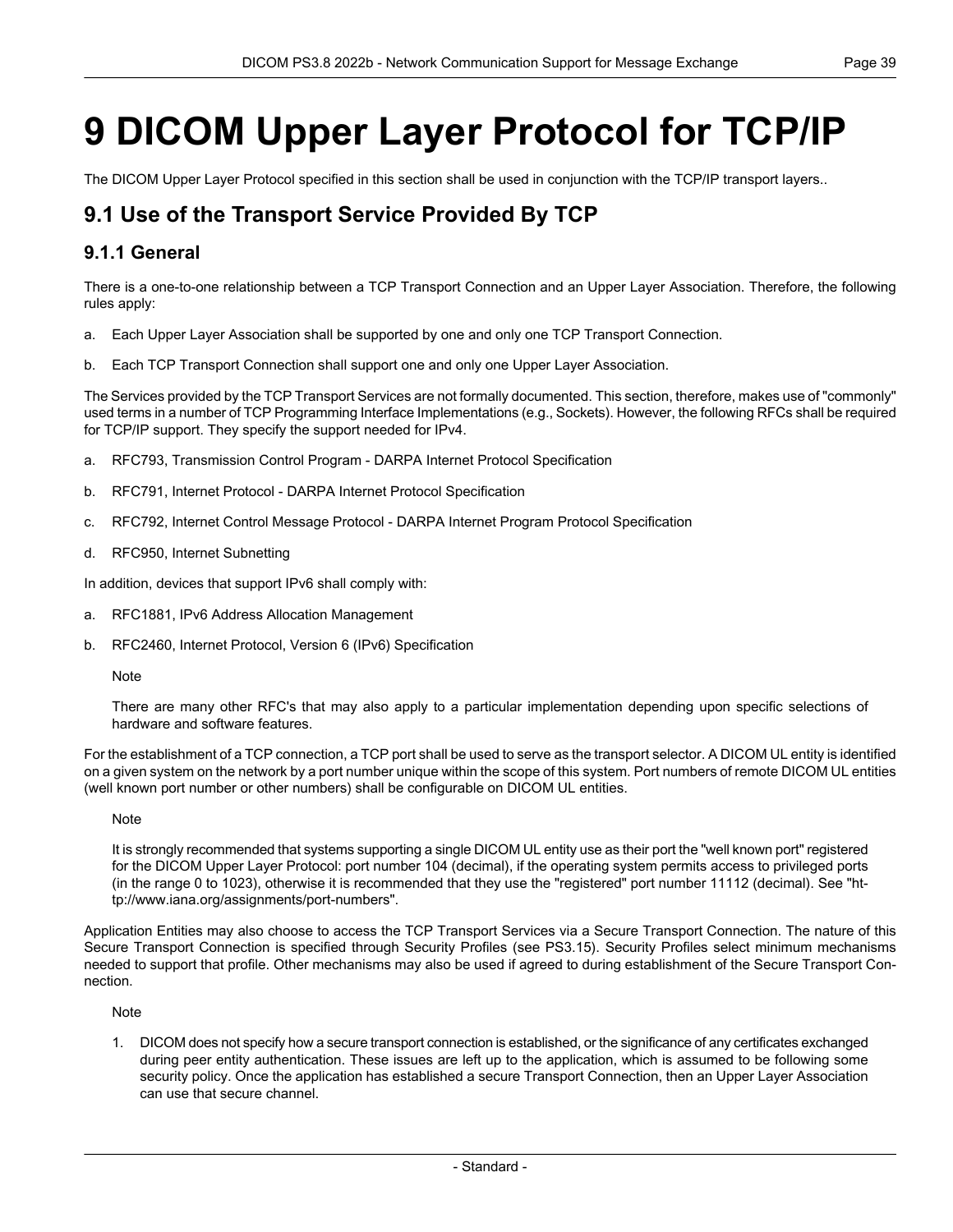- 2. There may be an interaction between PDU size and record size of the secure Transport Connection that impacts efficiency of transport.
- 3. Registered ports for Secure Transport Connections are defined in [PS3.15](part15.pdf#PS3.15).

#### **9.1.2 Opening a TCP Transport Connection**

When an Association is to be established by a DICOM Upper Layer Entity, a TRANSPORT CONNECT request primitive shall be issued to the TCP Transport Service (Active Open). Once the TCP Transport Connection Confirmation is received (Open Completed), an A-ASSOCIATE-RQ PDU shall be sent/written on the now established transport connection.

When a DICOM Upper Layer Entity becomes activated (Association Idle State), it shall wait for TCP Transport Connections in a passive mode by initiating a "listen." When an incoming TCP Transport Connection Indication is received from the network, it is ac cepted and a timer ARTIM (Association Request/Reject/Release Timer) shall be set. Any further exchange of PDUs (read/write) shall be performed as specified by the Upper Layer State Machine (including ARTIM Timer expiration before an A-ASSOCIATE-RQ PDU is received, see [Section](#page-40-0) 9.2).

#### **9.1.3 Transferring Data On a TCP Connection**

Data exchange of PDUs (read/write) on an established TCP Connection shall follow the specifications of the DICOM Upper Layer Protocol State Machine (see [Section](#page-40-0) 9.2) and the DICOM Upper Layer PDU structure (see [Section](#page-44-0) 9.3).

#### **9.1.4 Closing a TCP Transport Connection**

TCP Transport Connections shall be closed using the "don't linger" option.

A TCP Transport Connection is closed under a number of situations. These are described in the DICOM Upper Layer Protocol State Machine. Some typical cases are discussed below:

- a. After an A-RELEASE-RQ has been sent and the A-RELEASE-RP PDU is received
- b. When a Transport Connection has been established by the DICOM remote UL Entity and no A-ASSOCIATE-RQ is received before the ARTIM Timer expires
- c. When an A-ABORT PDU has been received
- d. When an A-ABORT PDU has been sent and the ARTIM Timer expires before the Transport Connection is closed
- e. When a TCP connection is being disconnected by the Transport Service Provider (e.g., network failure)
- f. When a TCP connection is being disconnected by the remote DICOM UL Entity

**Note** 

- 1. Except following the normal completion of an association reject, release or abort and in specific situations such as temporary lack of resources, an Upper Layer State Machine should not disconnect a TCP connection or reject its estab lishment. The appropriate behavior is to use the Association Reject or Abort services.
- 2. The ARTIM Timer should not be used to oversee the Association Establishment or Release. Such a mechanism falls under the protocol definition of the layer above the DICOM Upper Layer (i.e., DICOM Application Entity, see [PS3.7\)](part07.pdf#PS3.7).

#### **9.1.5 ARTIM Timer**

The value of the ARTIM Timer used to manage the Request, Reject, and Release of associations on a DICOM UL entity shall be configurable to address a wide range of network configurations.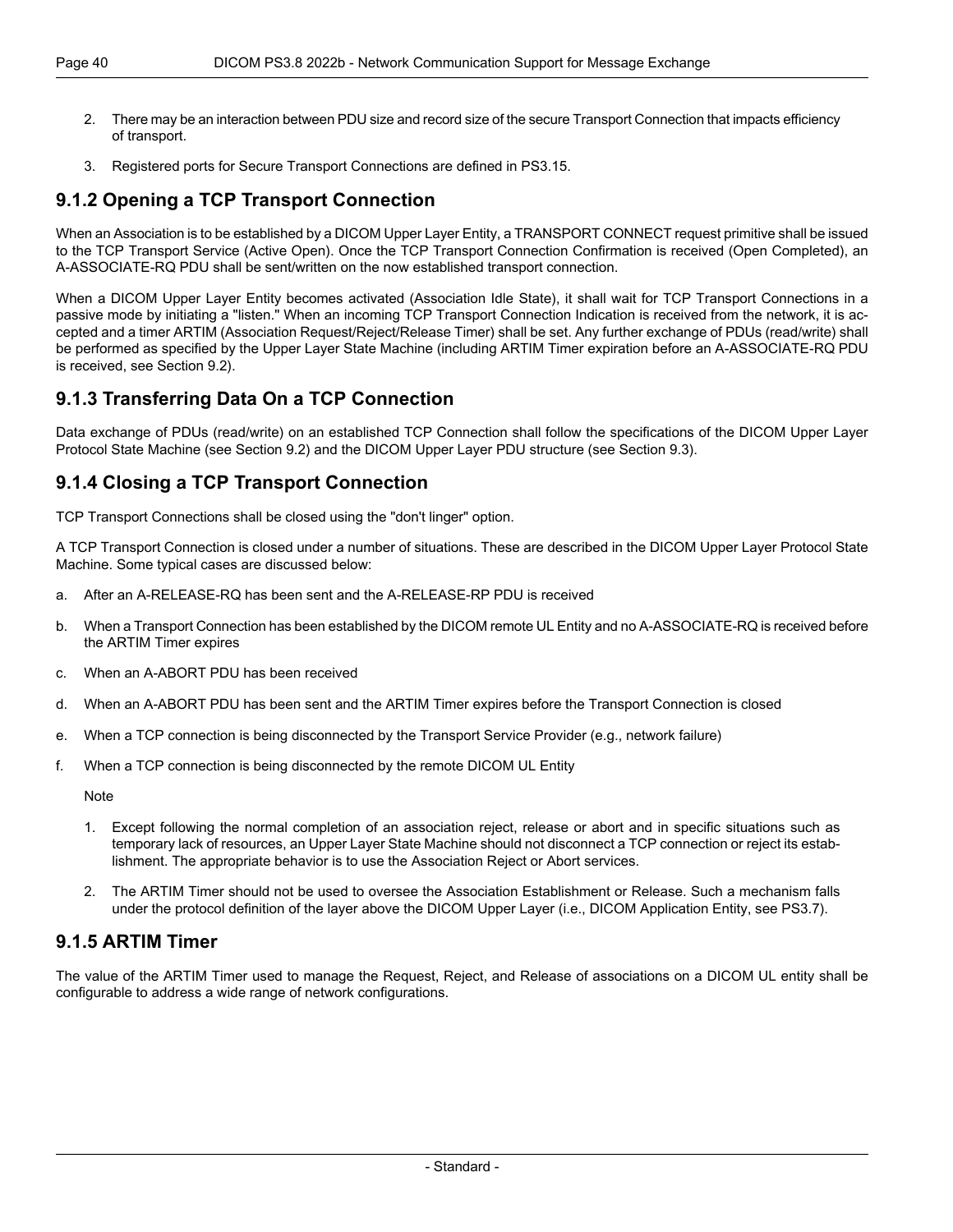## <span id="page-40-0"></span>**9.2 DICOM Upper Layer Protocol for TCP/IP State Machine**

## **9.2.1 Machine States Definition**

#### **Table 9-1. No Association**

| $C+0+0$<br>ວເaເe<br>- - - - - | .    |
|-------------------------------|------|
| <sup>l</sup> Sta √            | Idle |

#### **Table 9-2. Association Establishment**

| <b>State</b> | <b>Definition</b>                                                                |  |  |  |  |  |  |  |
|--------------|----------------------------------------------------------------------------------|--|--|--|--|--|--|--|
| Sta 2        | Transport connection open (Awaiting A-ASSOCIATE-RQ PDU)                          |  |  |  |  |  |  |  |
| Sta 3        | Awaiting local A-ASSOCIATE response primitive (from local user)                  |  |  |  |  |  |  |  |
| Sta 4        | Awaiting transport connection opening to complete (from local transport service) |  |  |  |  |  |  |  |
| Sta 5        | Awaiting A-ASSOCIATE-AC or A-ASSOCIATE-RJ PDU                                    |  |  |  |  |  |  |  |

#### **Table 9-3. Data Transfer**

| State  | <b>Definition</b>                                   |
|--------|-----------------------------------------------------|
| ∣Sta 6 | \ssociation established and ready for data transfer |

#### **Table 9-4. Association Release**

| <b>State</b> | <b>Definition</b>                                                                        |
|--------------|------------------------------------------------------------------------------------------|
| Sta 7        | Awaiting A-RELEASE-RP PDU                                                                |
| Sta 8        | Awaiting local A-RELEASE response primitive (from local user)                            |
| Sta 9        | Release collision requestor side; awaiting A-RELEASE response (from local user)          |
| Sta 10       | Release collision acceptor side; awaiting A-RELEASE-RP PDU                               |
| Sta 11       | Release collision requestor side; awaiting A-RELEASE-RP PDU                              |
| Sta 12       | Release collision acceptor side; awaiting A-RELEASE response primitive (from local user) |

#### **Table 9-5. Waiting for Transport Connection Close**

| State  | <b>Definition</b>                                                             |  |  |  |  |  |  |
|--------|-------------------------------------------------------------------------------|--|--|--|--|--|--|
| Sta 13 | Awaiting Transport Connection Close Indication (Association no longer exists) |  |  |  |  |  |  |

#### **9.2.2 State Machine Actions Definition**

#### **Table 9-6. Association Establishment Related Actions**

| <b>Action</b> | <b>Definition</b>                                                    |
|---------------|----------------------------------------------------------------------|
| $AE-1$        | Issue TRANSPORT CONNECT request primitive to local transport service |
|               | Next state is Sta4                                                   |
| AE-2          | Send A-ASSOCIATE-RQ-PDU                                              |
|               | Next state is Sta5                                                   |
| IAE-3         | Issue A-ASSOCIATE confirmation (accept) primitive                    |
|               | Next state is Sta6                                                   |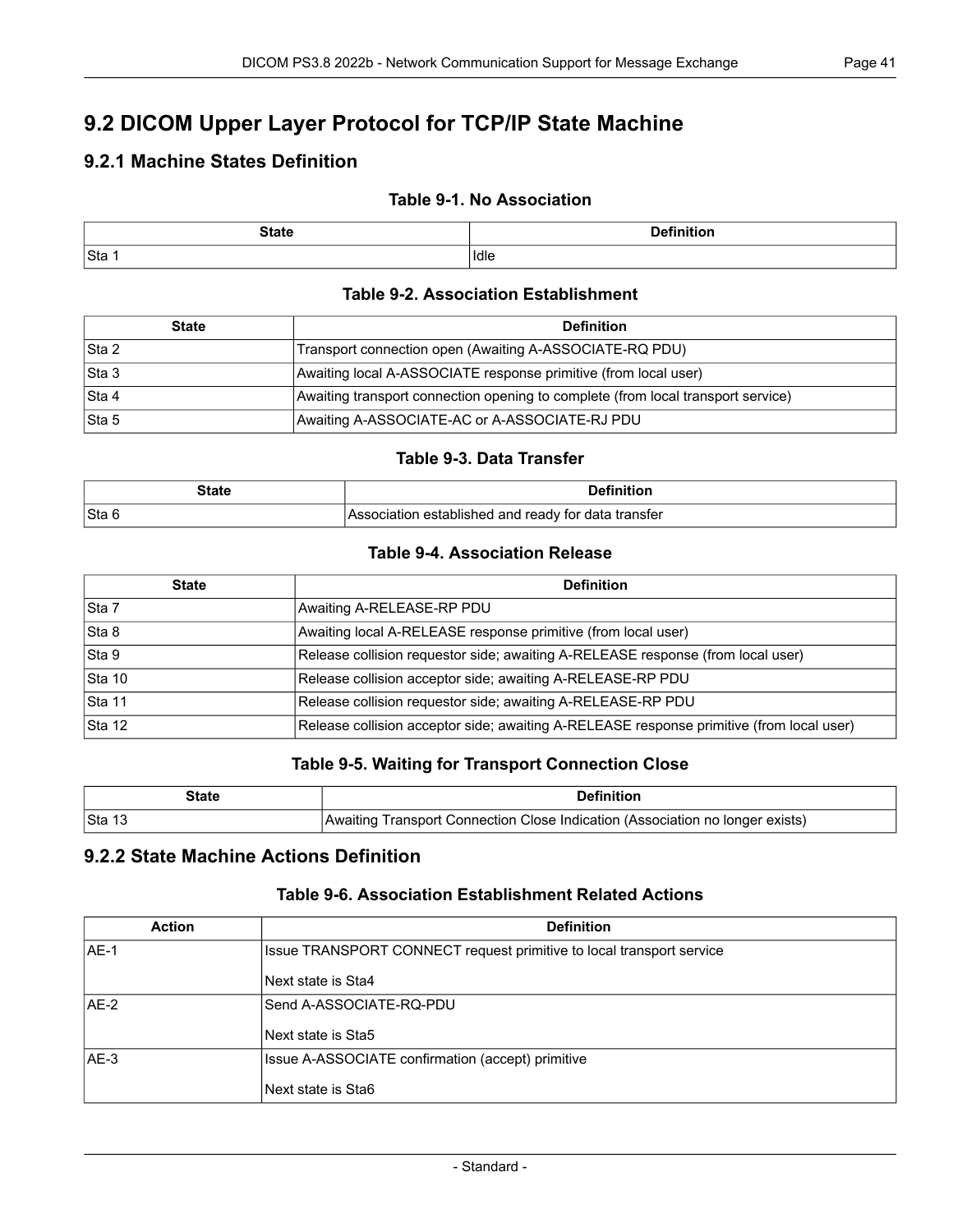| <b>Action</b> | <b>Definition</b>                                                                |  |  |  |  |  |  |  |
|---------------|----------------------------------------------------------------------------------|--|--|--|--|--|--|--|
| $AE-4$        | Issue A-ASSOCIATE confirmation (reject) primitive and close transport connection |  |  |  |  |  |  |  |
|               | Next state is Sta1                                                               |  |  |  |  |  |  |  |
| $AE-5$        | Issue Transport connection response primitive; start ARTIM timer                 |  |  |  |  |  |  |  |
|               | Next state is Sta2                                                               |  |  |  |  |  |  |  |
| $AE-6$        | Stop ARTIM timer and if A-ASSOCIATE-RQ acceptable by service-provider:           |  |  |  |  |  |  |  |
|               | • issue A-ASSOCIATE indication primitive                                         |  |  |  |  |  |  |  |
|               | Next state is Sta3                                                               |  |  |  |  |  |  |  |
|               | otherwise:                                                                       |  |  |  |  |  |  |  |
|               | • issue A-ASSOCIATE-RJ-PDU and start ARTIM timer                                 |  |  |  |  |  |  |  |
|               | Next state is Sta13                                                              |  |  |  |  |  |  |  |
| $AE-7$        | Send A-ASSOCIATE-AC PDU                                                          |  |  |  |  |  |  |  |
|               | Next state is Sta6                                                               |  |  |  |  |  |  |  |
| $AE-8$        | Send A-ASSOCIATE-RJ PDU and start ARTIM timer                                    |  |  |  |  |  |  |  |
|               | Next state is STA13                                                              |  |  |  |  |  |  |  |

#### **Table 9-7. Data Transfer Related Actions**

| <b>State</b> | <b>Definition</b>                |  |  |  |  |  |  |
|--------------|----------------------------------|--|--|--|--|--|--|
| DT-1         | Send P-DATA-TF PDU               |  |  |  |  |  |  |
|              | Next state is Sta6               |  |  |  |  |  |  |
| $DT-2$       | Send P-DATA indication primitive |  |  |  |  |  |  |
|              | Next state is Sta6               |  |  |  |  |  |  |

#### **Table 9-8. Association Release Related Actions**

| <b>Action</b> | <b>Definition</b>                                                      |  |  |  |  |  |  |  |
|---------------|------------------------------------------------------------------------|--|--|--|--|--|--|--|
| <b>AR-1</b>   | Send A-RELEASE-RQ PDU                                                  |  |  |  |  |  |  |  |
|               | Next state is Sta7                                                     |  |  |  |  |  |  |  |
| $AR-2$        | Issue A-RELEASE indication primitive                                   |  |  |  |  |  |  |  |
|               | Next state is Sta8                                                     |  |  |  |  |  |  |  |
| $AR-3$        | Issue A-RELEASE confirmation primitive, and close transport connection |  |  |  |  |  |  |  |
|               | Next state is Sta1                                                     |  |  |  |  |  |  |  |
| AR-4          | Issue A-RELEASE-RP PDU and start ARTIM timer                           |  |  |  |  |  |  |  |
|               | Next state is Sta13                                                    |  |  |  |  |  |  |  |
| AR-5          | Stop ARTIM timer                                                       |  |  |  |  |  |  |  |
|               | Next state is Sta1                                                     |  |  |  |  |  |  |  |
| $AR-6$        | <b>Issue P-DATA indication</b>                                         |  |  |  |  |  |  |  |
|               | Next state is Sta7                                                     |  |  |  |  |  |  |  |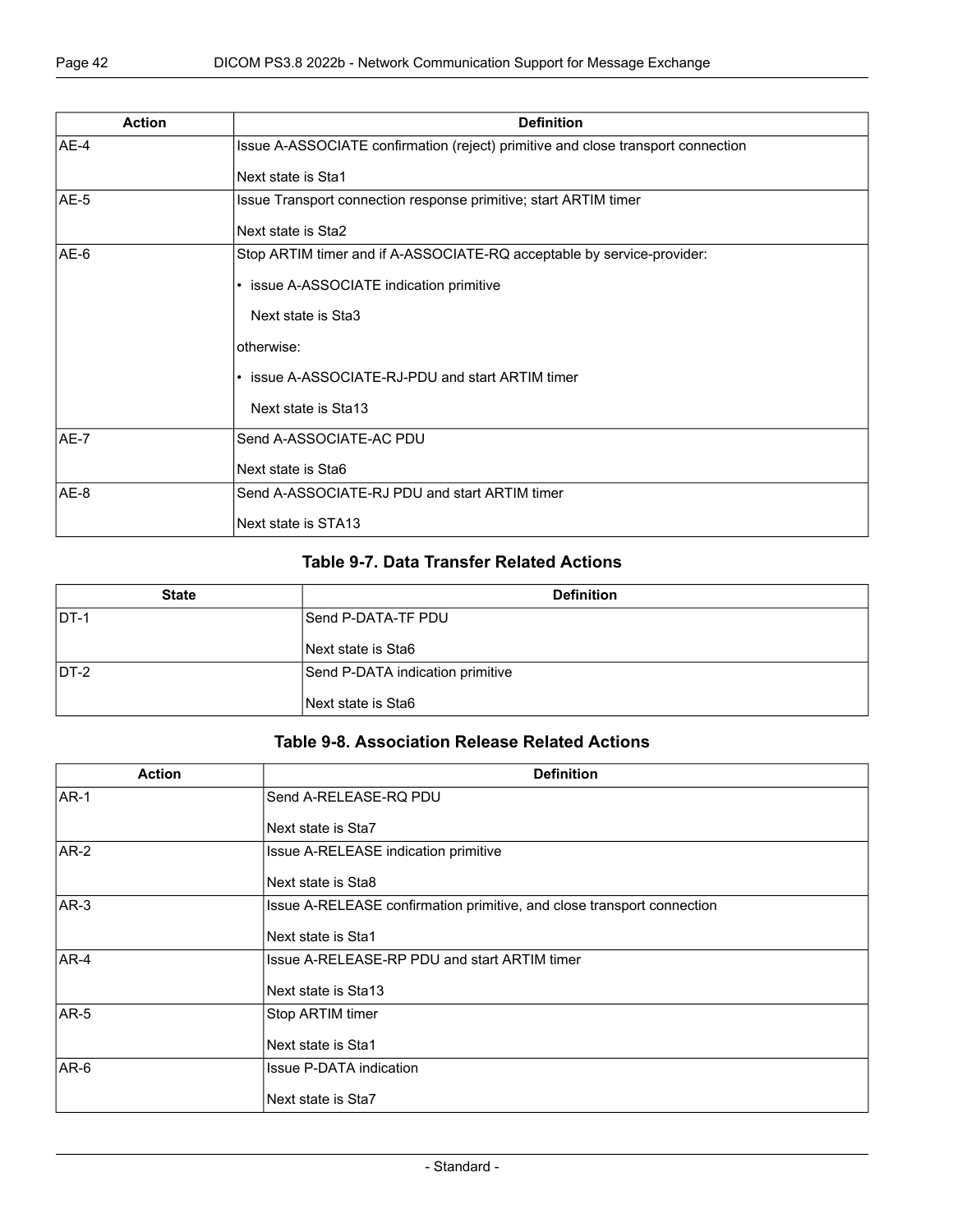| <b>Action</b> | <b>Definition</b>                                    |  |  |  |  |  |  |
|---------------|------------------------------------------------------|--|--|--|--|--|--|
| $AR-7$        | Issue P-DATA-TF PDU                                  |  |  |  |  |  |  |
|               | Next state is Sta8                                   |  |  |  |  |  |  |
| $AR-8$        | Issue A-RELEASE indication (release collision):      |  |  |  |  |  |  |
|               | $\cdot$ if association-requestor, next state is Sta9 |  |  |  |  |  |  |
|               | $\cdot$ if not, next state is Sta10                  |  |  |  |  |  |  |
| $AR-9$        | Send A-RELEASE-RP PDU                                |  |  |  |  |  |  |
|               | Next state is Sta11                                  |  |  |  |  |  |  |
| AR-10         | Issue A-RELEASE confirmation primitive               |  |  |  |  |  |  |
|               | Next state is Sta12                                  |  |  |  |  |  |  |

#### **Table 9-9. Association Abort Related Actions**

| <b>Action</b> | <b>Definition</b>                                                                                    |  |  |  |  |  |  |  |
|---------------|------------------------------------------------------------------------------------------------------|--|--|--|--|--|--|--|
| $AA-1$        | Send A-ABORT PDU (service-user source) and start (or restart if already started) ARTIM timer         |  |  |  |  |  |  |  |
|               | Next state is Sta13                                                                                  |  |  |  |  |  |  |  |
| AA-2          | Stop ARTIM timer if running. Close transport connection                                              |  |  |  |  |  |  |  |
|               | Next state is Sta1                                                                                   |  |  |  |  |  |  |  |
| $AA-3$        | If (service-user inititated abort):                                                                  |  |  |  |  |  |  |  |
|               | • issue A-ABORT indication and close transport connection                                            |  |  |  |  |  |  |  |
|               | otherwise (service-provider inititated abort):                                                       |  |  |  |  |  |  |  |
|               | • issue A-P-ABORT indication and close transport connection                                          |  |  |  |  |  |  |  |
|               | Next state is Sta1                                                                                   |  |  |  |  |  |  |  |
| $AA-4$        | Issue A-P-ABORT indication primitive                                                                 |  |  |  |  |  |  |  |
|               | Next state is Sta1                                                                                   |  |  |  |  |  |  |  |
| AA-5          | Stop ARTIM timer                                                                                     |  |  |  |  |  |  |  |
|               | Next state is Sta1                                                                                   |  |  |  |  |  |  |  |
| $AA-6$        | Ignore PDU                                                                                           |  |  |  |  |  |  |  |
|               | Next state is Sta13                                                                                  |  |  |  |  |  |  |  |
| $AA-7$        | Send A-ABORT PDU                                                                                     |  |  |  |  |  |  |  |
|               | Next state is Sta13                                                                                  |  |  |  |  |  |  |  |
| $AA-8$        | Send A-ABORT PDU (service-provider source-), issue an A-P-ABORT indication, and start ARTIM<br>timer |  |  |  |  |  |  |  |
|               | Next state is Sta13                                                                                  |  |  |  |  |  |  |  |

### **9.2.3 DICOM Upper Layer Protocol for TCP/IP State Transition Table**

The DICOM Upper Layer Protocol State transitions are specified in [Table](#page-43-0) 9-10. This table addresses both the normal and error cases for the protocol operation. Both the called and the calling aspects of an association are described in this table.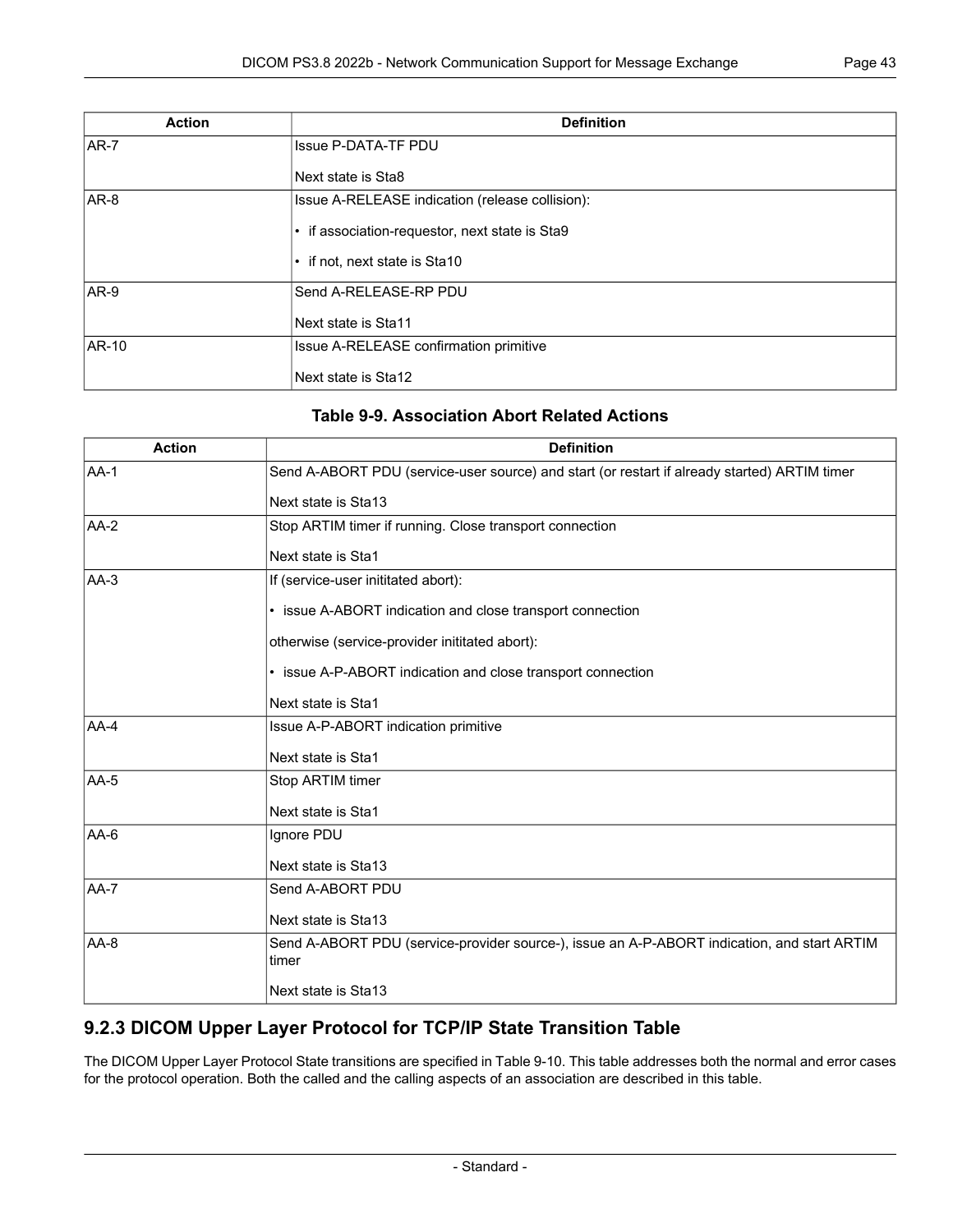### **Table 9-10. DICOM Upper Layer Protocol State Transition Table**

<span id="page-43-0"></span>

| <b>STATES</b>                                                        | No<br>$\mathsf{assoc}^{\mathsf{n}}$ | <b>Association establishment</b> |                             |                |                             | Data<br>transfer            | Association release (normal & collision) |                             |                             |                             |                             | Wait<br>for Tp<br><b>Close</b> |                 |
|----------------------------------------------------------------------|-------------------------------------|----------------------------------|-----------------------------|----------------|-----------------------------|-----------------------------|------------------------------------------|-----------------------------|-----------------------------|-----------------------------|-----------------------------|--------------------------------|-----------------|
| <b>EVENTS</b>                                                        | Sta1                                | Sta2                             | Sta3                        | Sta4           | Sta5                        | Sta6                        | Sta7                                     | Sta8                        | Sta9                        | Sta10                       | Sta11                       | Sta12                          | Sta13           |
| A-ASSOCIATE<br>Request (local user)                                  | $AE-1$<br>Sta4                      |                                  |                             |                |                             |                             |                                          |                             |                             |                             |                             |                                |                 |
| Transport Conn.<br>Confirm <sup>n</sup> (local<br>transport service) |                                     |                                  |                             | $AE-2$<br>Sta5 |                             |                             |                                          |                             |                             |                             |                             |                                |                 |
| A-ASSOCIATE-AC<br>PDU (received on<br>transport<br>connection)       |                                     | $AA-1$<br>Sta <sub>13</sub>      | $AA-8$<br>Sta <sub>13</sub> |                | $AE-3$<br>Sta <sub>6</sub>  | $AA-8$<br>Sta <sub>13</sub> | $AA-8$<br>Sta <sub>13</sub>              | $AA-8$<br>Sta <sub>13</sub> | $AA-8$<br>Sta <sub>13</sub> | $AA-8$<br>Sta <sub>13</sub> | $AA-8$<br>Sta <sub>13</sub> | $AA-8$<br>Sta <sub>13</sub>    | AA-6<br>Sta13   |
| A-ASSOCIATE-RJ<br>PDU (received on<br>transport<br>connection)       |                                     | $AA-1$<br>Sta13                  | $AA-8$<br>Sta13             |                | $AE-4$<br>Sta1              | $AA-8$<br>Sta <sub>13</sub> | $AA-8$<br>Sta13                          | $AA-8$<br>Sta13             | AA-8<br>Sta13               | $AA-8$<br>Sta13             | $AA-8$<br>Sta13             | AA-8<br>Sta13                  | AA-6<br>Sta13   |
| Transport<br>Connection<br>Indication (local<br>transport service)   | $AE-5$<br>Sta <sub>2</sub>          |                                  |                             |                |                             |                             |                                          |                             |                             |                             |                             |                                |                 |
| A-ASSOCIATE-RQ<br>PDU (received on<br>transport<br>connection)       |                                     | $AE-6$<br>Sta3 or<br>13          | $AA-8$<br>Sta <sub>13</sub> |                | $AA-8$<br>Sta <sub>13</sub> | $AA-8$<br>Sta <sub>13</sub> | $AA-8$<br>Sta13                          | $AA-8$<br>Sta <sub>13</sub> | $AA-8$<br>Sta <sub>13</sub> | $AA-8$<br>Sta <sub>13</sub> | $AA-8$<br>Sta <sub>13</sub> | $AA-8$<br>Sta <sub>13</sub>    | $AA-7$<br>Sta13 |
| A-ASSOCIATE<br>response primitive<br>(accept)                        |                                     |                                  | $AE-7$<br>Sta <sub>6</sub>  |                |                             |                             |                                          |                             |                             |                             |                             |                                |                 |
| A-ASSOCIATE<br>response primitive<br>(reject)                        |                                     |                                  | $AE-8$<br>Sta13             |                |                             |                             |                                          |                             |                             |                             |                             |                                |                 |
| P-DATA request<br>primitive                                          |                                     |                                  |                             |                |                             | $DT-1$<br>Sta <sub>6</sub>  |                                          | $AR-7$<br>Sta8              |                             |                             |                             |                                |                 |
| P-DATA-TF PDU                                                        |                                     | $AA-1$<br>Sta13                  | $AA-8$<br>Sta13             |                | $AA-8$<br>Sta13             | DT-2<br>Sta6                | $AR-6$<br>Sta7                           | $AA-8$<br>Sta13             | $AA-8$<br>Sta13 $ $         | $AA-8$<br>Sta13             | $AA-8$<br>Sta13             | $AA-8$<br>Sta13                | AA-6<br>Sta13   |
| A-RELEASE<br>Request primitive                                       |                                     |                                  |                             |                |                             | $AR-1$<br>Sta7              |                                          |                             |                             |                             |                             |                                |                 |
| A-RELEASE-RQ<br>PDU (received on<br>open transport<br>connection)    |                                     | $AA-1$<br>Sta13                  | $AA-8$<br>Sta13             |                | AA-8<br>Sta13               | $AR-2$<br>Sta8              | AR-8<br>Sta9 or<br>10                    | AA-8<br>Sta13               | AA-8<br>Sta13               | AA-8<br>Sta13               | $AA-8$<br>Sta13             | AA-8<br>Sta13                  | AA-6<br>Sta13   |
| A-RELEASE-RP<br>PDU (received on<br>transport<br>connection)         |                                     | $AA-1$<br>Sta13                  | $AA-8$<br>Sta13             |                | $AA-8$<br>Sta13             | AA-8<br>Sta13               | $AR-3$<br>Sta1                           | AA-8<br>Sta13               | AA-8<br>Sta13               | AR-10<br>Sta12              | $AR-3$<br>Sta1              | AA-8<br>Sta13                  | AA-6<br>Sta13   |
| A-RELEASE<br>Response primitive                                      |                                     |                                  |                             |                |                             |                             |                                          | $AR-4$<br>Sta13             | AR-9<br>Sta11               |                             |                             | $AR-4$<br>Sta13                |                 |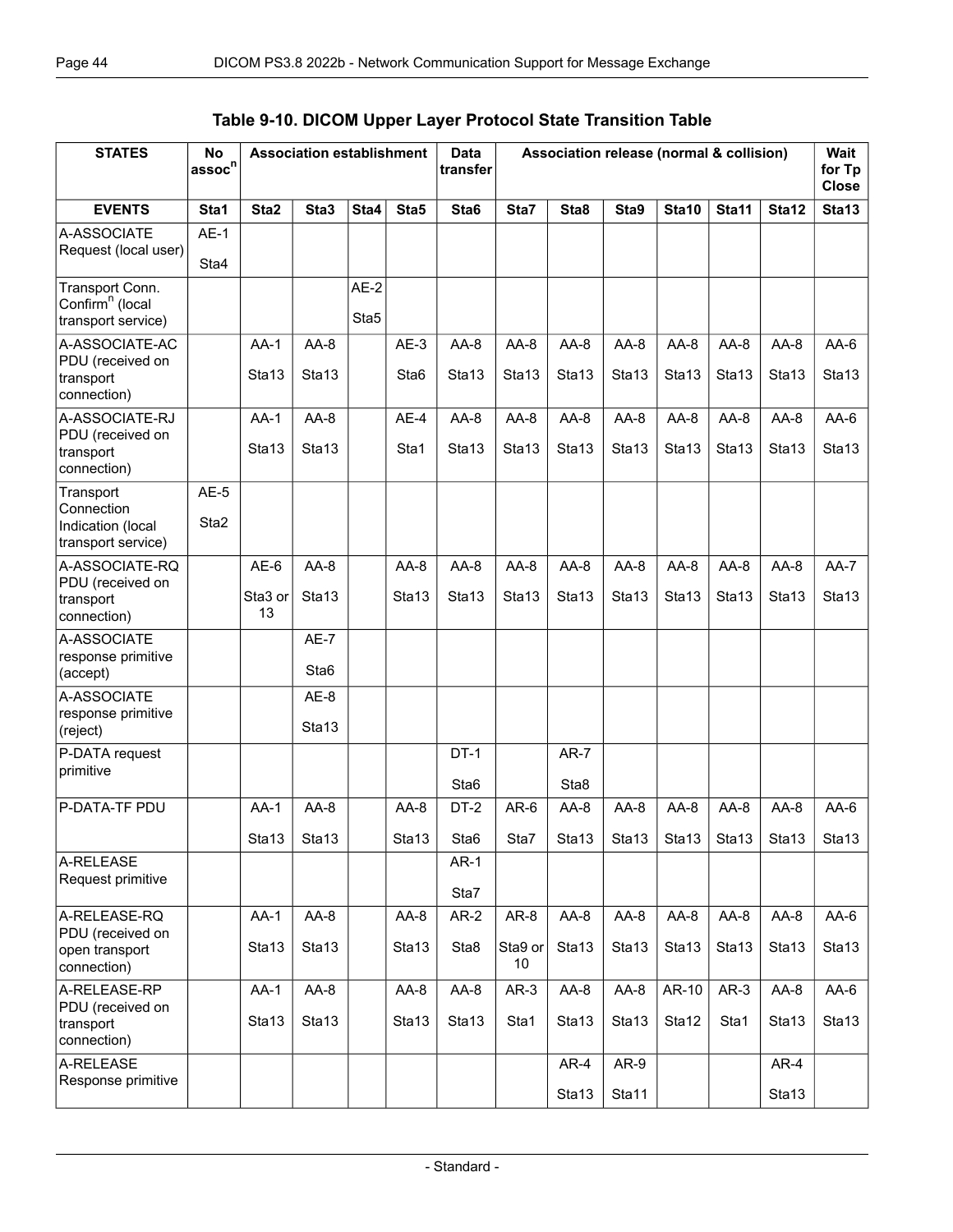| <b>STATES</b>                           | No<br><sup>≀</sup> assoc <sup>n</sup> ⊺ |                   | <b>Association establishment</b> |        |                   | Data<br>transfer  |                   | Association release (normal & collision) |                   |                   |                   |                   | Wait<br>for Tp<br><b>Close</b> |
|-----------------------------------------|-----------------------------------------|-------------------|----------------------------------|--------|-------------------|-------------------|-------------------|------------------------------------------|-------------------|-------------------|-------------------|-------------------|--------------------------------|
| <b>EVENTS</b>                           | Sta1                                    | Sta <sub>2</sub>  | Sta <sub>3</sub>                 | Sta4   | Sta5              | Sta <sub>6</sub>  | Sta7              | Sta8                                     | Sta9              | Sta10             | Sta11             | Sta <sub>12</sub> | Sta13                          |
| A-ABORT Request<br>primitive            |                                         |                   | $AA-1$                           | $AA-2$ | $AA-1$            | $AA-1$            | $AA-1$            | $AA-1$                                   | $AA-1$            | $AA-1$            | $AA-1$            | $AA-1$            |                                |
|                                         |                                         |                   | Sta <sub>13</sub>                | Sta1   | Sta <sub>13</sub> | Sta <sub>13</sub> | Sta <sub>13</sub> | Sta <sub>13</sub>                        | Sta <sub>13</sub> | Sta <sub>13</sub> | Sta <sub>13</sub> | Sta <sub>13</sub> |                                |
| A-ABORT PDU<br>(received on open)       |                                         | $AA-2$            | $AA-3$                           |        | $AA-3$            | $AA-3$            | $AA-3$            | $AA-3$                                   | $AA-3$            | $AA-3$            | $AA-3$            | $AA-3$            | $AA-2$                         |
| transport<br>connection)                |                                         | Sta1              | Sta1                             |        | Sta1              | Sta1              | Sta1              | Sta1                                     | Sta1              | Sta1              | Sta1              | Sta1              | Sta1                           |
| Transport<br>connection closed          |                                         | $AA-5$            | $AA-4$                           | $AA-4$ | $AA-4$            | $AA-4$            | $AA-4$            | $AA-4$                                   | $AA-4$            | $AA-4$            | $AA-4$            | $AA-4$            | $AR-5$                         |
| indication (local<br>transport service) |                                         | Sta1              | Sta1                             | Sta1   | Sta1              | Sta1              | Sta1              | Sta1                                     | Sta1              | Sta1              | Sta1              | Sta1              | Sta1                           |
| ARTIM timer expired<br>(Association     |                                         | $AA-2$            |                                  |        |                   |                   |                   |                                          |                   |                   |                   |                   | $AA-2$                         |
| reject/release timer)                   |                                         | Sta1              |                                  |        |                   |                   |                   |                                          |                   |                   |                   |                   | Sta1                           |
| Unrecognized or<br>invalid PDU received |                                         | $AA-1$            | $AA-8$                           |        | $AA-8$            | $AA-8$            | AA-8              | $AA-8$                                   | $AA-8$            | $AA-8$            | $AA-8$            | $AA-8$            | $AA-7$                         |
|                                         |                                         | Sta <sub>13</sub> | Sta <sub>13</sub>                |        | Sta <sub>13</sub> | Sta13             | Sta13             | Sta13                                    | Sta <sub>13</sub> | Sta13             | Sta13             | Sta <sub>13</sub> | Sta <sub>13</sub>              |

## <span id="page-44-0"></span>**9.3 DICOM Upper Layer Protocol for TCP/IP Data Units Structure**

#### **9.3.1 General**

The Protocol Data Units (PDUs) are the message formats exchanged between peer entities within a layer. A PDU shall consist of protocol control information and user data. PDUs are constructed by mandatory fixed fields followed by optional variable fields that contain one or more items and/or sub-items.

Items of unrecognized types shall be ignored and skipped. Items shall appear in an increasing order of their item types. Several instances of the same item shall be acceptable or shall not as specified by each item.

The DICOM UL protocol consists of seven Protocol Data Units:

- a. A-ASSOCIATE-RQ PDU
- b. A-ASSOCIATE-AC PDU
- c. A-ASSOCIATE-RJ PDU
- d. P-DATA-TF PDU
- e. A-RELEASE-RQ PDU
- f. A-RELEASE-RP PDU
- g. A-ABORT PDU

The encoding of the DICOM UL PDUs is defined as follows (Big Endian byte ordering) :

**Note** 

The Big Endian byte ordering has been chosen for consistency with the OSI and TCP/IP environment. This pertains to the DICOM UL PDU headers only. The encoding of the PDV message fragments is defined by the Transfer Syntax negotiated at association establishment.

a. Each PDU type shall consist of one or more bytes that when represented, are numbered sequentially, with byte 1 being the lowest byte number.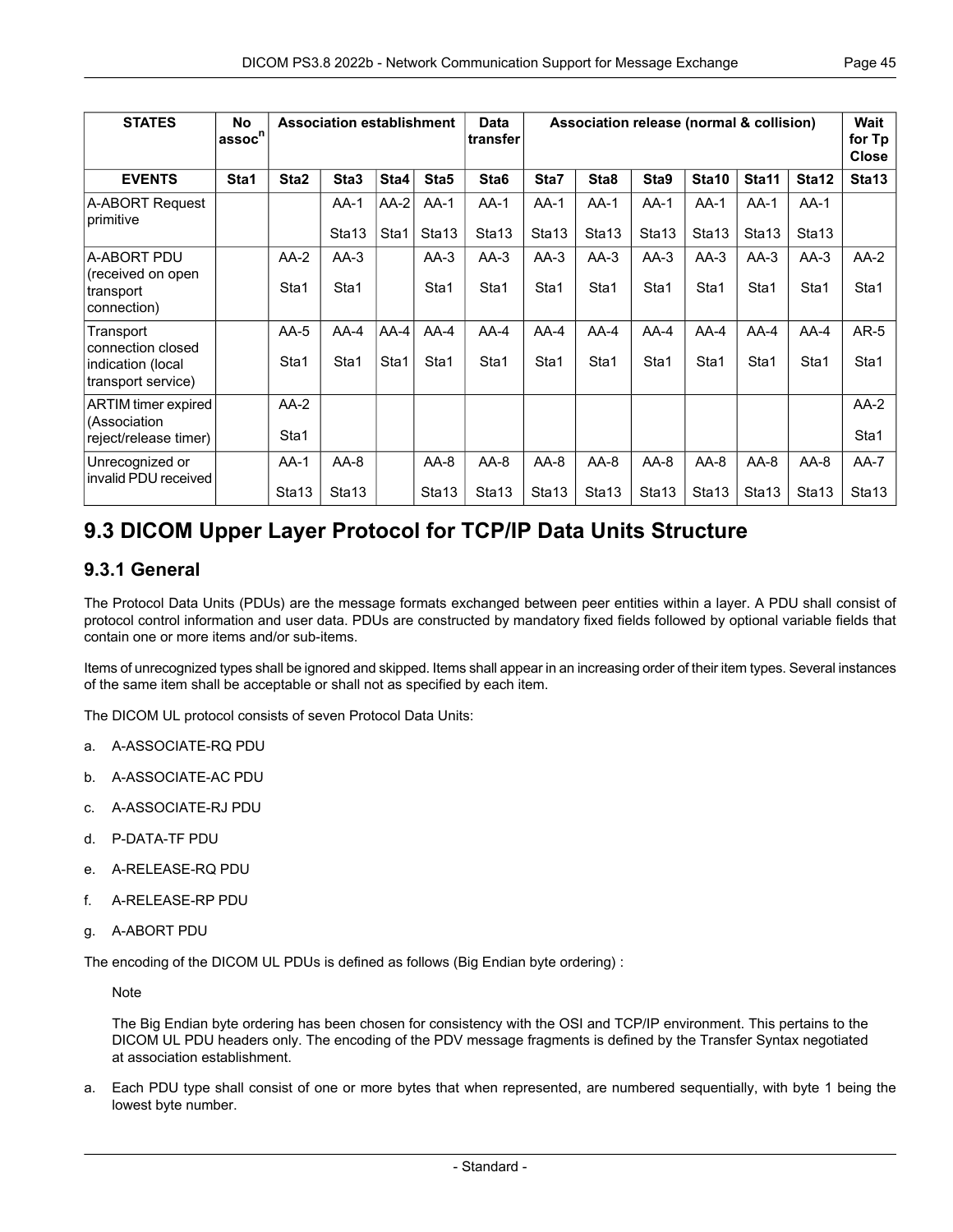- b. Each byte within the PDU shall consist of eight bits that, when represented, are numbered 7 to 0, where bit 0 is the low order bit.
- c. When consecutive bytes are used to represent a string of characters, the lowest byte numbers represent the first character.
- d. When consecutive bytes are used to represent a binary number, the lower byte number has the most significant value.
- e. The lowest byte number is placed first in the transport service data flow.
- f. An overview of the PDUs is shown in [Figure](#page-45-0) 9-1 and [Figure](#page-46-0) 9-2. The detailed structure of each PDU is specified in the following sections.

#### Note

<span id="page-45-0"></span>A number of parameters defined in the UL Service are not reflected in these PDUs (e.g., service parameters, fixed values, values not used by DICOM Application Entities.)



**Figure 9-1. Protocol Data Units Structure and Encoding**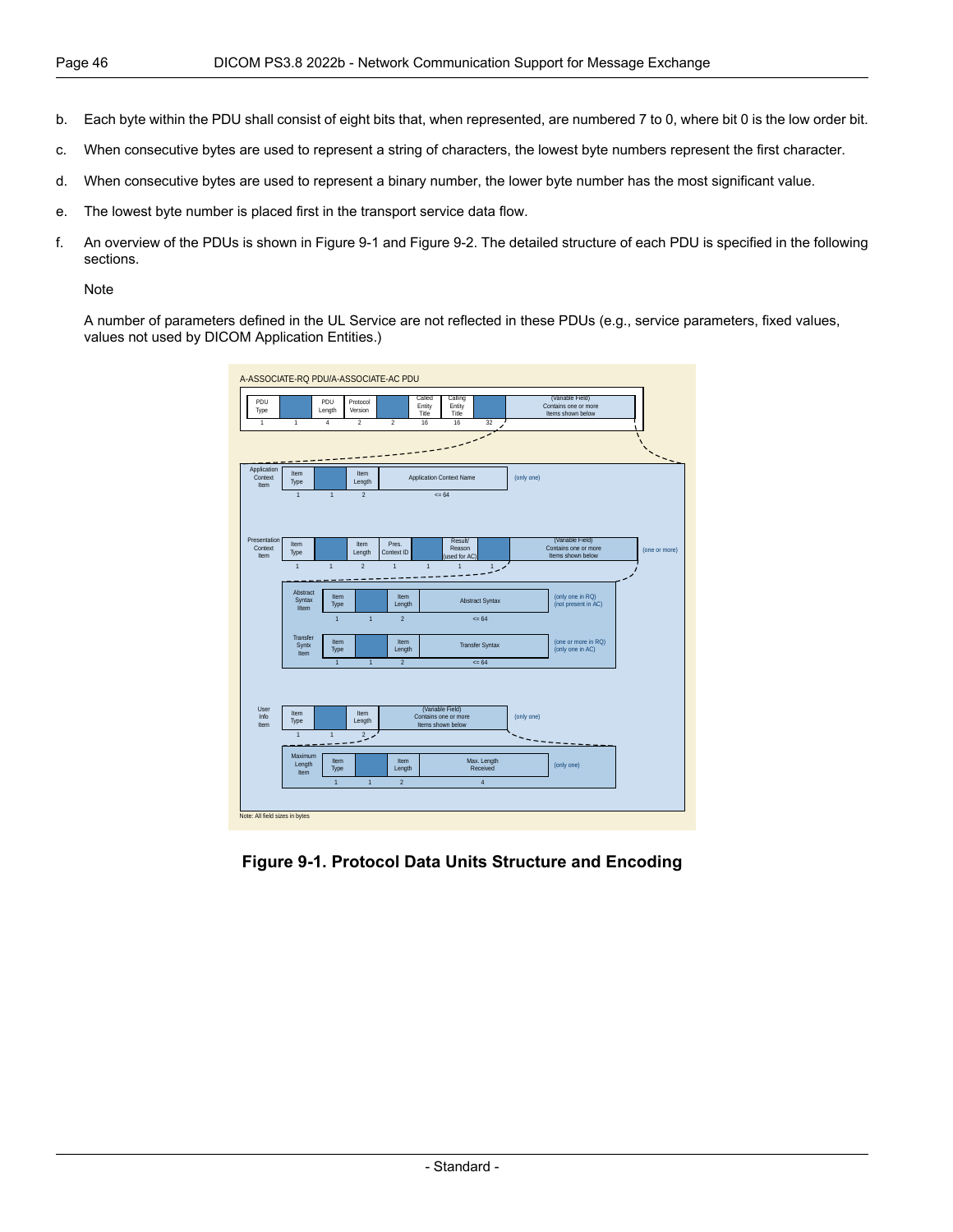<span id="page-46-0"></span>

#### **Figure 9-2. Protocol Data Units Structure and Encoding**

#### **9.3.2 A-ASSOCIATE-RQ PDU Structure**

An A-ASSOCIATE-RQ PDU shall be made of a sequence of mandatory fields followed by a variable length field. [Table](#page-46-1) 9-11 shows the sequence of the mandatory fields.

<span id="page-46-1"></span>The variable field shall consist of one Application Context Item, one or more Presentation Context Items, and one User Information Item. Sub-Items shall exist for the Presentation Context and User Information Items.

| <b>PDU bytes</b> | <b>Field name</b> | <b>Description of field</b>                                                                                                                                                                                                                                                                                                                                           |
|------------------|-------------------|-----------------------------------------------------------------------------------------------------------------------------------------------------------------------------------------------------------------------------------------------------------------------------------------------------------------------------------------------------------------------|
|                  | PDU-type          | 01H                                                                                                                                                                                                                                                                                                                                                                   |
| $\overline{2}$   | Reserved          | This reserved field shall be sent with a value 00H but not tested to this value when received.                                                                                                                                                                                                                                                                        |
| $3-6$            | PDU-length        | This PDU-length shall be the number of bytes from the first byte of the following field to<br>the last byte of the variable field. It shall be encoded as an unsigned binary number                                                                                                                                                                                   |
| $7-8$            | Protocol-version  | This two byte field shall use one bit to identify each version of the DICOM UL protocol<br>supported by the calling end-system. This is Version 1 and shall be identified with bit 0<br>set. A receiver of this PDU implementing only this version of the DICOM UL protocol shall<br>only test that bit 0 is set.                                                     |
| $9 - 10$         | Reserved          | This reserved field shall be sent with a value 0000H but not tested to this value when<br>received.                                                                                                                                                                                                                                                                   |
| $11 - 26$        | Called-AE-title   | Destination DICOM Application Name. It shall be encoded as 16 characters as defined<br>by the ISO 646:1990-Basic G0 Set with leading and trailing spaces (20H) being<br>non-significant. The value made of 16 spaces (20H) meaning "no Application Name<br>specified" shall not be used. For a complete description of the use of this field, see<br>Section 7.1.1.4. |
| $27-42$          | Calling-AE-title  | Source DICOM Application Name. It shall be encoded as 16 characters as defined by the<br>ISO 646:1990-Basic G0 Set with leading and trailing spaces (20H) being non-significant.<br>The value made of 16 spaces (20H) meaning "no Application Name specified" shall not<br>be used. For a complete description of the use of this field, see Section 7.1.1.3.         |
| 43-74            | Reserved          | This reserved field shall be sent with a value 00H for all bytes but not tested to this value<br>when received                                                                                                                                                                                                                                                        |
| $75  xxx$        | Variable items    | This variable field shall contain the following items: one Application Context Item, one or<br>more Presentation Context Items and one User Information Item. For a complete description<br>of the use of these items see Section 7.1.1.2, Section 7.1.1.13, and Section 7.1.1.6.                                                                                     |

#### **Table 9-11. ASSOCIATE-RQ PDU Fields**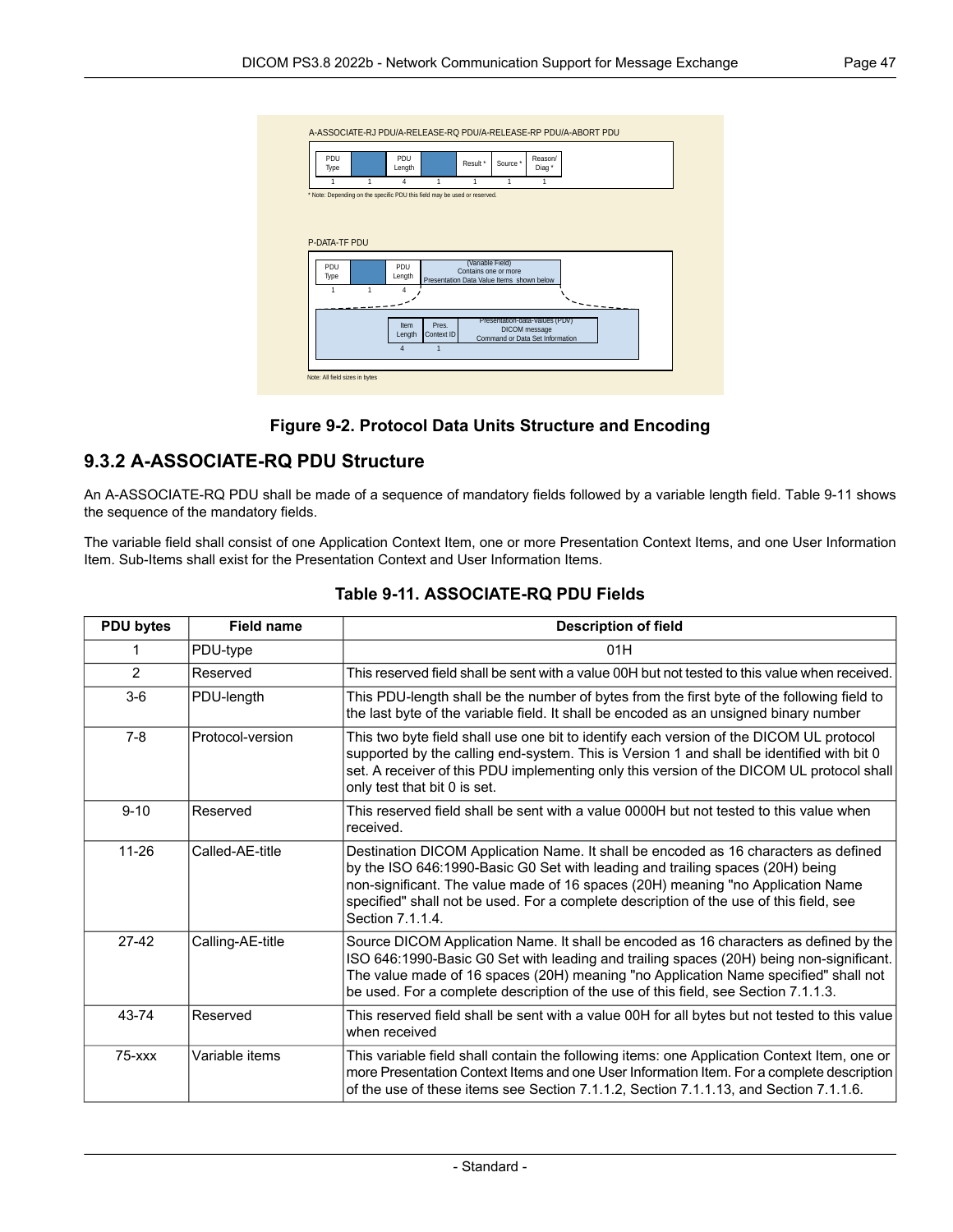## **9.3.2.1 Application Context Item Structure**

<span id="page-47-0"></span>An Application Context Item shall be made of a sequence of mandatory fields followed by a variable length field. [Table](#page-47-0) 9-12 shows the sequence of the mandatory fields.

| Item bytes | <b>Field name</b>        | <b>Description of field</b>                                                                                                                                                                                                                                                                                                    |
|------------|--------------------------|--------------------------------------------------------------------------------------------------------------------------------------------------------------------------------------------------------------------------------------------------------------------------------------------------------------------------------|
|            | Item-type                | 10H                                                                                                                                                                                                                                                                                                                            |
| 2          | ∣Reserved                | This reserved field shall be sent with a value 00H but not tested to this value when<br>received.                                                                                                                                                                                                                              |
| $3-4$      | Item-length              | This Item-length shall be the number of bytes from the first byte of the following field<br>to the last byte of the Application-context-name field. It shall be encoded as an<br>unsigned binary number.                                                                                                                       |
| $5  xxx$   | Application-context-name | A valid Application-context-name shall be encoded as defined in Annex F. For a<br>description of the use of this field see Section 7.1.1.2. Application-context-names<br>are structured as UIDs as defined in PS3.5 (see Annex A for an overview of this<br>concept). DICOM Application-context-names are registered in PS3.7. |

#### **Table 9-12. Application Context Item Fields**

### **9.3.2.2 Presentation Context Item Structure**

<span id="page-47-1"></span>The Presentation Context Item shall be made of a sequence of mandatory fixed length fields followed by a variable field. [Table](#page-47-1) 9-13 shows the sequence of the mandatory fields.

The variable field shall consist of one Abstract Syntax Sub-Item followed by one or more Transfer Syntax Sub-Items.

| Item bytes  | <b>Field name</b>                     | <b>Description of field</b>                                                                                                                                                                                                                  |
|-------------|---------------------------------------|----------------------------------------------------------------------------------------------------------------------------------------------------------------------------------------------------------------------------------------------|
|             | Item-type                             | 20H                                                                                                                                                                                                                                          |
| 2           | Reserved                              | This reserved field shall be sent with a value 00H but not tested to this value when $\mathbin $<br>received.                                                                                                                                |
| $3 - 4$     | Item-length                           | This Item-length shall be the number of bytes from the first byte of the following field<br>to the last byte of the last Transfer Syntax Item. It shall be encoded as an unsigned<br>binary number.                                          |
| 5           | Presentation-context-ID               | Presentation-context-ID values shall be odd integers between 1 and 255, encoded<br>as an unsigned binary number. For a complete description of the use of this field<br>see Section 7.1.1.13.                                                |
| 6           | Reserved                              | This reserved field shall be sent with a value 00H but not tested to this value when<br>received.                                                                                                                                            |
|             | Reserved                              | This reserved field shall be sent with a value 00H but not tested to this value when<br>received.                                                                                                                                            |
| 8           | Reserved                              | This reserved field shall be sent with a value 00H but not tested to this value when<br>received.                                                                                                                                            |
| $9 - x x x$ | Abstract/Transfer Syntax<br>Sub-Items | This variable field shall contain the following sub-items: one Abstract Syntax and<br>one or more Transfer Syntax(es). For a complete description of the use and encoding<br>of these sub-items see Section 9.3.2.2.1 and Section 9.3.2.2.2. |

#### **Table 9-13. Presentation Context Item Fields**

#### <span id="page-47-2"></span>**9.3.2.2.1 Abstract Syntax Sub-Item Structure**

The Abstract Syntax Sub-Item shall be made of a sequence of mandatory fixed length fields followed by a variable field. [Table](#page-48-1) 9-14 shows the sequence of the mandatory fields.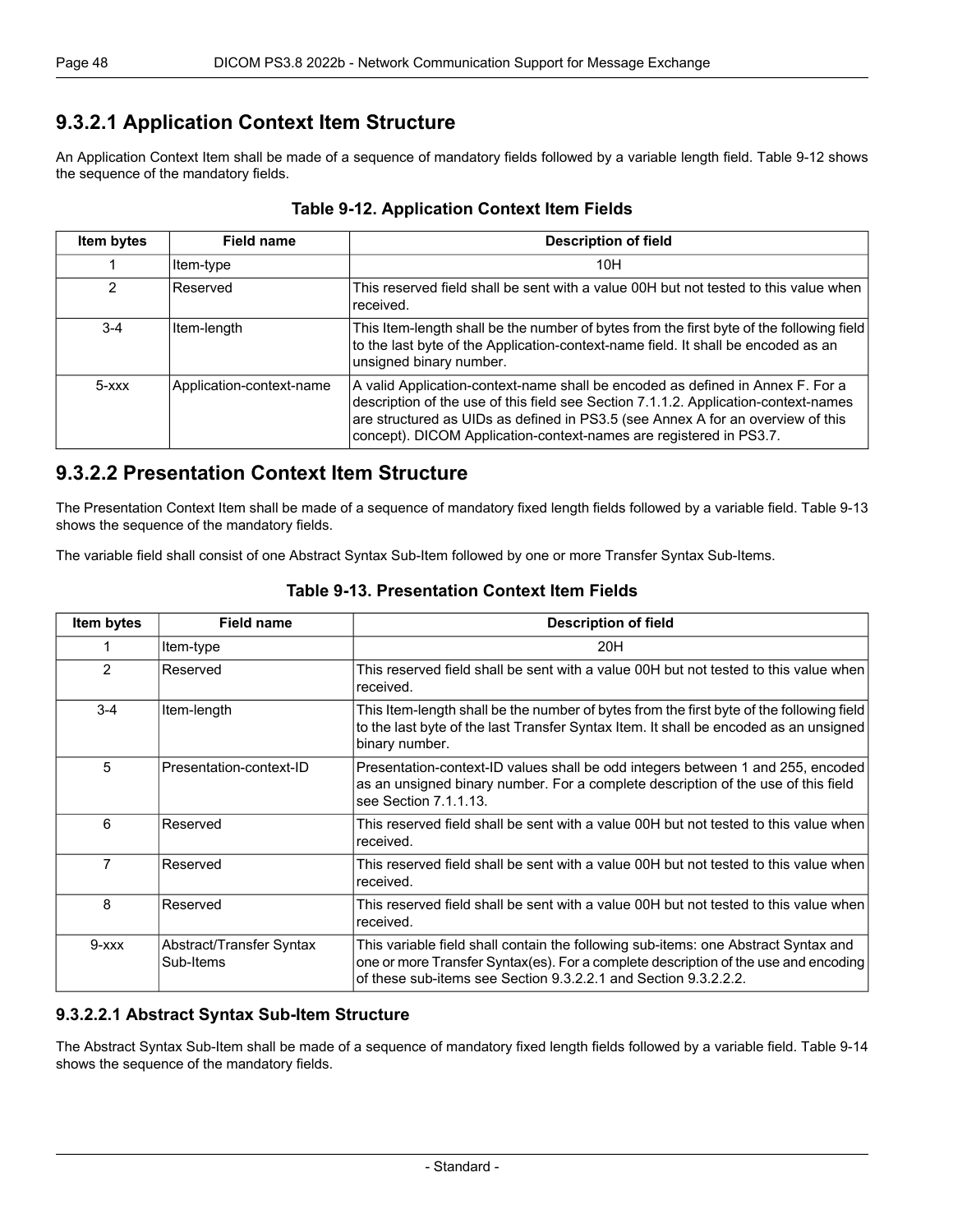#### **Table 9-14. Abstract Syntax Sub-Item Fields**

<span id="page-48-1"></span>

| Item bytes | Field name           | Description of field                                                                                                                                                                                                                                                                                                                                                                                                            |
|------------|----------------------|---------------------------------------------------------------------------------------------------------------------------------------------------------------------------------------------------------------------------------------------------------------------------------------------------------------------------------------------------------------------------------------------------------------------------------|
|            | Item-type            | 30H                                                                                                                                                                                                                                                                                                                                                                                                                             |
| 2          | <b>Reserved</b>      | This reserved field shall be sent with a value 00H but not tested to this value when<br>received.                                                                                                                                                                                                                                                                                                                               |
| $3-4$      | Item-length          | This Item-length shall be the number of bytes from the first byte of the following field<br>to the last byte of the Abstract-syntax-name field. It shall be encoded as an unsigned<br>binary number.                                                                                                                                                                                                                            |
| $5 - XXX$  | Abstract-syntax-name | This variable field shall contain the Abstract-syntax-name related to the proposed<br>presentation context. A valid Abstract-syntax-name shall be encoded as defined in<br>Annex F. For a description of the use of this field see Section 7.1.1.13.<br>Abstract-syntax-names are structured as UIDs as defined in PS3.5 (see Annex B for<br>an overview of this concept). DICOM Abstract-syntax-names are registered in PS3.4. |

#### <span id="page-48-0"></span>**9.3.2.2.2 Transfer Syntax Sub-Item Structure**

<span id="page-48-2"></span>The Transfer Syntax Sub-Item shall be made of a sequence of mandatory fixed length fields followed by a variable field. [Table](#page-48-2) 9-15 shows the sequence of the mandatory fields.

| Item bytes | <b>Field name</b>       | <b>Description of field</b>                                                                                                                                                                                                                                                                                                                                                                                               |
|------------|-------------------------|---------------------------------------------------------------------------------------------------------------------------------------------------------------------------------------------------------------------------------------------------------------------------------------------------------------------------------------------------------------------------------------------------------------------------|
|            | Item-type               | 40H                                                                                                                                                                                                                                                                                                                                                                                                                       |
| 2          | <b>Reserved</b>         | This reserved field shall be sent with a value 00H but not tested to this value when<br>received.                                                                                                                                                                                                                                                                                                                         |
| $3-4$      | Item-length             | This Item-length shall be the number of bytes from the first byte of the following field<br>to the last byte of the Transfer-syntax-name field(s). It shall be encoded as an unsigned<br>binary numbers                                                                                                                                                                                                                   |
| $5 - xxx$  | Transfer-syntax-name(s) | This variable field shall contain the Transfer-syntax-name proposed for this presentation<br>context. A valid Transfer-syntax-name shall be encoded as defined in Annex F. For a<br>description of the use of this field see Section 7.1.1.13. Transfer-syntax-names are<br>structured as UIDs as defined in PS3.5 (see Annex B for an overview of this concept).<br>DICOM Transfer-syntax-names are registered in PS3.5. |

#### **Table 9-15. Transfer Syntax Sub-Item Fields**

### **9.3.2.3 User Information Item Structure**

The User Information Item shall be made of a sequence of mandatory fixed length fields followed by a variable field. [Table](#page-48-3) 9-16 shows the sequence of the mandatory fields.

<span id="page-48-3"></span>The variable field shall consist of one or more User-Data Sub-Items.

Note

The User-Data Sub-Items may be present in any order within the User-Information Item. No significance should be placed on the order of User-Data Sub-Items within the User Information Item. Sending applications should be aware that some older applications might expect Sub-Items to be encoded in ascending order of Item-type within the enclosing Item.

| <b>Item bytes</b> | <b>Field name</b> | <b>Description of field</b>                                                                       |
|-------------------|-------------------|---------------------------------------------------------------------------------------------------|
|                   | ∣ltem-t∨pe        | 50H                                                                                               |
|                   | Reserved          | This reserved field shall be sent with a value 00H but not tested to this value when<br>received. |

#### **Table 9-16. User Information Item Fields**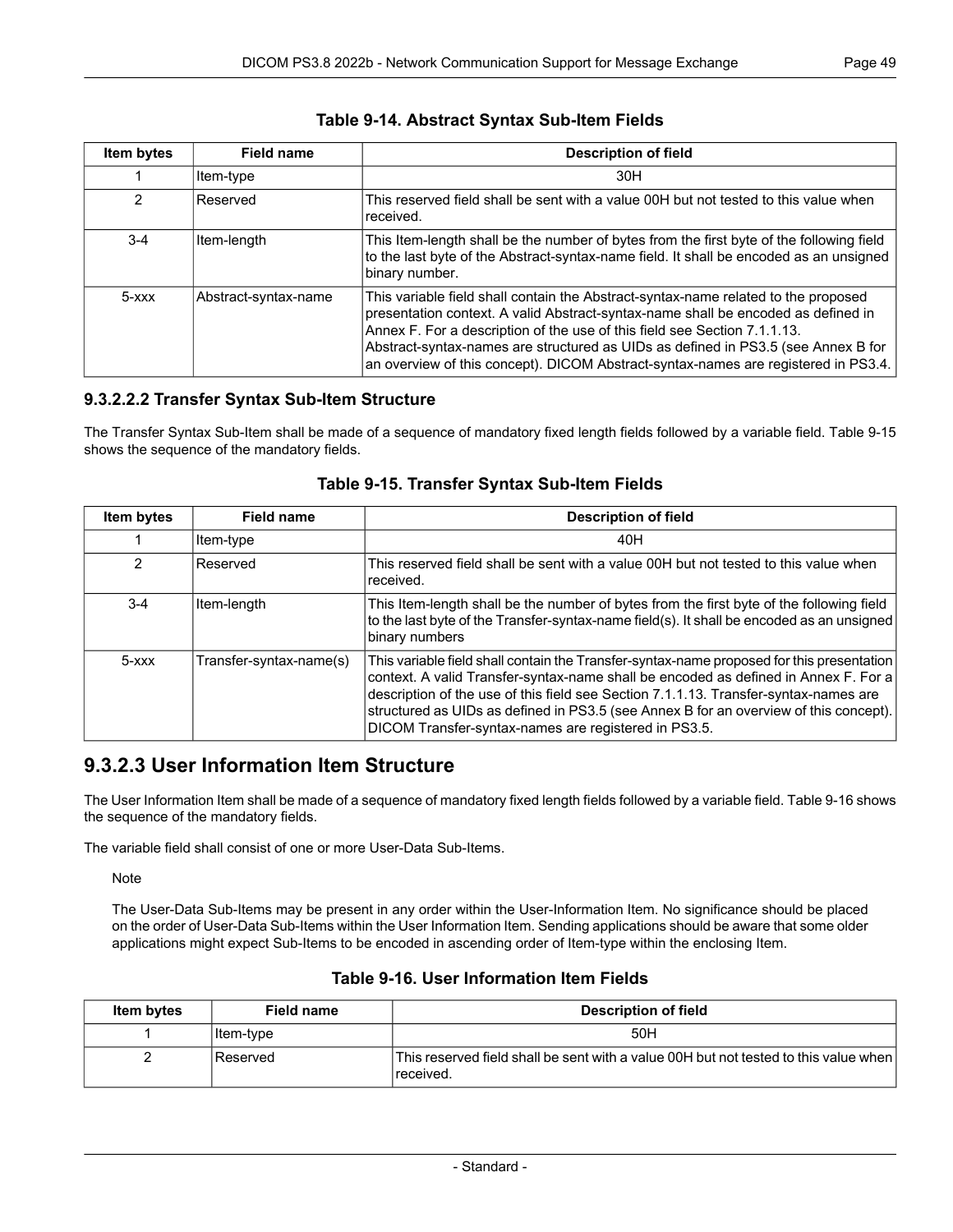| Item bytes | Field name  | <b>Description of field</b>                                                                                                                                                                  |
|------------|-------------|----------------------------------------------------------------------------------------------------------------------------------------------------------------------------------------------|
| 3-4        | Item-length | This Item-length shall be the number of bytes from the first byte of the following<br>field to the last byte of the User-data field(s). It shall be encoded as an unsigned<br>binary number. |
| $5 -$ xxx  | User-data   | This variable field shall contain User-data sub-items as defined by the DICOM<br>Application Entity. The structure and content of these sub-items is defined in Annex<br>D.                  |

### **9.3.3 A-ASSOCIATE-AC PDU Structure**

An A-ASSOCIATE-AC PDU shall be made of a sequence of mandatory fields followed by a variable length field. [Table](#page-49-0) 9-17 shows the sequence of the mandatory fields.

<span id="page-49-0"></span>The variable field consist of one Application Context Item, one or more Presentation Context Items, and one User Information Item. Sub-Items shall exist for the Presentation Context and User Information Items.

| <b>PDU bytes</b> | <b>Field name</b> | <b>Description of field</b>                                                                                                                                                                                                                                                                                       |
|------------------|-------------------|-------------------------------------------------------------------------------------------------------------------------------------------------------------------------------------------------------------------------------------------------------------------------------------------------------------------|
|                  | PDU-type          | 02H                                                                                                                                                                                                                                                                                                               |
| $\mathcal{P}$    | Reserved          | This reserved field shall be sent with a value 00H but not tested to this value when<br>received.                                                                                                                                                                                                                 |
| $3-6$            | PDU-length        | This PDU-length shall be the number of bytes from the first byte of the following field to<br>the last byte of the variable field. It shall be encoded as an unsigned binary number.                                                                                                                              |
| $7-8$            | Protocol-version  | This two byte field shall use one bit to identify each version of the DICOM UL protocol<br>supported by the calling end-system. This is Version 1 and shall be identified with bit 0<br>set. A receiver of this PDU implementing only this version of the DICOM UL protocol<br>shall only test that bit 0 is set. |
| $9 - 10$         | Reserved          | This reserved field shall be sent with a value 0000H but not tested to this value when<br>received.                                                                                                                                                                                                               |
| $11 - 26$        | Reserved          | This reserved field shall be sent with a value identical to the value received in the same<br> field of the A-ASSOCIATE-RQ PDU, but its value shall not be tested when received.                                                                                                                                  |
| $27-42$          | Reserved          | This reserved field shall be sent with a value identical to the value received in the same<br>field of the A-ASSOCIATE-RQ PDU, but its value shall not be tested when received.                                                                                                                                   |
| 43-74            | Reserved          | This reserved field shall be sent with a value identical to the value received in the same<br>field of the A-ASSOCIATE-RQ PDU, but its value shall not be tested when received.                                                                                                                                   |
| $75  xxx$        | Variable items    | This variable field shall contain the following items: one Application Context Item, one<br>or more Presentation Context Item(s) and one User Information Item. For a complete<br>description of these items see Section 7.1.1.2, Section 7.1.1.14, and Section 7.1.1.6.                                          |

#### **Table 9-17. ASSOCIATE-AC PDU Fields**

## **9.3.3.1 Application Context Item Structure**

An Application Context Item shall be made of a sequence of mandatory fields followed by a variable length field. [Table](#page-47-0) 9-12 shows the sequence of mandatory fields.

### **9.3.3.2 Presentation Context Item Structure**

The Presentation Context Item shall be made of a sequence of mandatory fixed length fields followed by a variable field. [Table](#page-50-0) 9-18 shows the sequence of the mandatory fields.

The variable field shall consist of one Transfer Syntax Sub-Item.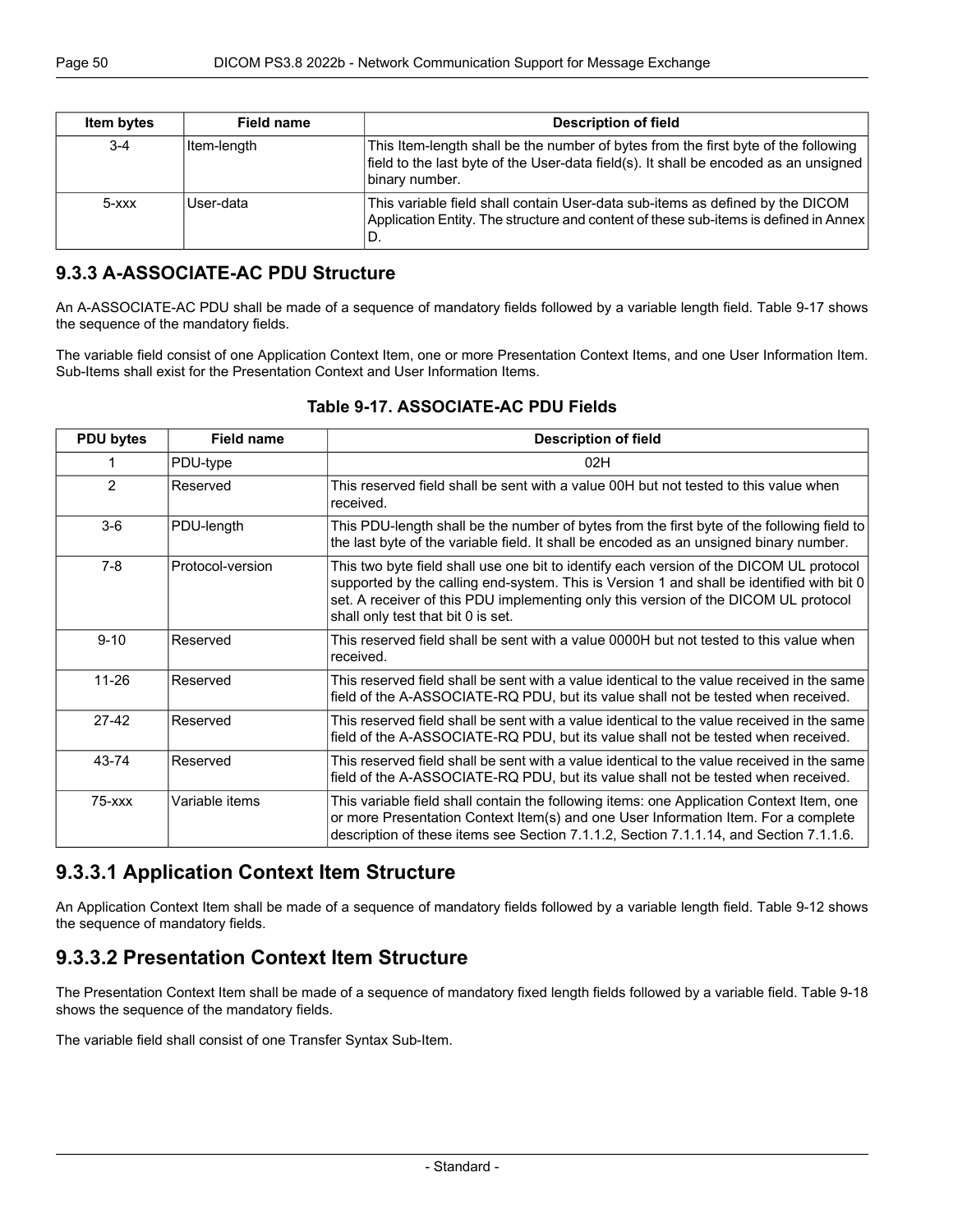<span id="page-50-0"></span>

| Item bytes     | <b>Field name</b>        | <b>Description of field</b>                                                                                                                                                                                                                                                                                                                     |
|----------------|--------------------------|-------------------------------------------------------------------------------------------------------------------------------------------------------------------------------------------------------------------------------------------------------------------------------------------------------------------------------------------------|
| 1              | Item-type                | 21H                                                                                                                                                                                                                                                                                                                                             |
| $\overline{2}$ | Reserved                 | This reserved field shall be sent with a value 00H but not tested to this value when<br>received.                                                                                                                                                                                                                                               |
| $3 - 4$        | Item-length              | This Item-length shall be the number of bytes from the first byte of the following field to<br>the last byte of the Transfer Syntax Sub-Item. It shall be encoded as an unsigned binary<br>number.                                                                                                                                              |
| 5              | Presentation-context-ID  | Presentation-context-ID values shall be odd integers between 1 and 255, encoded as<br>an unsigned binary number. For a complete description of the use of this field see<br>Section 7.1.1.13.                                                                                                                                                   |
| 6              | Reserved                 | This reserved field shall be sent with a value 00H but not tested to this value when<br>received.                                                                                                                                                                                                                                               |
| $\overline{7}$ | Result/Reason            | This Result/Reason field shall contain an integer value encoded as an unsigned binary<br>number. One of the following values shall be used:<br>0 - acceptance<br>1 - user-rejection<br>2 - no-reason (provider rejection)<br>3 - abstract-syntax-not-supported (provider rejection)<br>4 - transfer-syntaxes-not-supported (provider rejection) |
| 8              | Reserved                 | This reserved field shall be sent with a value 00H but not tested to this value when<br>received.                                                                                                                                                                                                                                               |
| $9 - x x x$    | Transfer syntax sub-item | This variable field shall contain one Transfer Syntax Sub-Item. When the Result/Reason<br>field has a value other than acceptance (0), this field shall not be significant and its value<br>shall not be tested when received. For a complete description of the use and encoding<br>of this item see Section 9.3.3.2.1.                        |

#### **Table 9-18. Presentation Context Item Fields**

#### <span id="page-50-2"></span><span id="page-50-1"></span>**9.3.3.2.1 Transfer Syntax Sub-Item Structure**

The Transfer Syntax Sub-Item shall be made of a sequence of mandatory fixed length fields followed by a variable field. [Table](#page-50-2) 9-19 shows the sequence of the mandatory fields.

| Item bytes | <b>Field name</b>    | <b>Description of field</b>                                                                                                                                                                                                                                                                                                                                                                                               |
|------------|----------------------|---------------------------------------------------------------------------------------------------------------------------------------------------------------------------------------------------------------------------------------------------------------------------------------------------------------------------------------------------------------------------------------------------------------------------|
|            | Item-type            | 40H                                                                                                                                                                                                                                                                                                                                                                                                                       |
| 2          | Reserved             | This reserved field shall be sent with a value 00H but not tested to this value when<br>received.                                                                                                                                                                                                                                                                                                                         |
| $3 - 4$    | Item-length          | This Item-length shall be the number of bytes from the first byte of the following field<br>to the last byte of the Transfer-syntax-name field. It shall be encoded as an unsigned<br>binary number.                                                                                                                                                                                                                      |
| $5 - xxx$  | Transfer-syntax-name | This variable field shall contain the Transfer-syntax-name proposed for this presentation<br>context. A valid Transfer-syntax-name shall be encoded as defined in Annex F. For a<br>description of the use of this field see Section 7.1.1.14. Transfer-syntax-names are<br>structured as UIDs as defined in PS3.5 (see Annex B for an overview of this concept).<br>DICOM Transfer-syntax-names are registered in PS3.5. |

|  | Table 9-19. Transfer Syntax Sub-Item Fields |  |  |  |  |
|--|---------------------------------------------|--|--|--|--|
|--|---------------------------------------------|--|--|--|--|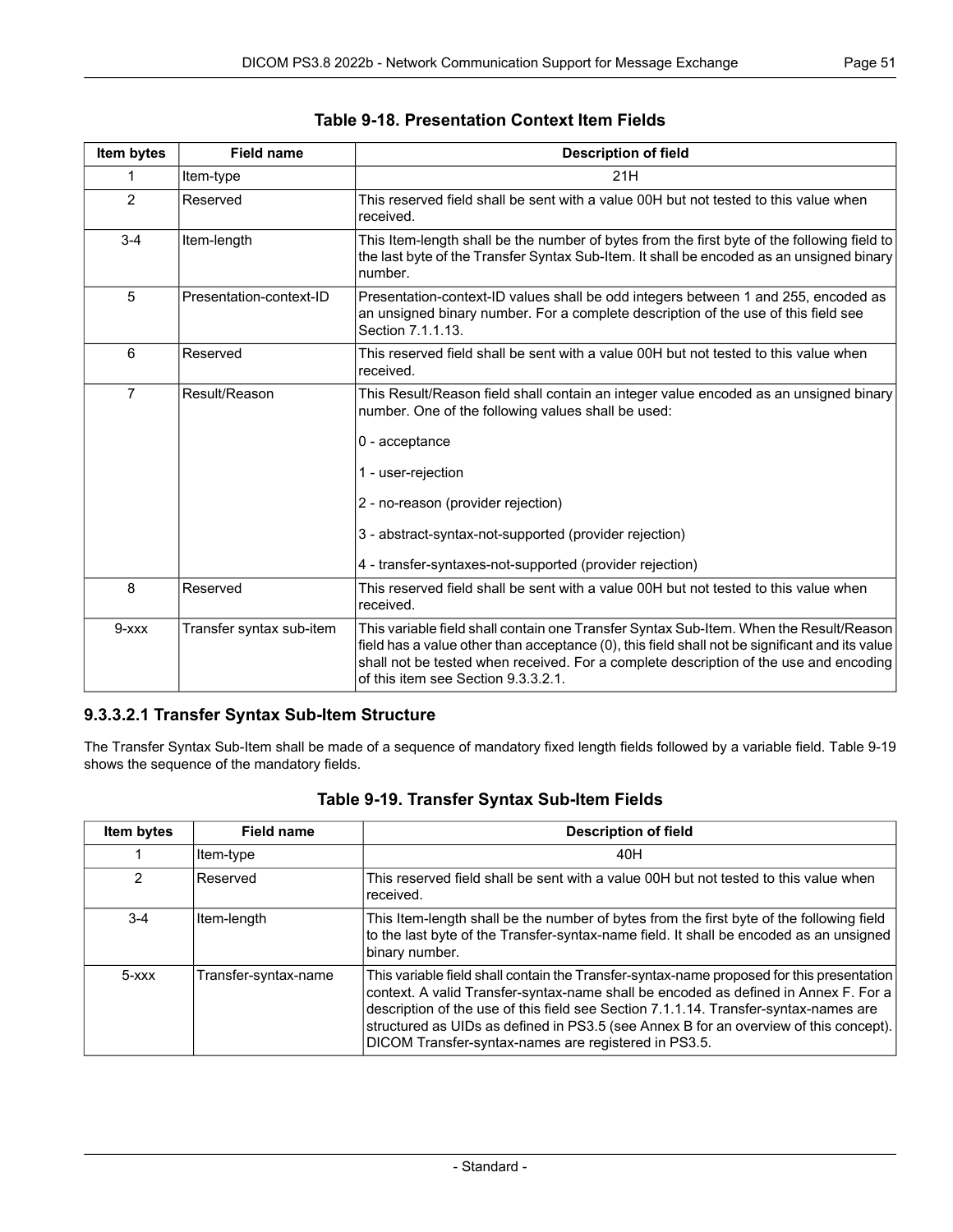### **9.3.3.3 User Information Item Structure**

The User Information Item shall be made of a sequence of mandatory length fields followed by a variable field. [Table](#page-51-0) 9-20 shows the sequence of the mandatory fields.

The variable field shall consist of one or more User-Data Sub-Items.

**Note** 

<span id="page-51-0"></span>The User-Data Sub-Items may be present in any order within the User-Information Item. No significance should be placed on the order of User-Data Sub-Items within the User Information Item. Sending applications should be aware that some older applications might expect Sub-Items to be encoded in ascending order of Item-type within the enclosing Item.

#### **Table 9-20. User Information Item Fields**

| Item bytes      | <b>Field name</b> | <b>Description of field</b>                                                                                                                                                                              |
|-----------------|-------------------|----------------------------------------------------------------------------------------------------------------------------------------------------------------------------------------------------------|
|                 | Item-type         | 50H                                                                                                                                                                                                      |
| 2               | Reserved          | This reserved field shall be sent with a value 00H but not tested to this value when<br>received.                                                                                                        |
| $3 - 4$         | Item-length       | This Item-length shall be the number of bytes from the first byte of the following<br>field to the last byte of the User-data-information field(s). It shall be encoded as<br>an unsigned binary number. |
| $5 - x$ $x$ $x$ | User-data         | This variable field shall contain User-data sub-items as defined by the DICOM<br>Application Entity. The structure and content of these sub-items is defined in Annex<br>ID.                             |

#### **9.3.4 A-ASSOCIATE-RJ PDU Structure**

<span id="page-51-1"></span>An A-ASSOCIATE-RJ PDU shall be made of a sequence of mandatory fields. [Table](#page-51-1) 9-21 shows the sequence of the mandatory fields.

| <b>PDU bytes</b> | <b>Field name</b> | <b>Description of field</b>                                                                                                                                                                                                                                                                 |
|------------------|-------------------|---------------------------------------------------------------------------------------------------------------------------------------------------------------------------------------------------------------------------------------------------------------------------------------------|
|                  | PDU-type          | 03H                                                                                                                                                                                                                                                                                         |
| 2                | Reserved          | This reserved field shall be sent with a value 00H but not tested to this value when received.                                                                                                                                                                                              |
| $3-6$            | PDU-length        | This PDU-length shall be the number of bytes from the first byte of the following field to the last<br>byte of the Reason/Diag. field. In the case of this PDU, it shall have the fixed value of 00000004H<br>encoded as an unsigned binary number.                                         |
| $\overline{7}$   | Reserved          | This reserved field shall be sent with a value 00H but not tested to this value when received.                                                                                                                                                                                              |
| 8                | Result            | This Result field shall contain an integer value encoded as an unsigned binary number. One of<br>the following values shall be used:<br>1 - rejected-permanent<br>2 - rejected-transient                                                                                                    |
| 9                | Source            | This Source field shall contain an integer value encoded as an unsigned binary number. One of<br>the following values shall be used:<br>1 - DICOM UL service-user<br>2 - DICOM UL service-provider (ACSE related function)<br>3 - DICOM UL service-provider (Presentation related function) |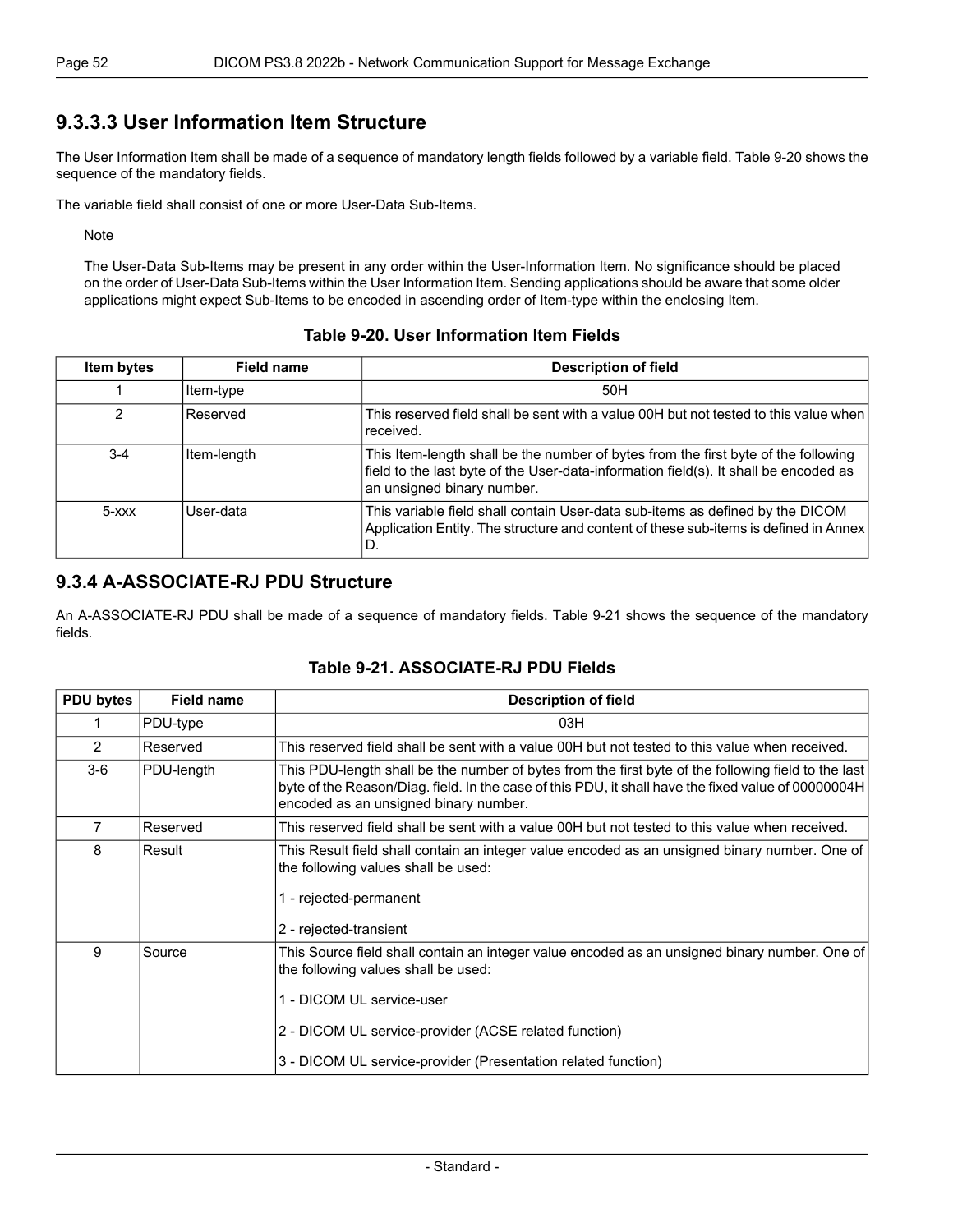| <b>PDU bytes</b> | <b>Field name</b> | <b>Description of field</b>                                                                                                                                                           |  |
|------------------|-------------------|---------------------------------------------------------------------------------------------------------------------------------------------------------------------------------------|--|
| 10               | Reason/Diag.      | This field shall contain an integer value encoded as an unsigned binary number. If the Source<br>field has the value (1) "DICOM UL service-user", it shall take one of the following: |  |
|                  |                   | 1 - no-reason-given                                                                                                                                                                   |  |
|                  |                   | 2 - application-context-name-not-supported                                                                                                                                            |  |
|                  |                   | 3 - calling-AE-title-not-recognized                                                                                                                                                   |  |
|                  |                   | 4-6 - reserved                                                                                                                                                                        |  |
|                  |                   | 7 - called-AE-title-not-recognized                                                                                                                                                    |  |
|                  |                   | 8-10 - reserved                                                                                                                                                                       |  |
|                  |                   | If the Source field has the value (2) "DICOM UL service provided (ACSE related function)", it<br>shall take one of the following:                                                     |  |
|                  |                   | 1 - no-reason-given                                                                                                                                                                   |  |
|                  |                   | 2 - protocol-version-not-supported                                                                                                                                                    |  |
|                  |                   | If the Source field has the value (3) "DICOM UL service provided (Presentation related function)",<br>it shall take one of the following:                                             |  |
|                  |                   | $0$ - reserved                                                                                                                                                                        |  |
|                  |                   | 1 - temporary-congestio                                                                                                                                                               |  |
|                  |                   | 2 - local-limit-exceeded                                                                                                                                                              |  |
|                  |                   | 3-7 - reserved                                                                                                                                                                        |  |
|                  |                   | <b>Note</b>                                                                                                                                                                           |  |
|                  |                   | The reserved fields are used to preserve symmetry with OSI ACSE/Presentation Services<br>and Protocols.                                                                               |  |

### **9.3.5 P-DATA-TF PDU Structure**

<span id="page-52-0"></span>A P-DATA-TF PDU shall be made of a sequence of mandatory fixed length fields followed by a variable length field. [Table](#page-52-0) 9-22 shows the sequence of the mandatory fields.

The variable data field shall contain one or more Presentation-Data-Value Items.

#### **Table 9-22. P-DATA-TF PDU Fields**

| <b>PDU bytes</b> | <b>Field name</b> | <b>Description of field</b>                                                                                                                                                                     |
|------------------|-------------------|-------------------------------------------------------------------------------------------------------------------------------------------------------------------------------------------------|
|                  | PDU-type          | 04H                                                                                                                                                                                             |
|                  | Reserved          | This reserved field shall be sent with a value 00H but not tested to this value<br>when received.                                                                                               |
| $3-6$            | PDU-length        | This PDU-length shall be the number of bytes from the first byte of the following<br>field to the last byte of the variable field. It shall be encoded as an unsigned<br>binary number.         |
| 7-xxx            |                   | Presentation-data-value Item(s) This variable data field shall contain one or more Presentation-data-value<br>Items(s). For a complete description of the use of this field see Section 9.3.5.1 |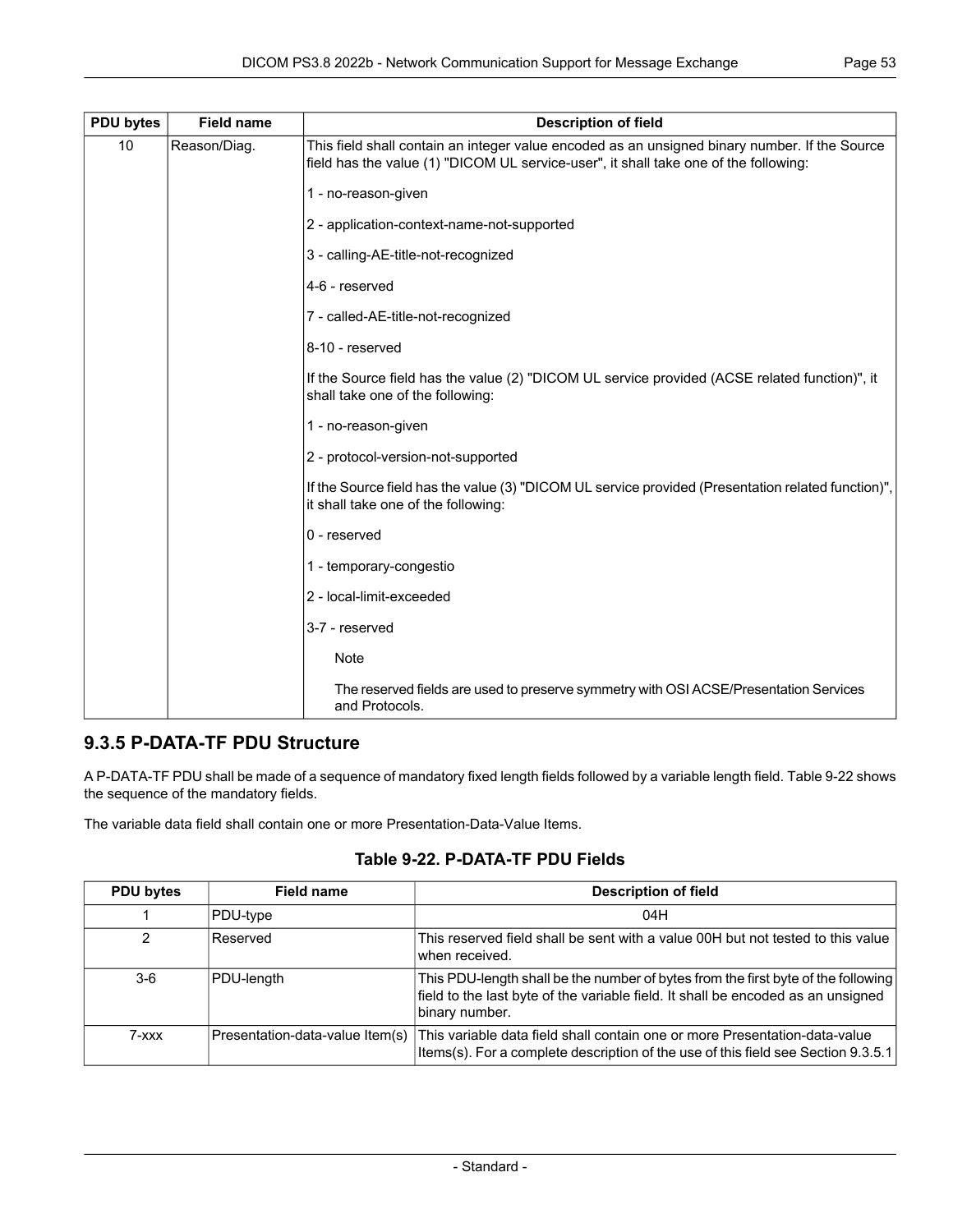### <span id="page-53-0"></span>**9.3.5.1 Presentation Data Value Item Structure**

The Presentation Data Value Item shall be made of a sequence of mandatory fixed length fields followed by one variable length field. [Table](#page-53-1) 9-23 shows the sequence of the fields.

<span id="page-53-1"></span>The variable field shall consist of one Presentation-Data-Value.

| Item bytes      | Field name              | <b>Description of field</b>                                                                                                                                                                                |
|-----------------|-------------------------|------------------------------------------------------------------------------------------------------------------------------------------------------------------------------------------------------------|
| $1 - 4$         | Item-length             | This Item-length shall be the number of bytes from the first byte of the following field<br>to the last byte of the Presentation-data-value field. It shall be encoded as an<br>unsigned binary number.    |
| 5               | Presentation-context-ID | Presentation-context-ID values shall be odd integers between 1 and 255, encoded<br>as an unsigned binary number. For a complete description of the use of this field<br>see Section 7.1.1.13.              |
| $6 - x$ $x$ $x$ | Presentation-data-value | This Presentation-data-value field shall contain DICOM message information<br>(command and/or Data Set) with a message control header. For a complete<br>description of the use of this field see Annex E. |

#### <span id="page-53-2"></span>**9.3.6 A-RELEASE-RQ PDU Structure**

An A-RELEASE-RQ PDU shall be made of a sequence of mandatory fields. [Table](#page-53-2) 9-24 shows the sequence of the fields.

| <b>PDU bytes</b> | Field name | <b>Description of field</b>                                                                                                                                                                                                                     |
|------------------|------------|-------------------------------------------------------------------------------------------------------------------------------------------------------------------------------------------------------------------------------------------------|
|                  | PDU-type   | 05H                                                                                                                                                                                                                                             |
| 2                | Reserved   | This reserved field shall be sent with a value 00H but not tested to this value when<br>received.                                                                                                                                               |
| 3-6              | PDU-length | This PDU-length shall be the number of bytes from the first byte of the following<br>field to the last byte of the Reserved field. In the case of this PDU, it shall have<br>the fixed value of 00000004H encoded as an unsigned binary number. |
| $7 - 10$         | Reserved   | This reserved field shall be sent with a value 00000000H but not tested to this<br>value when received.                                                                                                                                         |

#### **Table 9-24. A-RELEASE-RQ PDU Fields**

#### <span id="page-53-3"></span>**9.3.7 A-RELEASE-RP PDU Structure**

An A-RELEASE-RP PDU shall be made of a sequence of mandatory fields. [Table](#page-53-3) 9-25 shows the sequence of the fields.

#### **Table 9-25. A-RELEASE-RP PDU Fields**

| <b>PDU bytes</b> | Field name | <b>Description of field</b>                                                                                                                                                                                                                     |
|------------------|------------|-------------------------------------------------------------------------------------------------------------------------------------------------------------------------------------------------------------------------------------------------|
|                  | PDU-type   | 06H                                                                                                                                                                                                                                             |
| 2                | Reserved   | This reserved field shall be sent with a value 00H but not tested to this value when<br>received.                                                                                                                                               |
| 3-6              | PDU-length | This PDU-length shall be the number of bytes from the first byte of the following<br>field to the last byte of the Reserved field. In the case of this PDU, it shall have<br>the fixed value of 00000004H encoded as an unsigned binary number. |
| $7-10$           | Reserved   | This reserved field shall be sent with a value 00000000H but not tested to this<br>value when received.                                                                                                                                         |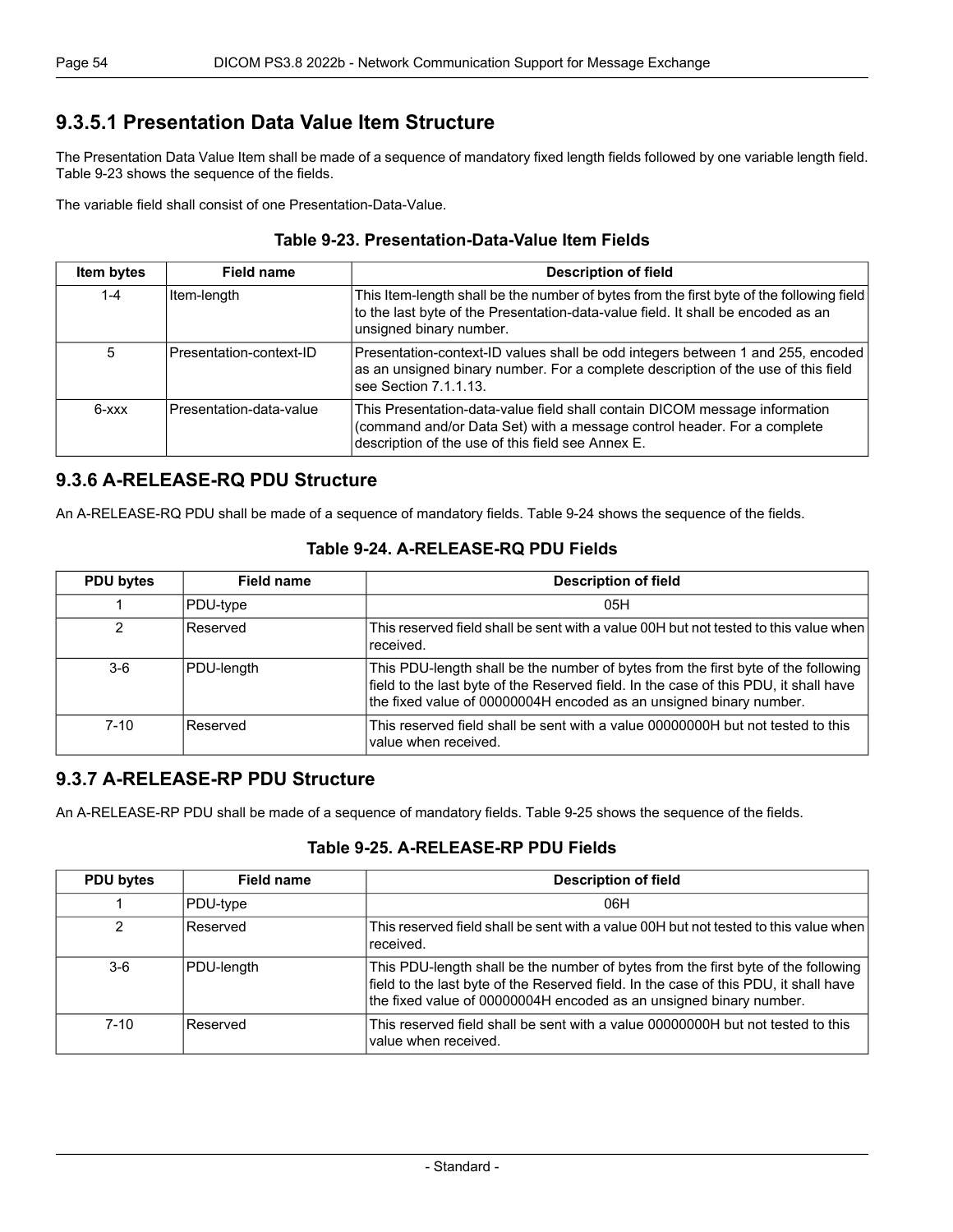#### **9.3.8 A-ABORT PDU Structure**

An A-ABORT PDU shall be made of a sequence of mandatory fields. [Table](#page-54-0) 9-26 shows the sequence of the fields.

<span id="page-54-0"></span>The A-ABORT PDU shall support both the A-ABORT Service (user initiated) and the A-P-ABORT Service (provider initiated).

|                  |                   | Table 9-26. A-ABORT PDU FIEIGS                                                                                                                                                                                                                  |
|------------------|-------------------|-------------------------------------------------------------------------------------------------------------------------------------------------------------------------------------------------------------------------------------------------|
| <b>PDU bytes</b> | <b>Field name</b> | <b>Description of field</b>                                                                                                                                                                                                                     |
| $\mathbf{1}$     | PDU-type          | 07H                                                                                                                                                                                                                                             |
| $\overline{2}$   | Reserved          | This reserved field shall be sent with a value 00H but not tested to this value when received.                                                                                                                                                  |
| $3-6$            | PDU-length        | This PDU-length shall be the number of bytes from the first byte of the following field to the<br>last byte of the Reserved field. In the case of this PDU, it shall have the fixed value of<br>00000004H encoded as an unsigned binary number. |
| $\overline{7}$   | Reserved          | This reserved field shall be sent with a value 00H but not tested to this value when received.                                                                                                                                                  |
| 8                | Reserved          | This reserved field shall be sent with a value 00H but not tested to this value when received.                                                                                                                                                  |
| 9                | Source            | This Source field shall contain an integer value encoded as an unsigned binary number. One<br>of the following values shall be used:<br>0 - DICOM UL service-user (initiated abort)                                                             |
|                  |                   | 1 - reserved                                                                                                                                                                                                                                    |
|                  |                   | 2 - DICOM UL service-provider (initiated abort)                                                                                                                                                                                                 |
| 10               | Reason/Diag.,     | This field shall contain an integer value encoded as an unsigned binary number. If the Source<br>field has the value (2) "DICOM UL service-provider", it shall take one of the following:                                                       |
|                  |                   | 0 - reason-not-specified1 - unrecognized-PDU                                                                                                                                                                                                    |
|                  |                   | 2 - unexpected-PDU                                                                                                                                                                                                                              |
|                  |                   | 3 - reserved                                                                                                                                                                                                                                    |
|                  |                   | 4 - unrecognized-PDU parameter                                                                                                                                                                                                                  |
|                  |                   | 5 - unexpected-PDU parameter                                                                                                                                                                                                                    |
|                  |                   | 6 - invalid-PDU-parameter value                                                                                                                                                                                                                 |
|                  |                   | If the Source field has the value (0) "DICOM UL service-user", this reason field shall not be<br>significant. It shall be sent with a value 00H but not tested to this value when received.                                                     |
|                  |                   | <b>Note</b>                                                                                                                                                                                                                                     |
|                  |                   | The reserved fields are used to preserve symmetry with OSI ACSE/Presentation                                                                                                                                                                    |

#### **Table 9-26. A-ABORT PDU Fields**

Services and Protocol.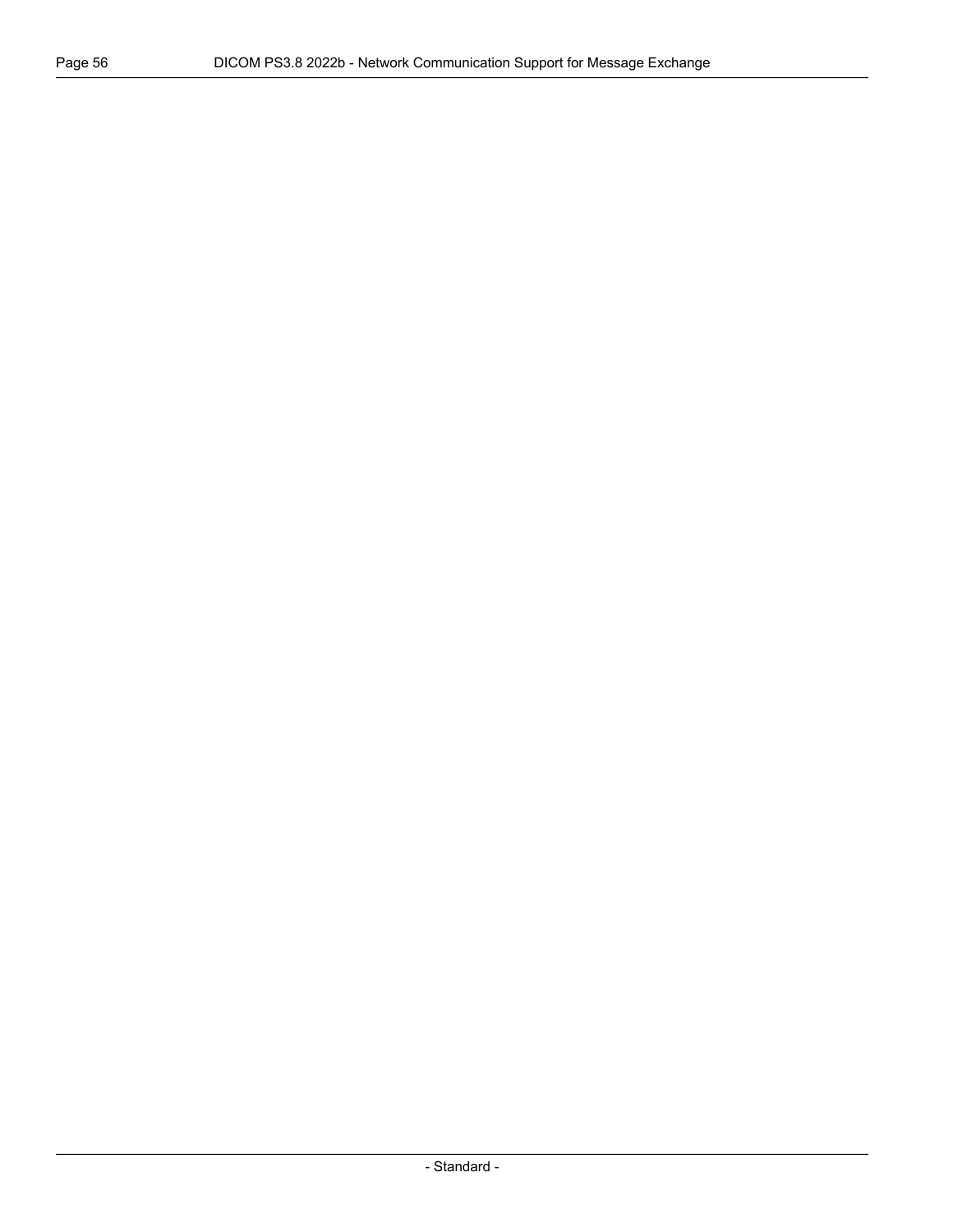## **10 Conformance**

## **10.1 Conformance Requirements**

### <span id="page-56-0"></span>**10.1.1 Retired**

### **10.1.2 TCP/IP Network Communication Support**

An implementation claiming conformance to *DICOM TCP/IP Network Communication Support*shall:

- a. Meet the DICOM Upper Layers Protocol requirements as defined in Section 9.
- b. Use registered Application Context Names, Abstract Syntax Names and Transfer Syntax Names as defined for OSI Object Identifiers (ISO 8824 and ISO 9834-1).

Note

[Annex](#page-68-0) F defines the DICOM Upper Layer Protocol encoding for the Application Context Names, Abstract Syntax Names, and Transfer Syntax Names. ISO 8825 defined encoding is not used.

c. Use one of the published and approved RFCs defining the operation of TCP/IP over specific physical networks.

## **10.2 Conformance Statement**

An implementation claiming conformance to DICOM for communication support in a networked environment shall state DICOM V3.0 TCP/IP Network Communication Support with the list of physical networks and corresponding relevant implementation information. This implies that the conformance requirements defined in [Section](#page-56-0) 10.1.2 are met.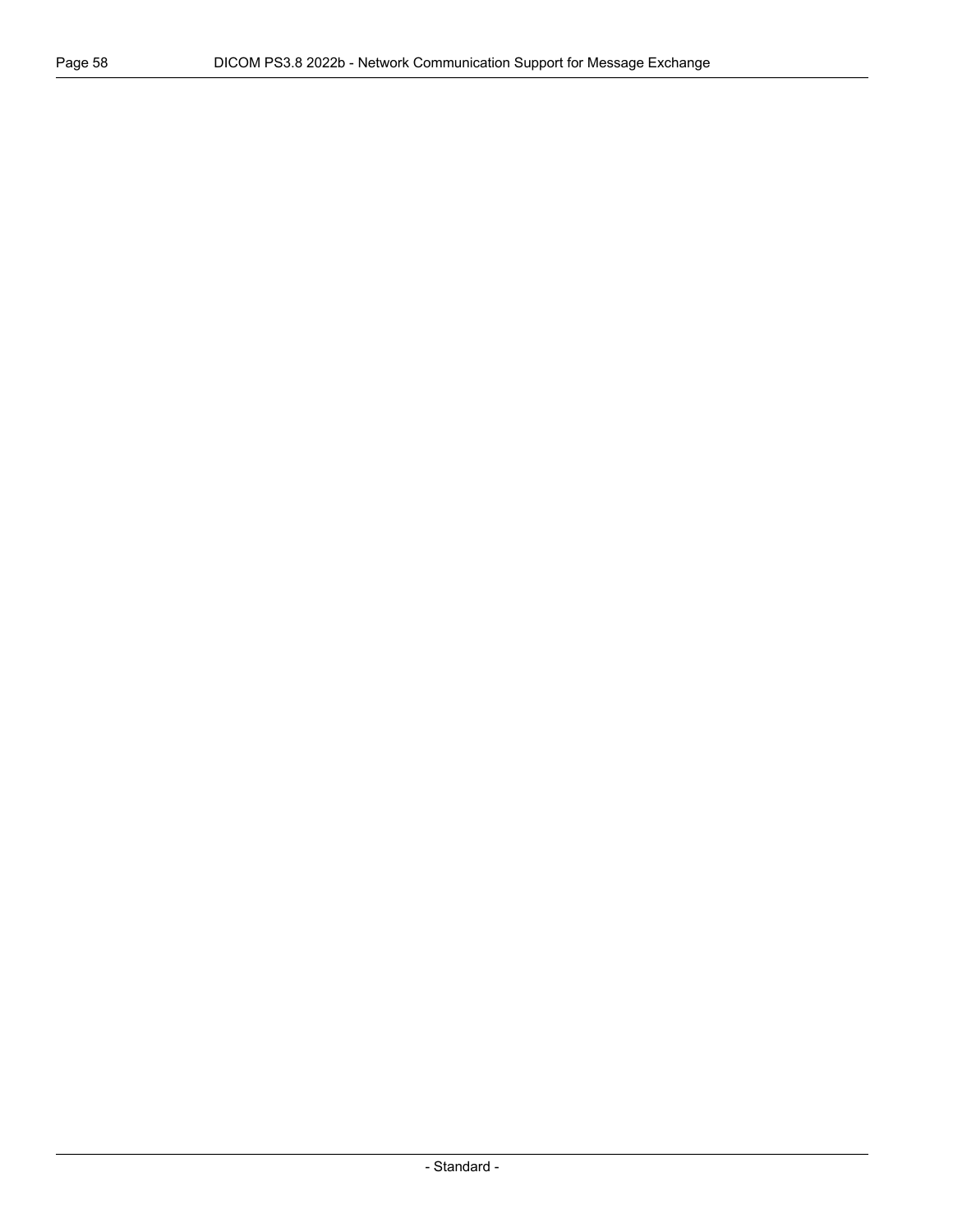# <span id="page-58-0"></span>**A Application Context Names (Informative)**

## **A.1 Application Context Definition**

An application context explicitly defines the set of application service elements, related options and any other information necessary for the interworking of Application Entities on an association. The usage of the application context is defined in [PS3.7](part07.pdf#PS3.7).

Two Application Entities when establishing an association agree on an application context. The requestor of an association proposes an Application Context Name and the acceptor returns either the same or a different Application Context Name. The returned name specifies the application context to be used for this association. The offer of an alternate application context by the acceptor provides a mechanism for limited negotiation. If the requestor cannot operate in the acceptor's application context, it will issue an A-Abort request primitive. Such a negotiation will facilitate the introduction of future versions of the DICOM Application Entity.

## **A.2 DICOM Application Context Name Encoding and Registration**

The Application Context Name structure is based on the OSI Object Identification (numeric form) as defined by ISO 8824. Application Context Names are registered values as defined by ISO 9834-1 to ensure global uniqueness. They are encoded as defined in [Annex](#page-68-0) [F](#page-68-0) when the TCP/IP network communication support is used as defined in Section 9.

## **A.2.1 DICOM Registered Application Context Names**

The organization responsible for the definition and registration of DICOM Application Context Names is NEMA. NEMA guarantees uniqueness for all DICOM Application Context Names. A choice of DICOM registered Application Context Names related to the DICOM Application Entities, as well as the associated negotiation rules, are defined in [PS3.7.](part07.pdf#PS3.7)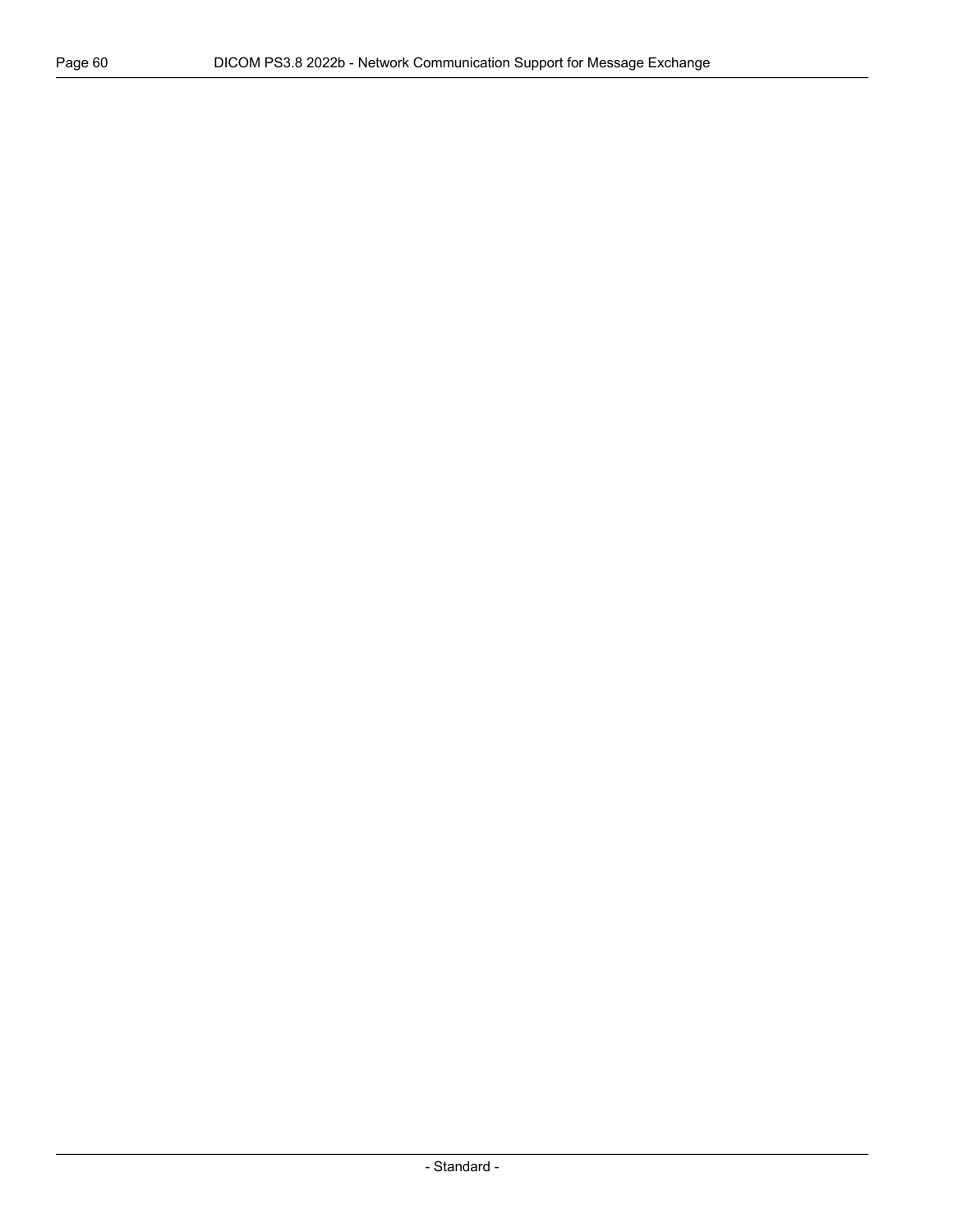## <span id="page-60-0"></span>**B Abstract and Transfer Syntaxes (Informative)**

## **B.1 Abstract Syntax Definition**

An Abstract Syntax is the specification of Application Layer data elements with associated semantics or Application Layer protocol control information by using notation rules that are independent of the encoding technique used to represent them.

**Note** 

In particular, it allows the communicating Application Entities to negotiate an agreed set of DICOM Data Elements (e.g., from a specific version of the Data Dictionary) and/or Information Object Class definitions.

## **B.2 Transfer Syntax Definition**

A Transfer Syntax is a set of encoding rules able to unambiguously represent the data elements defined by one or more Abstract Syntaxes. In particular, negotiation of Transfer Syntaxes allows the communicating Application Entities to agree on the encoding techniques they are able to support (e.g., byte ordering, compression, etc.).

## **B.3 DICOM Abstract and Transfer Syntax Names Encoding and Registration**

The Abstract and Transfer Syntax Name structure is based on the OSI Object Identification (numeric form) as defined by ISO 8824. Abstract and Transfer Syntax Names are registered values as defined by ISO 9834-1 to ensure global uniqueness. Abstract and Transfer Syntax Names are encoded as defined in ISO 8825 (Object Identifiers of numeric form) when the OSI network communication support is used as defined in Section 8. They are encoded as defined in [Annex](#page-68-0) F when the TCP/IP network communication support is used as defined in Section 9.

### **B.3.1 DICOM Registered Abstract and Transfer Syntax Names**

The organization responsible for the definition and registration of DICOM Abstract and Transfer Syntax Names is NEMA. NEMA guarantees uniqueness for all DICOM Abstract and Transfer Syntax Names. A choice of DICOM registered Abstract and Transfer Syntax Names related to a specific version of the DICOM Application Entities, as well as the associated negotiation rules, are defined in [PS3.4](part04.pdf#PS3.4) for Abstract Syntaxes and [PS3.5](part05.pdf#PS3.5) for Transfer Syntaxes.

### **B.3.2 Privately Defined Abstract and Transfer Syntax Names**

Privately defined Abstract and Transfer Syntax Names may also be used, however, they will not be registered by NEMA. Organizations that define private Abstract and Transfer Syntax Names are responsible to obtain their proper registration defined for OSI Object Identifiers. National Standards Organizations representing a number of countries (e.g., UK, France, Germany, Japan, USA, etc.) to the International Standards Organization act as a registration authority as defined by ISO 9834-1.

**Note** 

For example, in the USA, ANSI assigns (for a fee) Organization Identifiers to any requesting organization. This identifier is made of a series of four numeric components; 1 (identifies ISO), 2 (identifies the ISO member bodies branch), 840 (identifies ANSI as the ISO member body representing the USA), and xxxxxx (identifies a specific organization and is issued by ANSI). Such an identifier may be used by the identified organization as a root to which it may add a suffix made of one or more numeric components. The identified organization accepts the responsibility to properly register these suffixes to ensure uniqueness.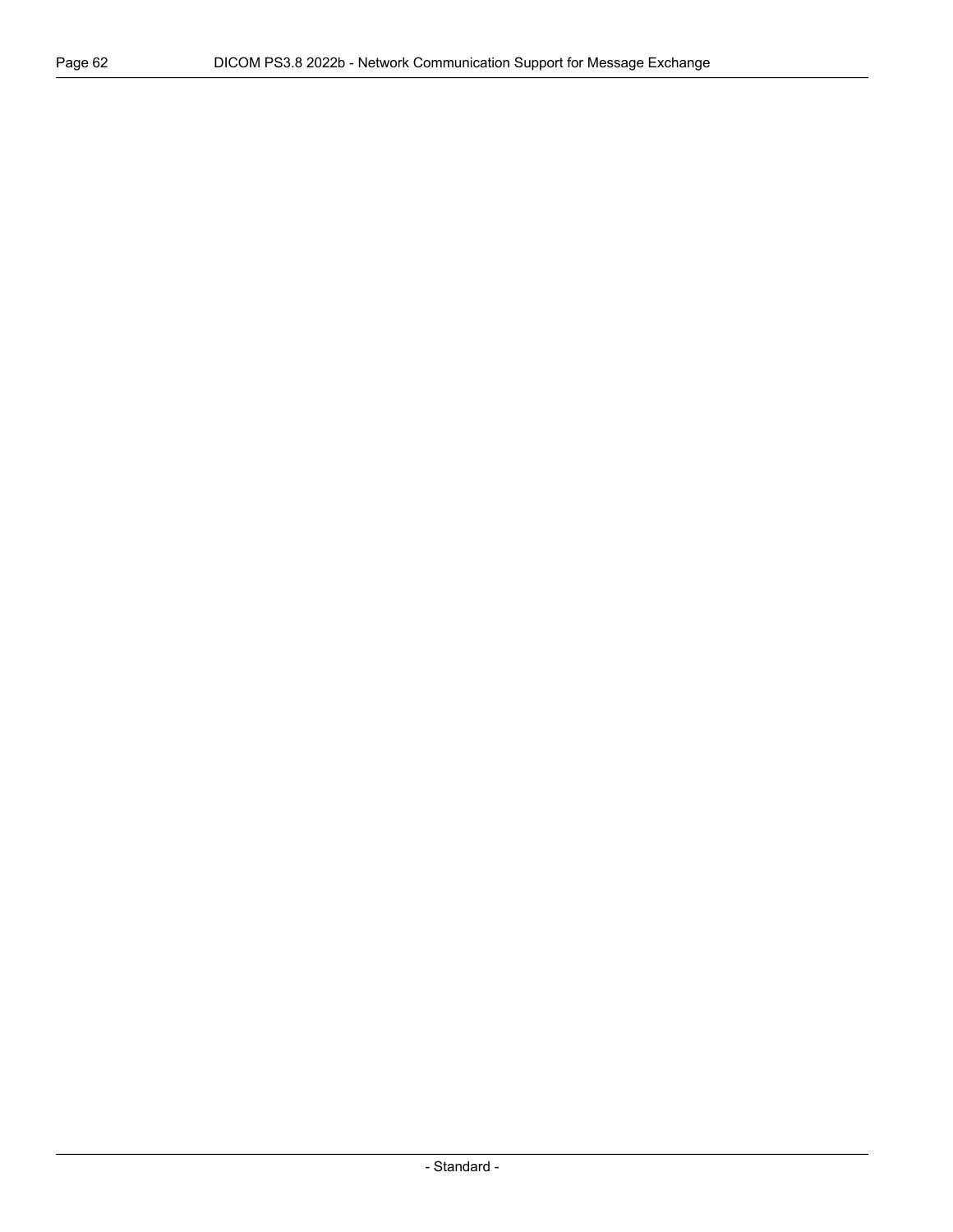## **C DICOM Addressing (Normative)**

## **C.1 DICOM Application Entity Titles**

A DICOM Application Entity Title uniquely identifies a service or application on a specific system in the network. Application Entity Titles are independent of network topology so a device may be physically moved while its corresponding Application Entity Title may remain the same. See [PS3.5](part05.pdf#PS3.5) for the encoding of DICOM Application Entity Titles.

Note

DICOM Application Entity Title was called Logical Address in the ACR-NEMA Standard.

DICOM Application Entity Titles are used in three instances of communication:

- a. to identify the Called/Calling Application Entities. They are used to establish an association and to ensure that the association is established with the expected application.
- b. to identify the originator and intended destination of DICOM Retrieve Services (see [PS3.4](part04.pdf#PS3.4)). They are conveyed in DICOM Commands with messages of the DIMSE C-MOVE and C-STORE Services exchanged over an established association.
- c. to identify the location of a Retrieve Service SCP for one or more SOP Instances. They are conveyed in DICOM DataSets of various services.

## **C.2 Naming and Addressing Usage Rules**

DICOM Application Entity Titles are used in the Called/Calling Application Entity Title fields of the Upper Layer Service, in the Move Destination and Move Originator Application Entity Title data elements in the DICOM Message Command Set, and in various Attributes of the DICOM Message Data Set.

Note

- 1. A single Application Entity Title can be associated with multiple network addresses assigned to a single system (e.g., multi-homed host).
- 2. A single Application Entity Title can be associated with multiple TCP Ports using the same or different IP Addresses.
- 3. A single network access point (IP Address and TCP Port) can support multiple Application Entity Titles.

A DICOM system on a network may support several application processes identified by different DICOM Application Entity Titles.

Upon receiving an association request, the Called Application Entity Title shall be validated so an association can be rejected when the corresponding local application does not exist.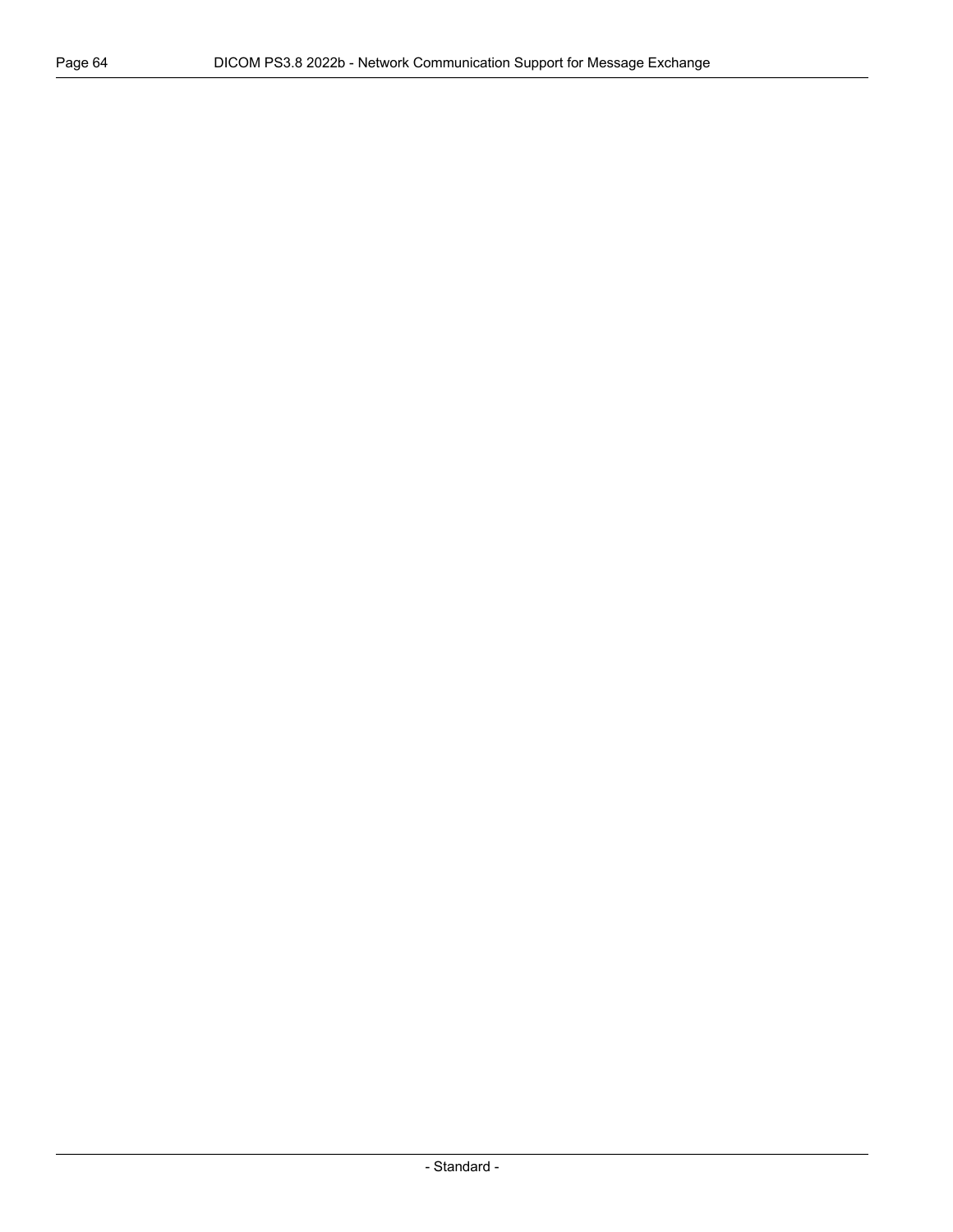## <span id="page-64-0"></span>**D Use and Format of the A-ASSOCIATE User Information Parameter (Normative)**

This parameter allows for the negotiation of a number of features related to the communication of DICOM Application Entities at as sociation establishment.

## **D.1 Maximum Length Negotiation**

This negotiation allows the receivers to limit the size of the Presentation Data Values List parameters of each P-DATA Indication. The association-requestor shall specify in the user information parameter of the A-ASSOCIATE request primitive the maximum length in bytes for the PDV list parameter it is ready to receive in each P-DATA indication. The association-acceptor shall ensure in its fragmentation of the DICOM Messages that the list of PDVs included in each P-DATA request does not exceed this maximum length. Likewise, the association-acceptor can specify in the user information parameter of A-ASSOCIATE response primitive the maximum length in bytes for the PDV list parameter it is ready to receive in each P-DATA indication. The association-requestor shall ensure in its fragmentation of the DICOM Messages that the list of PDVs included in each P-DATA request does not exceed this maximum length. Different maximum lengths can be specified for each direction of data flow on the association.

The Maximum Length Item support is required for all DICOM V3.0 conforming implementations.

### **D.1.1 Maximum Length Sub-Item Structure (A-ASSOCIATE-RQ)**

<span id="page-64-1"></span>The Maximum Length Sub-Item shall be made of a sequence of mandatory fixed length fields. Only one Maximum Length Sub-Item shall be present in the User Data information in the A-ASSOCIATE-RQ. [Table](#page-64-1) D.1-1 shows the sequence of the mandatory fields.

| Item bytes | <b>Field name</b> | <b>Description of field</b>                                                                                                                                                                                                                                                                                                                                                                                                                                                                                                                                                                            |
|------------|-------------------|--------------------------------------------------------------------------------------------------------------------------------------------------------------------------------------------------------------------------------------------------------------------------------------------------------------------------------------------------------------------------------------------------------------------------------------------------------------------------------------------------------------------------------------------------------------------------------------------------------|
|            | Item-type         | 51H                                                                                                                                                                                                                                                                                                                                                                                                                                                                                                                                                                                                    |
| 2          | Reserved          | This reserved field shall be sent with a value 00H but not tested to this value when received.                                                                                                                                                                                                                                                                                                                                                                                                                                                                                                         |
| $3 - 4$    | Item-length       | This Item-length shall be the number of bytes from the first byte of the following field to<br>the last byte of the Maximum-length-received field. In the case of this Item, it shall have<br>the fixed value of 00000004H encoded as an unsigned binary number.                                                                                                                                                                                                                                                                                                                                       |
| $5-8$      |                   | Maximum-length-received This parameter allows the association-requestor to restrict the maximum length of the<br>variable field of the P-DATA-TF PDUs sent by the acceptor on the association once<br>established. This length value is indicated as a number of bytes encoded as an unsigned<br>binary number. The value of (0) indicates that no maximum length is specified. This<br>maximum length value shall never be exceeded by the PDU length values used in the<br>PDU-length field of the P-DATA-TF PDUs received by the association-requestor. Otherwise,<br>it shall be a protocol error. |

#### **Table D.1-1. Maximum Length Sub-Item Fields (A-ASSOCIATE-RQ)**

### <span id="page-64-2"></span>**D.1.2 Maximum Length Sub-Item Structure (A-ASSOCIATE-AC)**

The Maximum Length Sub-Item shall be made of a sequence of mandatory fixed length fields. Only one Maximum Length Sub-Item shall be present in the User Data information in the A-ASSOCIATE-AC. [Table](#page-64-2) D.1-2 shows the sequence of the mandatory fields.

| <b>Item bytes</b> | Field name  | <b>Description of field</b>                                                                                                                                                                                                                                      |
|-------------------|-------------|------------------------------------------------------------------------------------------------------------------------------------------------------------------------------------------------------------------------------------------------------------------|
|                   | ltem-type   | 51H                                                                                                                                                                                                                                                              |
| 2                 | l Reserved  | This reserved field shall be sent with a value 00H but not tested to this value when received.                                                                                                                                                                   |
| $3 - 4$           | Item-length | This Item-length shall be the number of bytes from the first byte of the following field to<br>the last byte of the Maximum-length-received field. In the case of this Item, it shall have<br>the fixed value of 00000004H encoded as an unsigned binary number. |

#### **Table D.1-2. Maximum Length Sub-Item Fields (A-ASSOCIATE-AC)**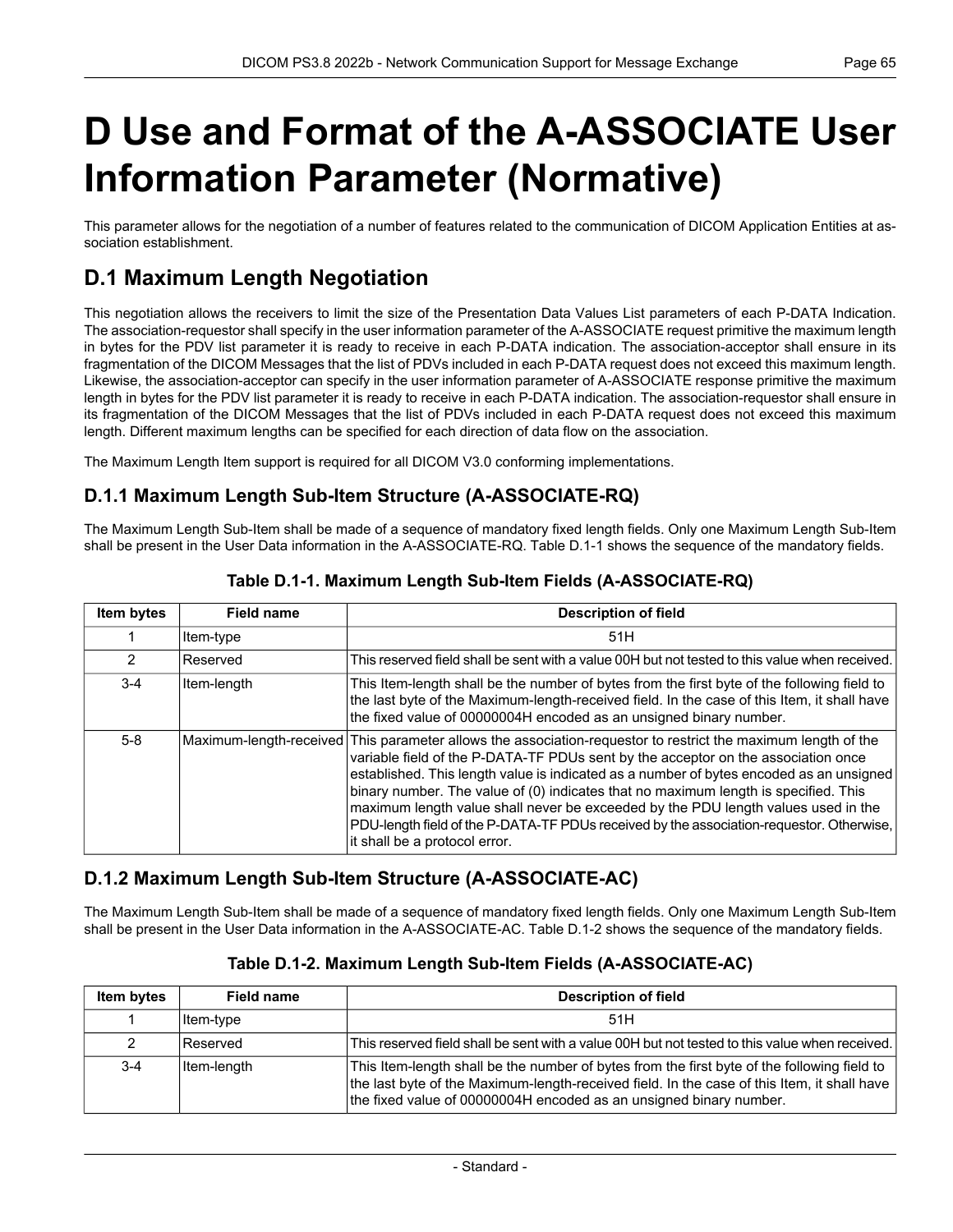| <b>Item bytes</b> | Field name | <b>Description of field</b>                                                                                                                                                                                                                                                                                                                                                                                                                                                                                                                                                                           |
|-------------------|------------|-------------------------------------------------------------------------------------------------------------------------------------------------------------------------------------------------------------------------------------------------------------------------------------------------------------------------------------------------------------------------------------------------------------------------------------------------------------------------------------------------------------------------------------------------------------------------------------------------------|
| $5 - 8$           |            | Maximum-length-received This parameter allows the association-acceptor to restrict the maximum length of the<br>variable field of the P-DATA-TF PDUs sent by the requestor on the association once<br>established. This length value is indicated as a number of bytes encoded as an unsigned<br>binary number. The value of (0) indicates that no maximum length is specified. This<br>maximum length value shall never be exceeded by the PDU length values used in the<br>PDU-length field of the P-DATA-TF PDUs received by the association-acceptor. Otherwise,<br>it shall be a protocol error. |

## **D.2 Extended User Information Negotiation**

The user information parameter, of the A-ASSOCIATE primitive, can be extended to support the negotiation needs of DICOM Applic ation Entities using the UL Service. This will result in the definition of specific user information sub-items. These sub-items shall be assigned unique item-type values registered in [PS3.7](part07.pdf#PS3.7).

Note

- 1. The values of the Sub-Items types in the User Information Field are assigned by this Standard in the range of 51H through FFH. Sub-Item values are defined by [PS3.7](part07.pdf#PS3.7) and [PS3.8](#page-0-0).
- 2. Succeeding editions of the Standard may define additional user information Sub-Items in a manner that does not affect the semantics of previously defined Sub-Items. Association acceptors compliant to an earlier edition of the Standard are required to ignore such unrecognized user information Sub-Items and not reject an Association because of their presence.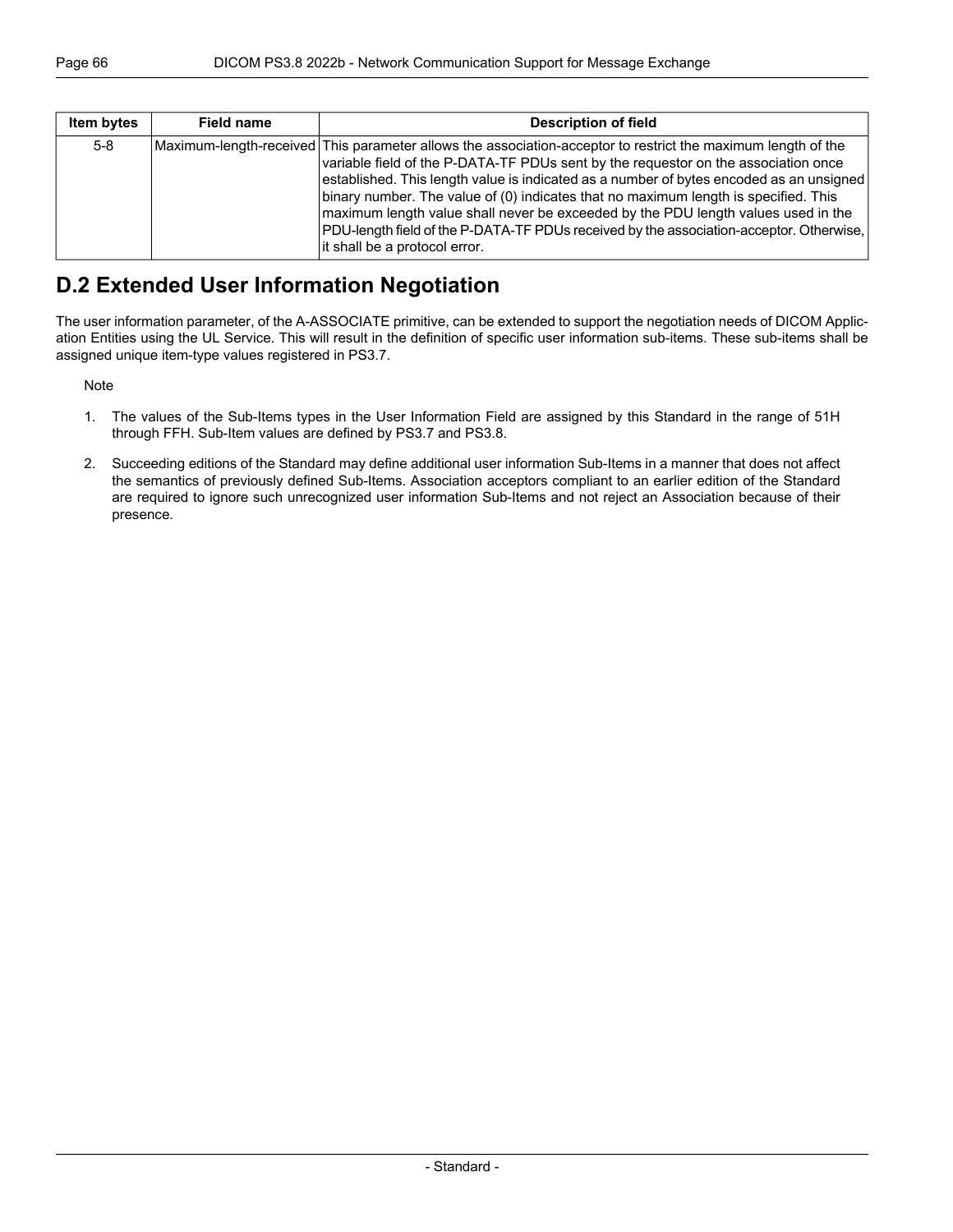## <span id="page-66-0"></span>**E Usage of the P-DATA Service By the DICOM Application Entity (Normative)**

This Annex specifies how DICOM messages are encapsulated into the P-DATA Service by the DICOM Application Entity.

## **E.1 Encapsulation Rules**

DICOM Messages are encapsulated in P-DATA request primitives as the user data of Presentation Data Values (PDV). A DICOM Message is fragmented in Command Fragments and Data Fragments, each placed in a PDV. The same presentation context shall be used for every fragment of the same message (i.e., same Presentation Context ID for the user data of the PDVs containing the fragments of a same message). A PDV User Data parameter shall contain one and only one fragment (either Command or Data) preceded by a Message Control Header. This header will indicate:

- a. whether the fragment is of the Command or Data type
- b. whether the fragment is or is not the last fragment of a Command/Data Stream of a DICOM Message

A P-DATA request PDV List parameter shall contain one or more such PDV(s) (Message Control Header and a complete message fragment). Each PDV is wholly contained in a given P-DATA request primitive and does not span across several P-DATA request primitives. The PDVs contained in a P-DATA request primitive shall be related to the same DICOM message. Each fragment of a message shall consist of an even number of bytes.

**Note** 

- 1. No padding is necessary as [PS3.5](part05.pdf#PS3.5) defines messages on an even byte boundary.
- 2. The above rules state that each fragment contained in a PDV shall consist of an even number of bytes (only). Therefore, encoding such as Group Number, Element Number, Value Length, etc. (as defined by the DICOM Application Entity, see [PS3.5](part05.pdf#PS3.5)) is not guaranteed to be within the same PDV.

The fragmentation of any message results in a series of PDVs that shall be sent, on a given association, by a corresponding series of P-DATA requests preserving the ordering of the fragments of any message. Furthermore, no fragments of any other message shall be sent until all fragments of the current message have been sent (i.e., interleaving of fragments from different messages is not per mitted).

It is strongly recommended that two consecutive PDVs in the same P-DATA Request primitive (therefore containing fragments of the same message using the same Presentation Context ID) do not contain two message Control Headers with the same type (Command or Data). These should have been combined in a single PDV by the sender. However, receivers must be able to receive and process such PDVs.

#### **Note**

The above rules allow the sending in the same P-DATA request/indication of a Command fragment in the first PDV (with the last fragment flag set) followed by a Data Fragment in the second PDV (with the last fragment flag set or not). In partic ular, if the negotiated maximum length for the PDV List parameter of the P-DATA request is sufficient to hold a complete message, a single P-DATA request can be used to exchange an entire message.

Individual PDVs shall not be sent with Presentation-data-value fields consisting only of a single byte containing a Message Control Header, but without any other content in the fragment. These should have been combined with the preceding or succeeding PDVs by the sender.

Note

Even though the above rules prohibit the sending of an "empty" PDV (such as with the last fragment flag set), it is recommended that receivers be able to receive and process such PDVs.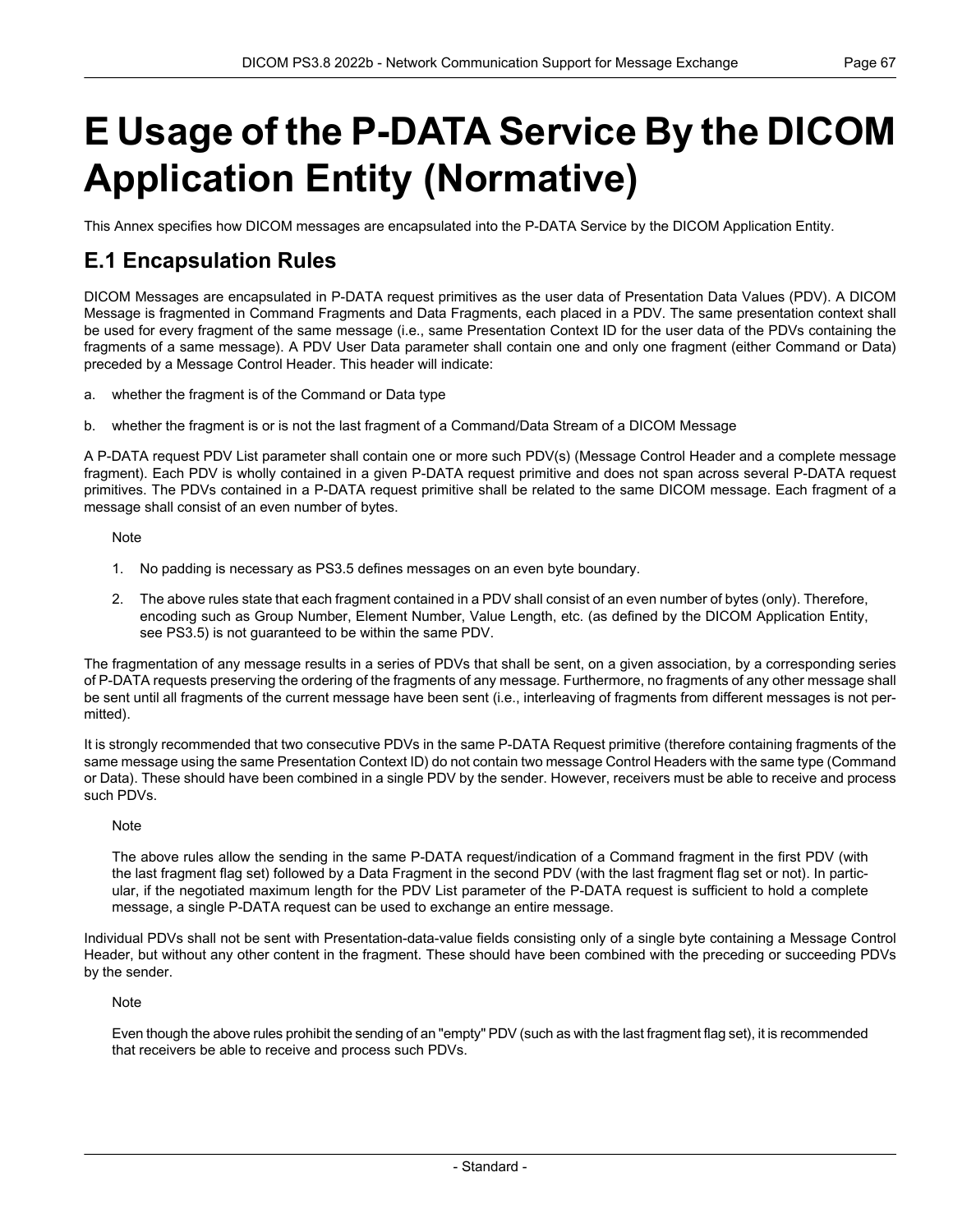## **E.2 Message Control Header Encoding**

The Message Control Header is located in front of each DICOM message fragment (see [Figure](#page-67-0) E.2-1). Its presence is mandatory for all DICOM Abstract Syntaxes (see [Annex](#page-60-0) B for further discussion on Abstract Syntaxes).

The Message Control Header shall be made of one byte with the least significant bit (bit 0) taking one of the following values:

- a. If bit 0 is set to 1, the following fragment shall contain Message Command information.
- b. If bit 0 is set to 0, the following fragment shall contain Message Data Set information.

The next least significant bit (bit 1) shall be defined by the following rules:

- a. If bit 1 is set to 1, the following fragment shall contain the last fragment of a Message Data Set or of a Message Command.
- b. If bit 1 is set to 0, the following fragment does not contain the last fragment of a Message Data Set or of a Message Command.

Bits 2 through 7 are always set to 0 by the sender and never checked by the receiver.

#### Note

<span id="page-67-0"></span>The Message Control Header, in the Transport data flow, is the 1st byte in each PDV. The Transfer Syntax, negotiated at association establishment, defines the encoding for the Command/Data fragment.



**Figure E.2-1. Presentation Data Value and the Message Control Header**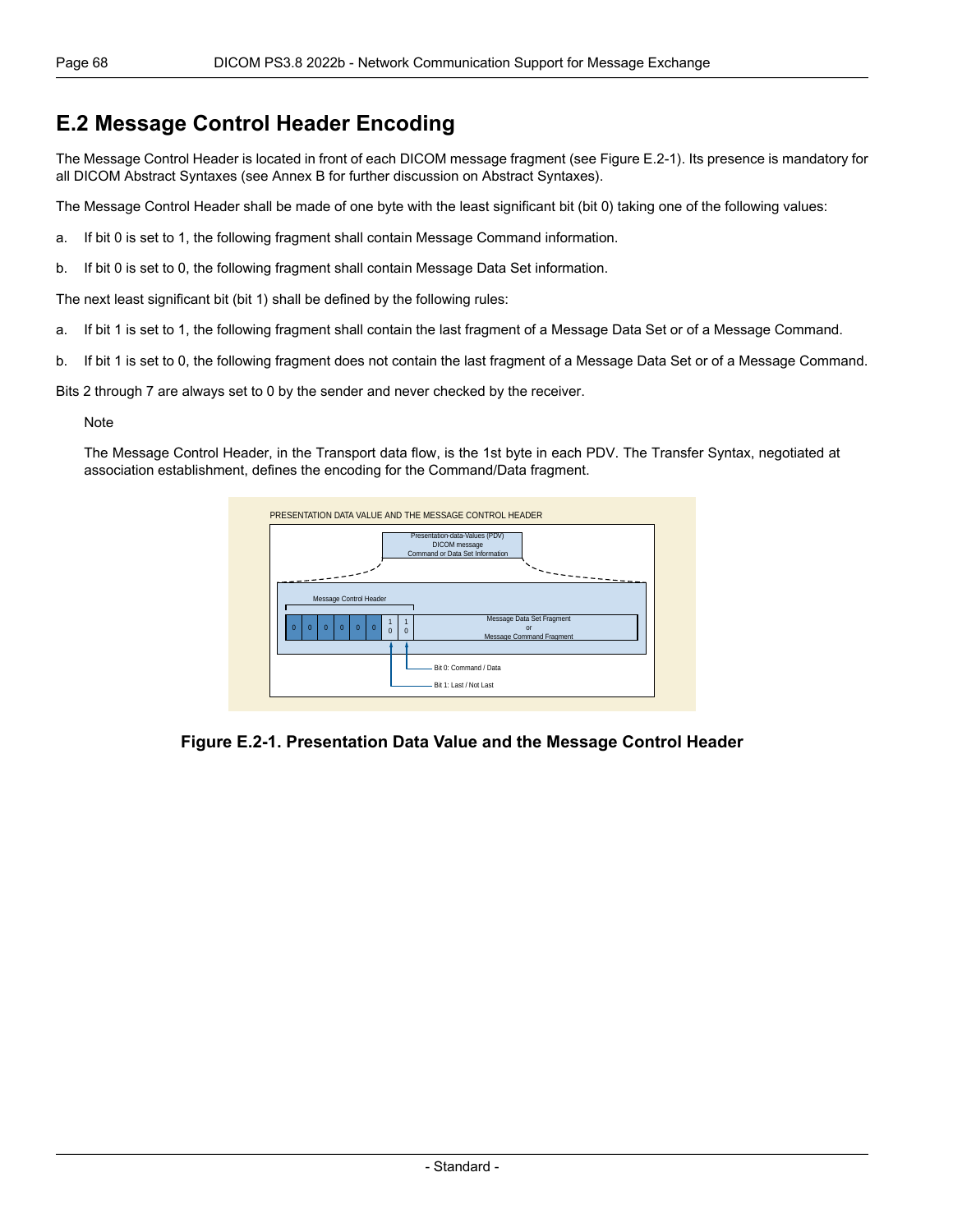## <span id="page-68-0"></span>**F DICOM UL Encoding Rules for Application Contexts, Abstract Syntaxes, Transfer Syntaxes (Normative)**

## **F.1 Encoding Rules**

Application Context Names, Abstract Syntax Names, Transfer Syntax Names, and Service Class UIDs are OSI Object Identifiers in a numeric form as defined by ISO 8824. The encoding of these names in the DICOM UL protocol is specified in this Annex.

Each component of a Name or UID is encoded as an ISO 646:1990-Basic G0 Set Numeric String of bytes (characters 0-9). Leading 0's of each component are not significant and shall not be sent. Components shall not be padded. Components shall be separated by the character "." (2EH). "Null" components (no numeric value between two separators) shall not exist. Components with the value zero (0) shall be encoded as (nnn.0.ppp). No separator nor padding shall be present before the first digit of the first component or after the last digit of the last component.

**Note** 

- 1. The string "1.2.840.123456.0.21.4" encoded as an ISO 646:1990-Basic G0 Set character string conveys the following UID or Name with the following sequence of Object Identifier components: { (1), (2), (840), (123456), (0), (21), (4) }.
- 2. The above rules have been made to simplify performing the comparison of UIDs.

DICOM Application Context Names (root plus suffix) shall not exceed 64 total characters (digits and separators between components).

DICOM Abstract and Transfer Syntax Names (root plus suffix) shall not exceed 64 total characters (digits and separators between components).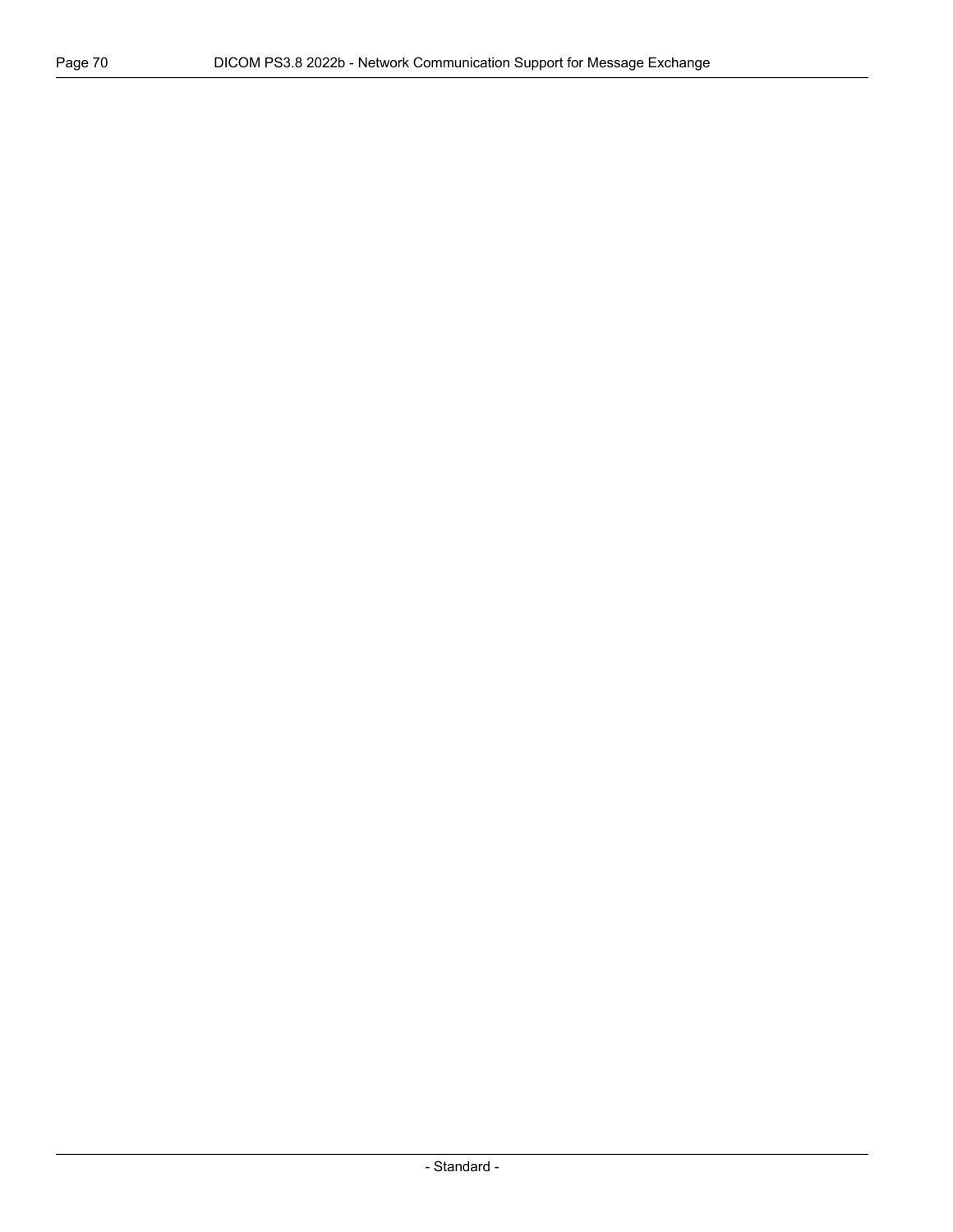## **G Overview of the OSI Layer and Services Concepts (Informative)**

In a layered communication model, such as the OSI 7 layer reference model, each layer uses the service provided by the layer imme diately below. The operation of a protocol layer on top of the lower layer service provides a new service to the layer above. The service is the "glue" between the layers of protocols.

<span id="page-70-0"></span>Services describe the resulting effects of the operation of a protocol without requiring knowledge of the detailed specifications of the protocol itself. A protocol specifies a horizontal dialogue between two computing systems across a network, while a service describes a vertical relationship within a system. See [Figure](#page-70-0) G-1.



#### **Figure G-1. Relationship of Services to Protocol**

The OSI Upper Layer Service is described by a number of service primitives. They each model one of the functional interactions between the service-user in the layer above and the service-provider. In the context of this Standard, the service-user is called the DICOM Application Service Element. The service-provider is called the Upper Layer and performs the Upper Layer Protocol.

**Note** 

The OSI UL Services defined in this Standard are provided by the DICOM Upper Layer Protocol for TCP/IP (Section 9).

These service primitives cross the layer boundary at what is called a Service Access Point (SAP). In most cases a direct relationship exists between service primitives in two Application Entities (AEs). This is reflected in the names of these primitives:

- a. A request primitive in System A induces an indication primitive in System B.
- b. If an indication primitive in System B requires a reply, a response primitive may be issued at the Service Access Point (SAP) in System B. This response primitive will induce a confirmation primitive in System A.

The different types of service primitives and their relationship are shown in [Figure](#page-71-0) G-2. The dotted lines represent the exchange of Protocol Data Units that are triggered by request/response primitives or generated indication/confirmation primitives.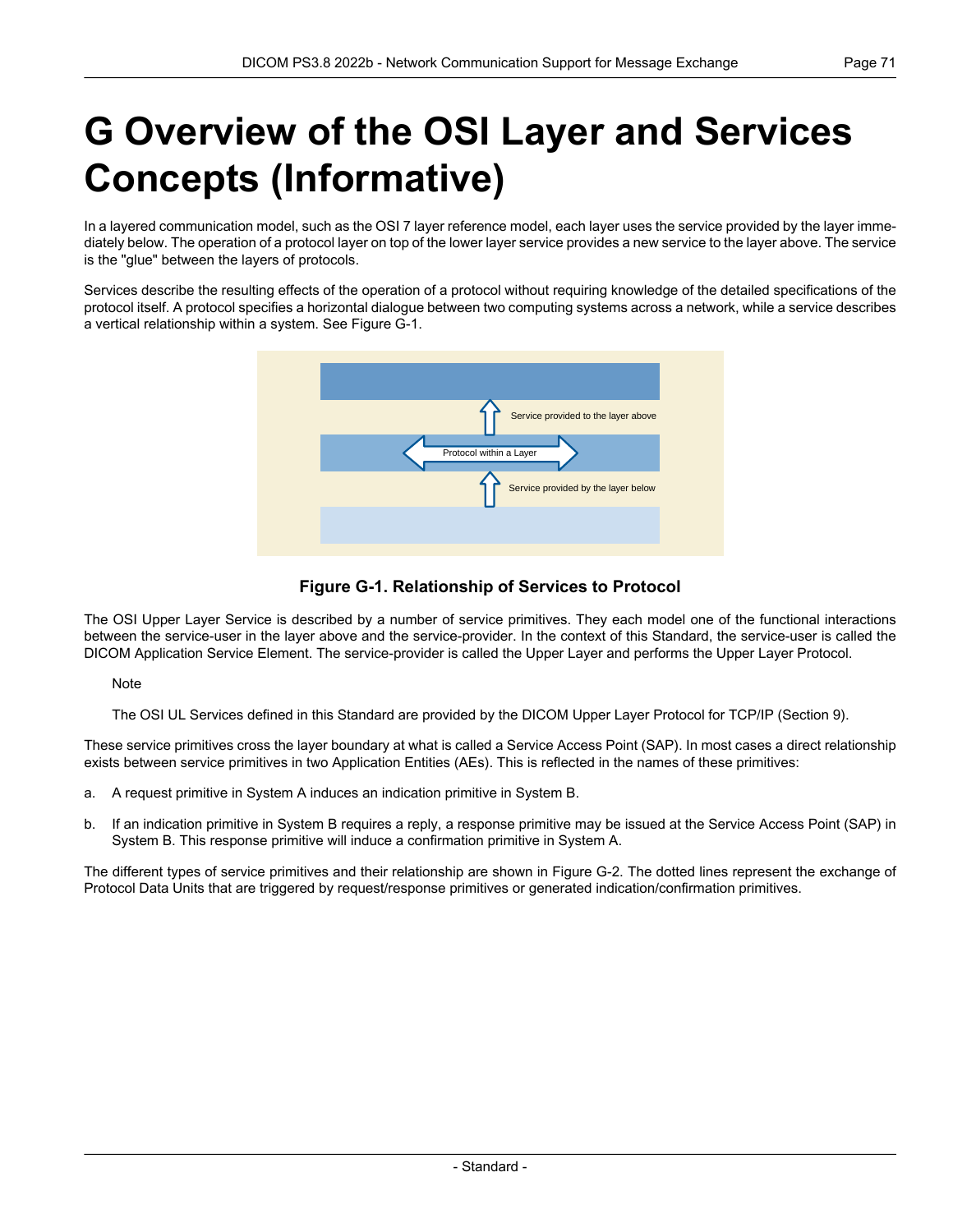<span id="page-71-0"></span>

**Figure G-2. Service Description Conventions**